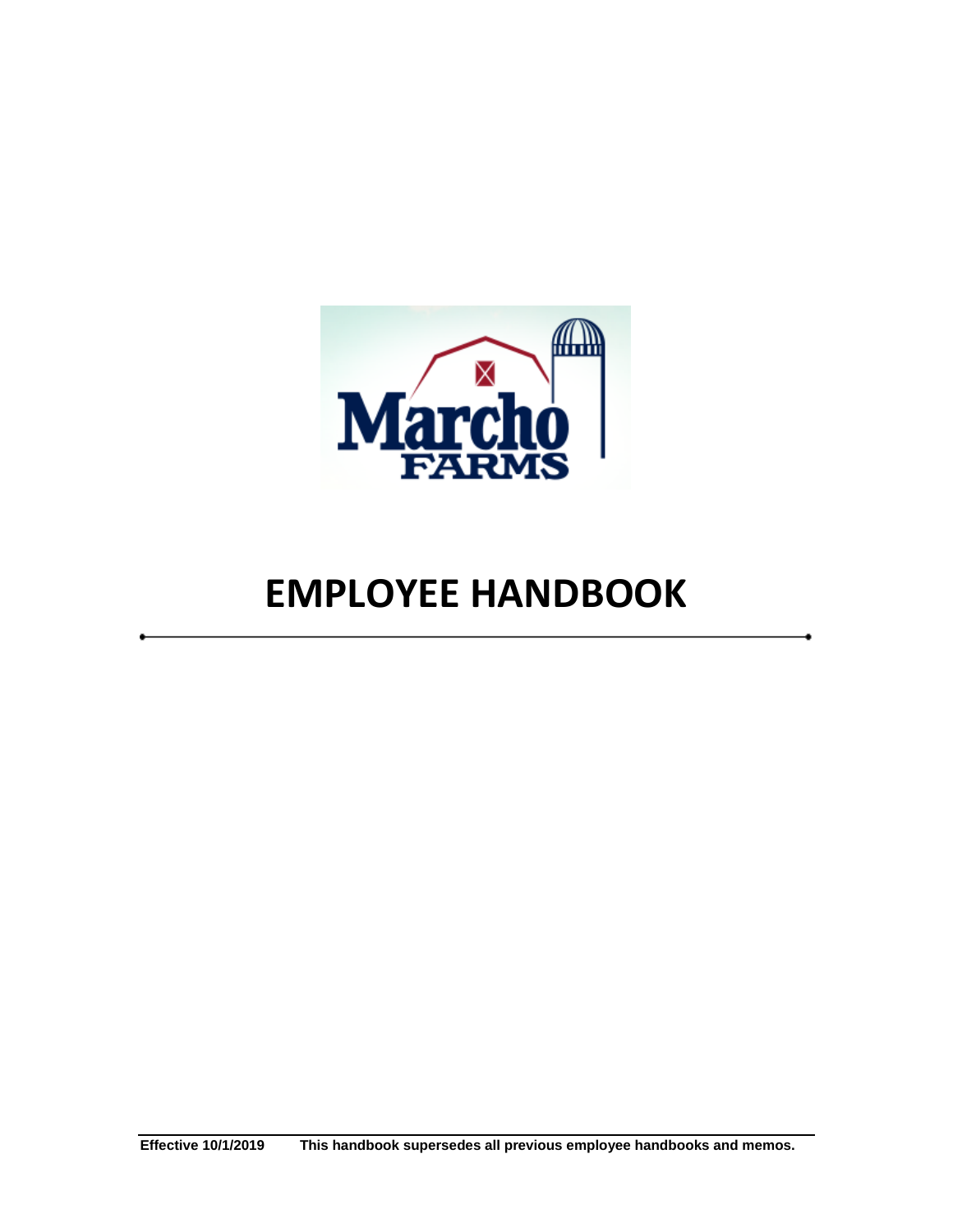# **TABLE OF CONTENTS**

| 1            |     |  |
|--------------|-----|--|
|              | 1.1 |  |
|              | 1.2 |  |
|              | 1.3 |  |
|              | 1.4 |  |
|              | 1.5 |  |
|              | 1.6 |  |
|              | 1.7 |  |
|              | 1.8 |  |
| $\mathbf{2}$ |     |  |
|              | 2.1 |  |
|              | 2.2 |  |
|              | 2.3 |  |
|              | 2.4 |  |
|              | 2.5 |  |
|              | 2.6 |  |
| 3            |     |  |
|              |     |  |
|              | 3.1 |  |
|              | 3.2 |  |
|              | 3.3 |  |
|              | 3.4 |  |
|              | 3.5 |  |
|              | 3.6 |  |
|              | 3.7 |  |
|              | 3.8 |  |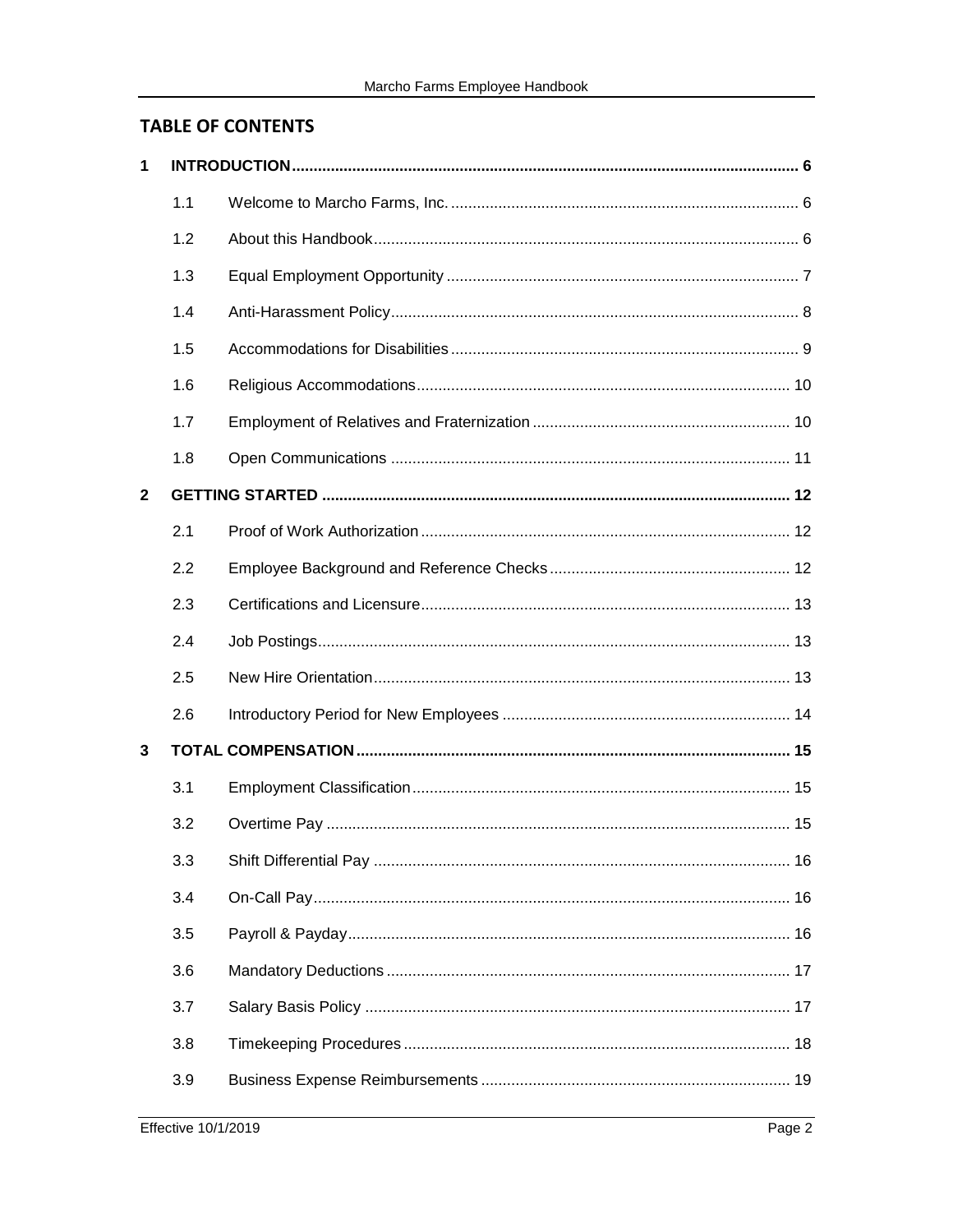| 3.10 |  |
|------|--|
| 3.11 |  |
| 3.12 |  |
| 3.13 |  |
| 3.14 |  |
| 3.15 |  |
| 3.16 |  |
| 3.17 |  |
| 3.18 |  |
| 3.19 |  |
| 3.20 |  |
| 3.21 |  |
| 3.22 |  |
| 3.23 |  |
| 3.24 |  |
| 3.25 |  |
| 3.26 |  |
| 3.27 |  |
| 3.28 |  |
| 3.29 |  |
| 3.30 |  |
| 3.31 |  |
|      |  |
| 4.1  |  |
| 4.2  |  |
| 4.3  |  |
| 4.4  |  |

 $\overline{\mathbf{4}}$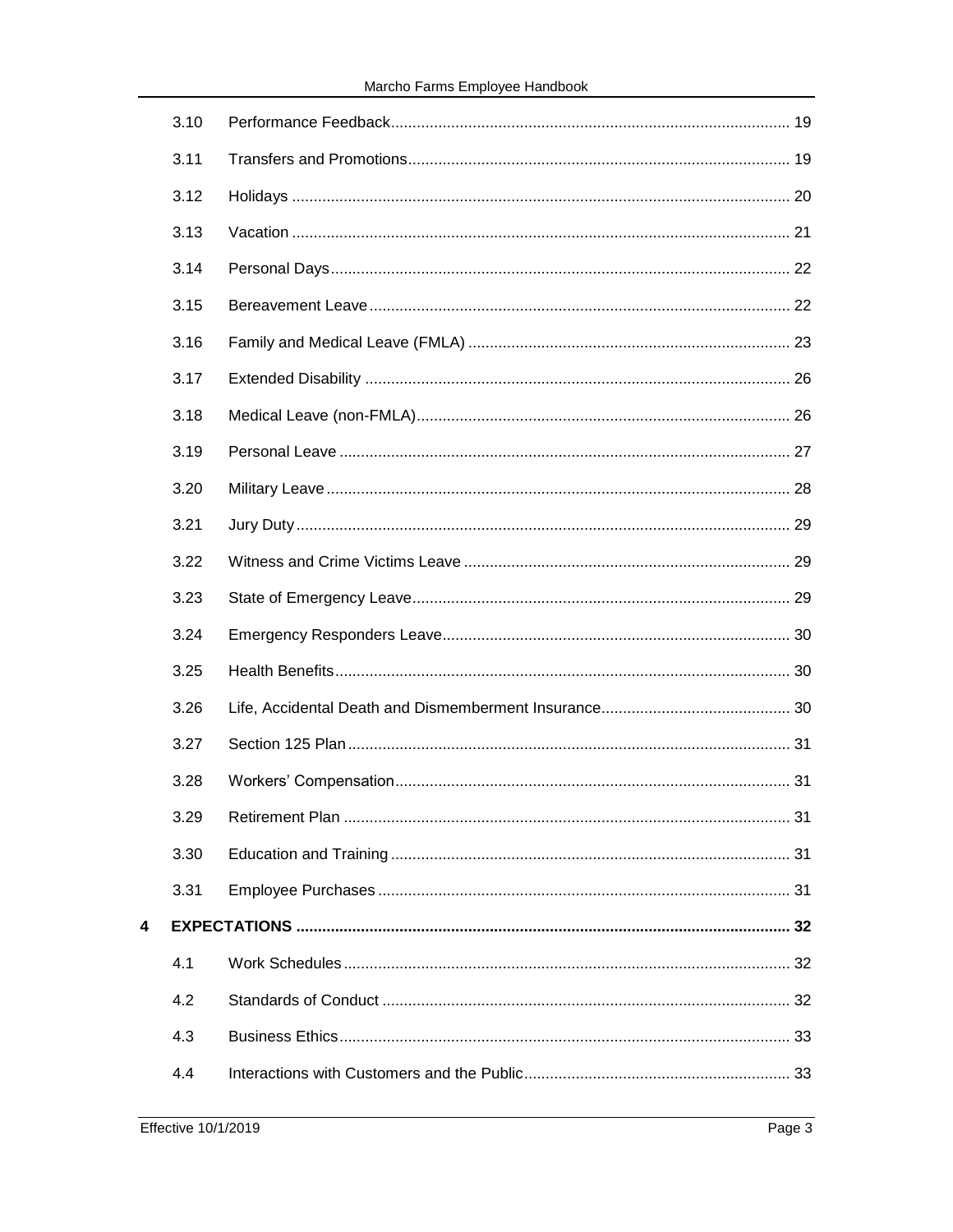| 4.5  |  |
|------|--|
| 4.6  |  |
| 4.7  |  |
| 4.8  |  |
| 4.9  |  |
| 4.10 |  |
| 4.11 |  |
| 4.12 |  |
| 4.13 |  |
| 4.14 |  |
| 4.15 |  |
| 4.16 |  |
| 4.17 |  |
| 4.18 |  |
| 4.19 |  |
| 4.20 |  |
| 4.21 |  |
| 4.22 |  |
| 4.23 |  |
| 4.24 |  |
| 4.25 |  |
| 4.26 |  |
| 4.27 |  |
| 4.28 |  |
| 4.29 |  |
|      |  |
| 5.1  |  |

 $\overline{\mathbf{5}}$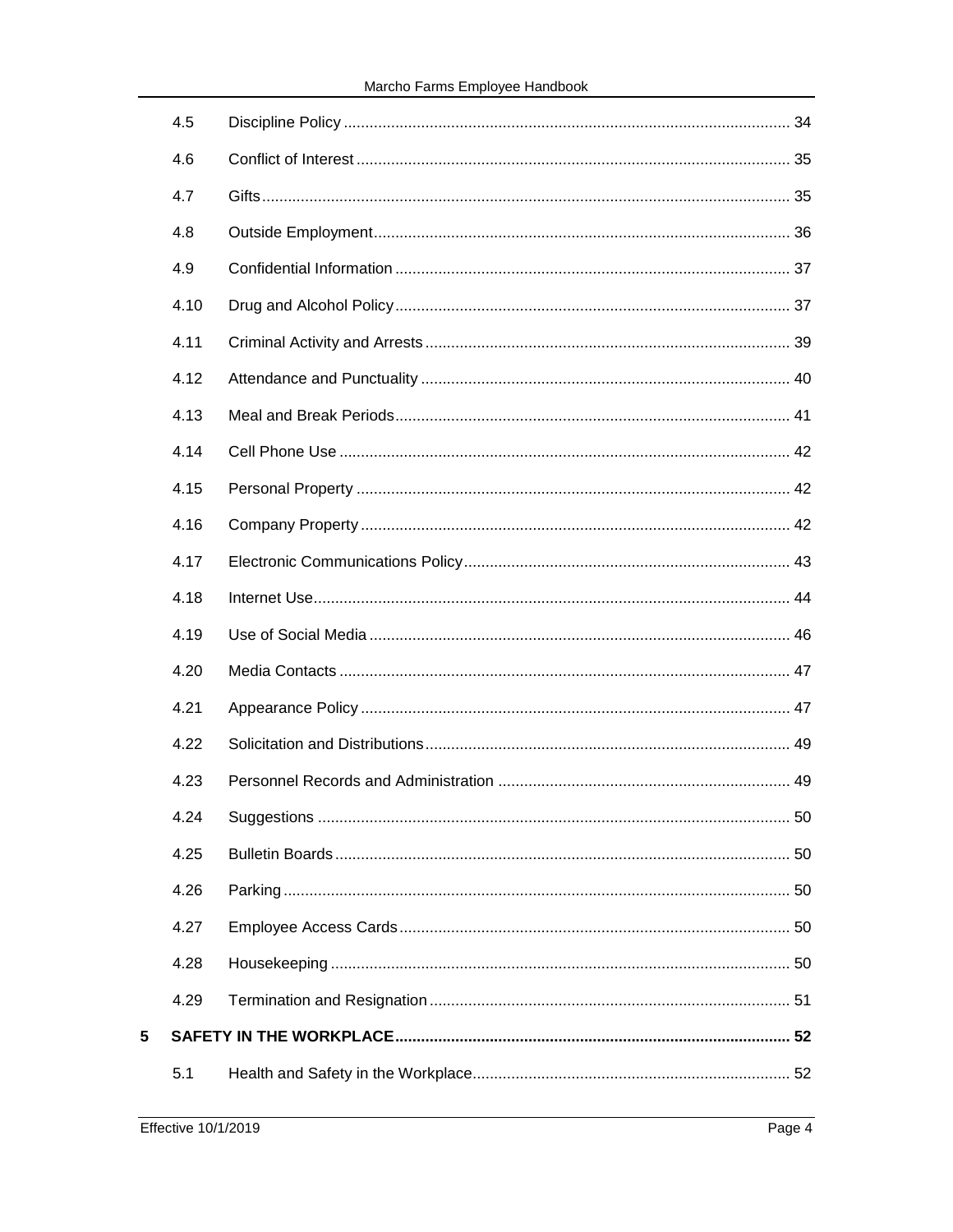# Marcho Farms Employee Handbook

|  | 5.2  |  |  |
|--|------|--|--|
|  | 5.3  |  |  |
|  | 5.4  |  |  |
|  | 5.5  |  |  |
|  | 5.6  |  |  |
|  | 5.7  |  |  |
|  | 5.8  |  |  |
|  | 5.9  |  |  |
|  | 5.10 |  |  |
|  | 5.11 |  |  |
|  | 5.12 |  |  |
|  | 5.13 |  |  |
|  | 5.14 |  |  |
|  |      |  |  |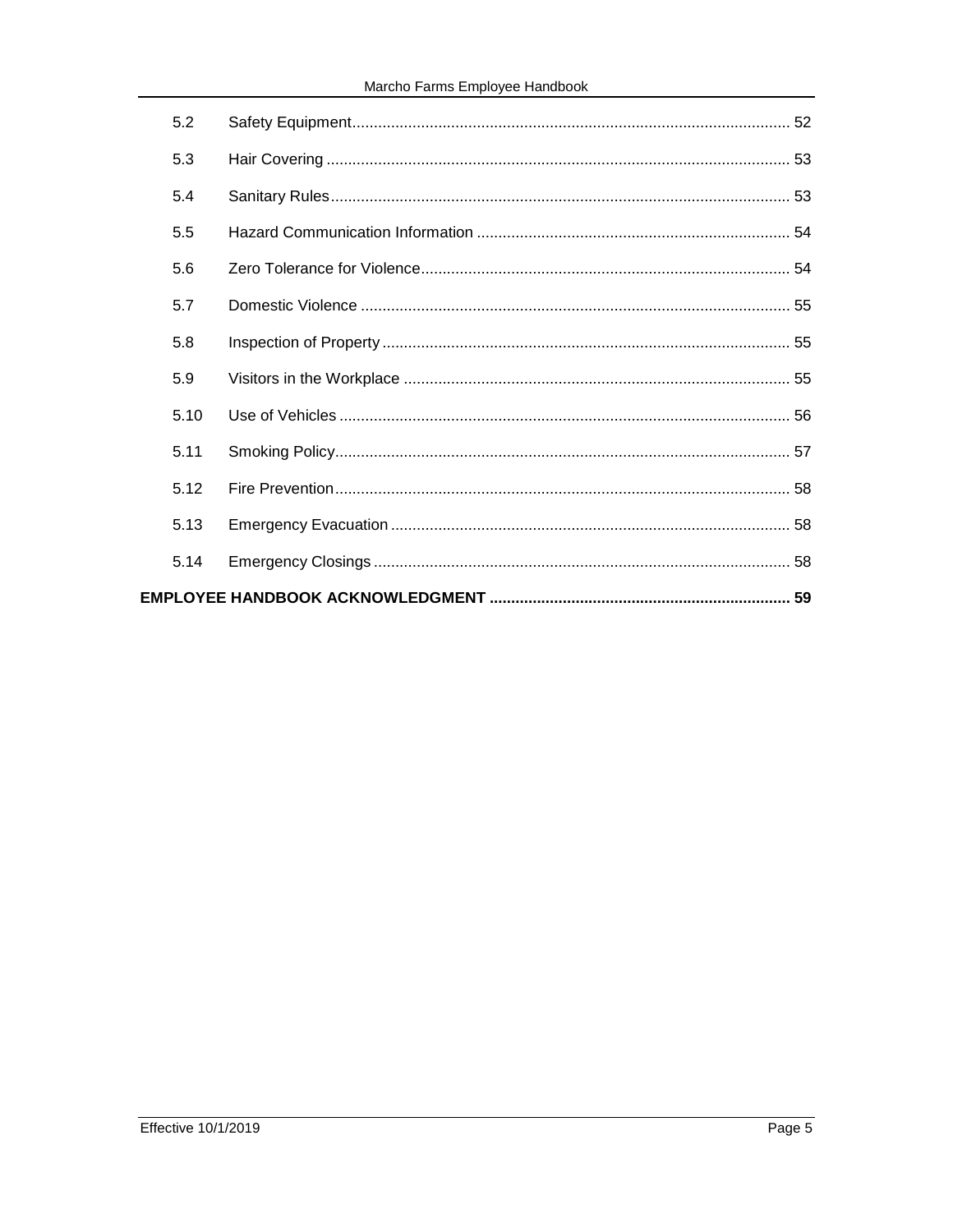# <span id="page-5-0"></span>**1 INTRODUCTION**

*This handbook has been developed by Marcho Farms, Inc. ("Marcho Farms" or "the Company") in order to familiarize you with the Company, with key policies and procedures, and with many of the benefits you can expect.*

## <span id="page-5-1"></span>**1.1 Welcome to Marcho Farms, Inc.**

On behalf of all of our employees at Marcho Farms, we are pleased to welcome you to our organization! You are about to begin what we hope will be one of the most satisfying times in your career.

Every employee is valued and essential to our excellent reputation and success. In order to create an optimal customer-oriented environment, we must work together as a team. Together we will achieve our goals through dedicated hard work, commitment and team spirit from every employee.

As a new employee, we are sure that you will find this Employee Handbook a valuable source of information pertinent to your relationship with our company. It provides you with general information about our culture, our mission, your benefits and some of our operational guidelines. We invite you to learn about us and ask any questions that may arise so that we can meet each other's expectations. This Employee Handbook is an evolving document, which means that it will be reviewed and revised from time to time to reflect our ever-evolving culture, philosophy, policies and programs. Please contact your supervisor or the Human Resources Department if you have any questions regarding this Employee Handbook or any matter related to your employment at Marcho Farms.

Again, welcome to your new role at Marcho Farms. You have our personal best wishes as, together, we face the numerous opportunities, challenges, and rewards ahead.

Wayne Marcho

<span id="page-5-2"></span>Owner

## **1.2 About this Handbook**

Marcho Farms, Inc. is committed to providing you with the necessary resources for a successful employment relationship. We believe in providing an atmosphere of open communication, therefore, this Employee Handbook will be an effective communication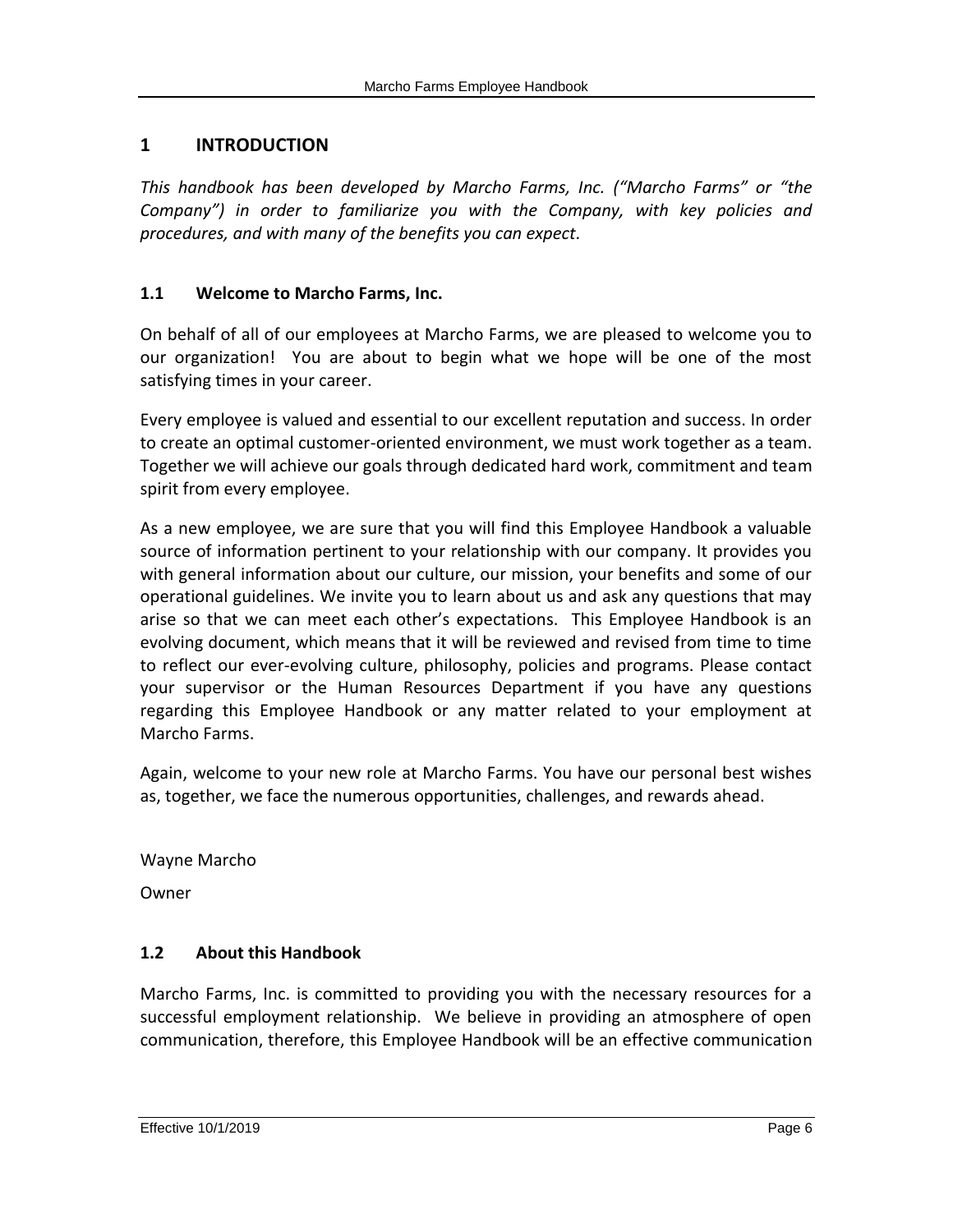tool that you can keep handy, serving as an ongoing resource that will answer many of your questions.

This Employee Handbook supersedes any prior handbook, policies, memos and notices of Marcho Farms. In order to most effectively meet the needs of our clients and respond to the ever-changing environment in which we work, Marcho Farms may at any time amend, supplement, modify, or eliminate one or more of the benefits or policies described in the Employee Handbook, or any other employment benefits, procedures, or policies, with or without prior notice, at the sole discretion of the company. We will make every effort to communicate any changes to you in a timely manner. Actual plan documents are the final authority on all matters relating to benefits. Eligibility for coverage or benefits shall be determined in accordance with the plan provisions.

This employee handbook does not constitute a contract of employment and does not guarantee any fixed terms and conditions of employment. There is no promise of any kind by the Company contained in this employee handbook; your employment is based on a voluntary employment-at-will relationship. Accordingly, this employee handbook does not constitute a guarantee that your employment will continue for any specified period of time or end only under certain conditions, and nothing in this booklet constitutes an expressed or implied contract of employment or warranty of any benefits. This means that you retain the right to terminate your employment with the Company for any reason and at any time. Likewise, Marcho Farms reserves the right to end your employment at any time, with or without cause and with or without notice. No one has the authority to bind Marcho Farms to any agreement contrary to the foregoing except the President. Any such agreement must be in writing and signed by the President and the employee(s) to whom the agreement applies.

The policies and procedures in this handbook are guidelines only. Marcho Farms reserves the right to interpret and administer the provisions of this handbook as needed.

# <span id="page-6-0"></span>**1.3 Equal Employment Opportunity**

At Marcho Farms, it is our policy to provide equal employment opportunities to all employees and applicants for employment based on qualifications, abilities and merit. Therefore, Marcho Farms prohibits discrimination against employees, applicants or any other legally covered persons because of race, color, religion, national origin, age, sex (including pregnancy), citizenship, genetic information, disability status, past, current or prospective membership in the uniformed services or any other characteristic protected under applicable federal, state or local law. This policy applies to all terms and conditions of employment, including, but not limited to hiring, placement, promotion, termination, layoff, recall, transfer, leaves of absence, compensation, and training.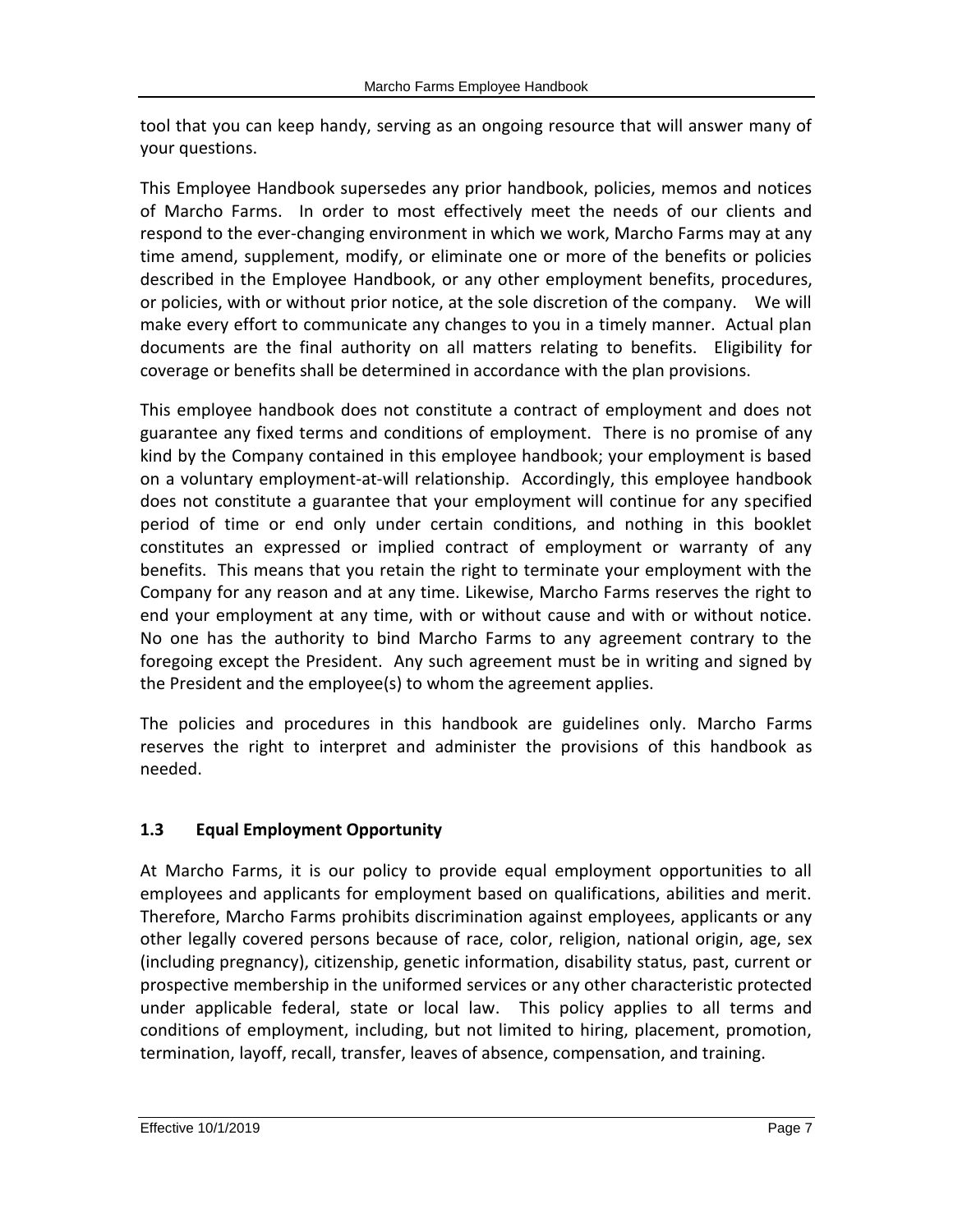No one will be subject to, and Marcho Farms prohibits, any form of discipline, reprisal, intimidation or retaliation for good faith reports or complaints of incidents of discrimination of any kind, pursuing any discrimination claim or cooperating in related investigations. Questions or concerns about discrimination should be reported to your immediate supervisor or the Human Resources Department.

# <span id="page-7-0"></span>**1.4 Anti-Harassment Policy**

It is the policy of the Company that harassment of employees or any other legally covered persons on the basis of race, color, religion, national origin, age, sex (including pregnancy), disability status, past, current or prospective membership in the uniformed services or any other legally protected group is unacceptable and will not be tolerated.

This policy applies to all employees. It covers harassment by employees of the Company (including supervisor and management), customers, vendors or other third parties with whom the Company has business dealings. The Company will not tolerate any form of unlawful harassment. Unlawful harassment can take many forms. It may be, but is not limited to, words, signs, offensive jokes, cartoons, pictures, posters, e-mail jokes or statements, pranks, intimidation, physical assaults or contact, or violence.

Sexual Harassment**:** The Company does not tolerate sexual harassment. Sexual harassment is any unwelcome sexual advances or requests for sexual favors or any other conduct of a sexual nature, when any of the following is true:

- Submission to the advance, request or conduct is made either explicitly or implicitly a term or condition of employment.
- Submission to or rejection of the advance, request or conduct is used as a basis for employment decisions.
- Such advances, requests or conduct have the purpose or effect of substantially or unreasonably interfering with an employee's work performance by creating an intimidating, hostile or offensive work environment.

No employee should be subjected to offensive or unwelcome sexual overtures. Nor should any employee be led to believe that an employment opportunity or benefit would in any way depend upon "cooperation" of a sexual nature. Other prohibited forms of harassment include jokes, verbal abuse, degrading comments, the display of objects and pictures and other offensive conduct.

Reporting Harassment of Any Kind**:** If you feel that you have been the subject of harassment (or have reason to believe that someone else has been the subject of harassment), including sexual harassment, notify the Human Resources Department in oral or written form. If a member of the Human Resources Department is unavailable or if you believe it would be inappropriate to contact that person, you should immediately contact the President. You will be expected to provide information that the Company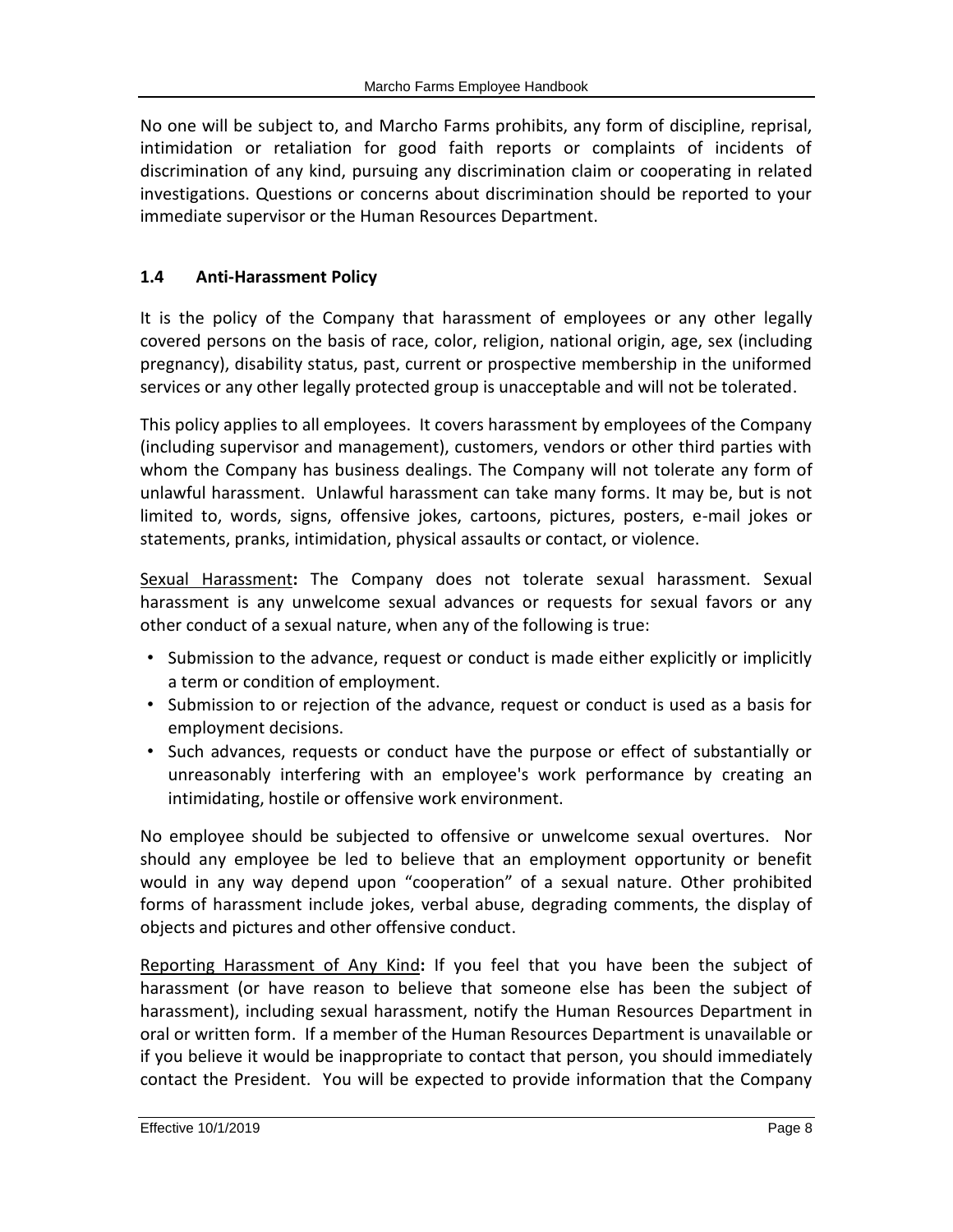requests, including a detailed account of the incidents complained of, witnesses (if any), dates and other information considered relevant by the Company. A prompt investigation of the matter will be made. All employees – whether complainant, witness or accused – are required to be truthful, accurate and cooperative during the Company investigations. Information obtained during the investigation will only be told to another on a need-to-know basis. As the reporting employee or a witness employee, the Company will not retaliate against you for prompting or participating in the investigation.

Anyone who is found to have engaged in prohibited harassment will be subject to appropriate sanctions, which may include termination of employment, depending on the circumstances. No one should be presumed to be in violation because an investigation is being conducted.

No Retaliation: No one will be subject to, and Marcho Farms prohibits, any form of discipline, reprisal, intimidation or retaliation for good faith reporting of incidents of harassment of any kind, pursuing any harassment claim or cooperating in related investigations.

# <span id="page-8-0"></span>**1.5 Accommodations for Disabilities**

Marcho Farms is committed to complying fully with the Americans with Disabilities Act (ADA) and ensuring equal opportunity in employment for qualified persons with disabilities. All employment practices are conducted on a non-discriminatory basis. It is the policy of Marcho Farms to provide a reasonable accommodation to qualified individuals with disabilities unless the accommodation would impose an undue hardship on the organization. Marcho Farms prohibits any harassment of, or discriminatory treatment of, employees on the basis of a disability or because an employee has requested a reasonable accommodation.

In accordance with the ADA as amended, reasonable accommodations will be provided to qualified individuals with disabilities to enable them to perform the essential functions of their jobs unless doing so would create an undue hardship. This policy applies to all applicants for employment and all employees. If you would like to request an accommodation, please contact the Human Resources Department. You may request an accommodation either orally or in writing.

The Company expressly prohibits any form of discipline, reprisal, intimidation or retaliation against any individual for requesting an accommodation in good faith.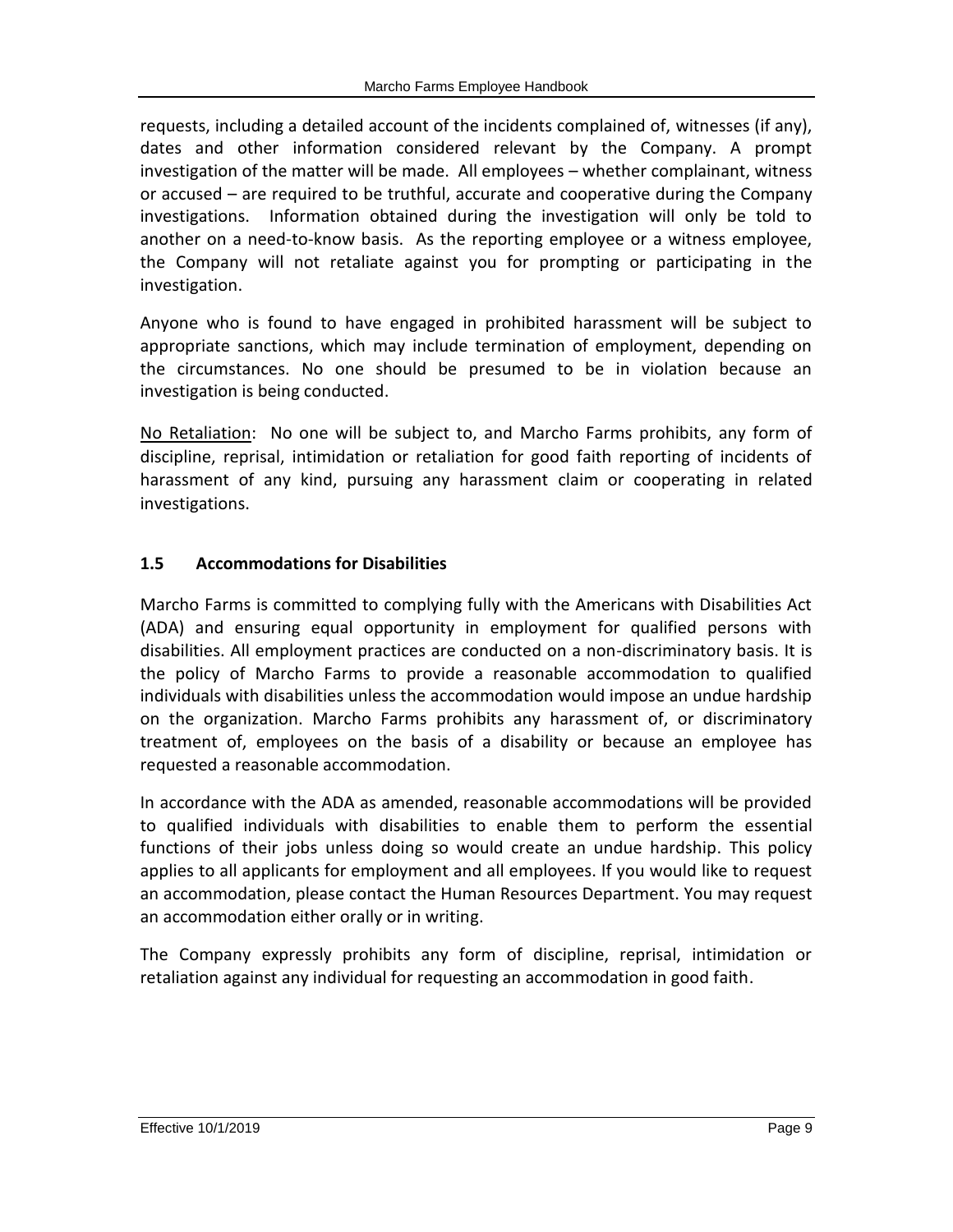#### <span id="page-9-0"></span>**1.6 Religious Accommodations**

Marcho Farms encourages a diverse workforce and will make reasonable accommodations for an applicant's or an employee's sincerely held religious beliefs if the accommodation would resolve a conflict between the individual's sincerely held belief and a work practice or requirement unless doing so would create an undue hardship for the Company. Safety and impact on customer service is paramount and will therefore receive significant consideration when evaluating an accommodation request and identifying opportunities to meet the request. A determination as to whether a request for a religious accommodation will impose an undue hardship will be made on a case by case basis. Individuals who wish to request an accommodation should contact the Human Resources Department

Marcho Farms expressly prohibits any form of discipline, reprisal, intimidation or retaliation against any individual for requesting an accommodation in good faith.

# <span id="page-9-1"></span>**1.7 Employment of Relatives and Fraternization**

Marcho Farms permits members of the same family to work at the Company. However, in some circumstances, the employment of relatives may conflict with the best interests of Marcho Farms.

Therefore, relatives of a present employee may not be hired without the full knowledge and written approval of Marcho Farms management. For the purposes of this policy, relatives are: spouse, sibling, parent, child, grandparent, grandchild, uncle, aunt, nephew, niece, first cousin, or step/in-law relations. Other members of your household or other relatives may be included depending upon the individual circumstances. A candidate who is in a relationship with a present employee, including a domestic partner, romantic partner, or co-habitant, must also disclose this information and get written approval before being hired. This policy applies to all employees regardless of the gender or sexual orientation of those involved.

An individual in a relationship with a current employee, as described above, may not be hired if Marcho Farms management determines that there is a conflict of interest or the appearance of one, including one relative being in a supervisory role over another.

Employees who hold a position as a supervisor, manager, director or executive (collectively referred to as a "supervisor") within the Company are prohibited from engaging in a romantic or sexual relationship with any subordinate employee. For purposes of this policy, a subordinate employee is defined as any employee working in any function or area of responsibility that reports directly to or reports up through a chain of command to a supervisor. In the event that a romantic or sexual relationship develops, the supervisor, manager, director or executive involved in such a relationship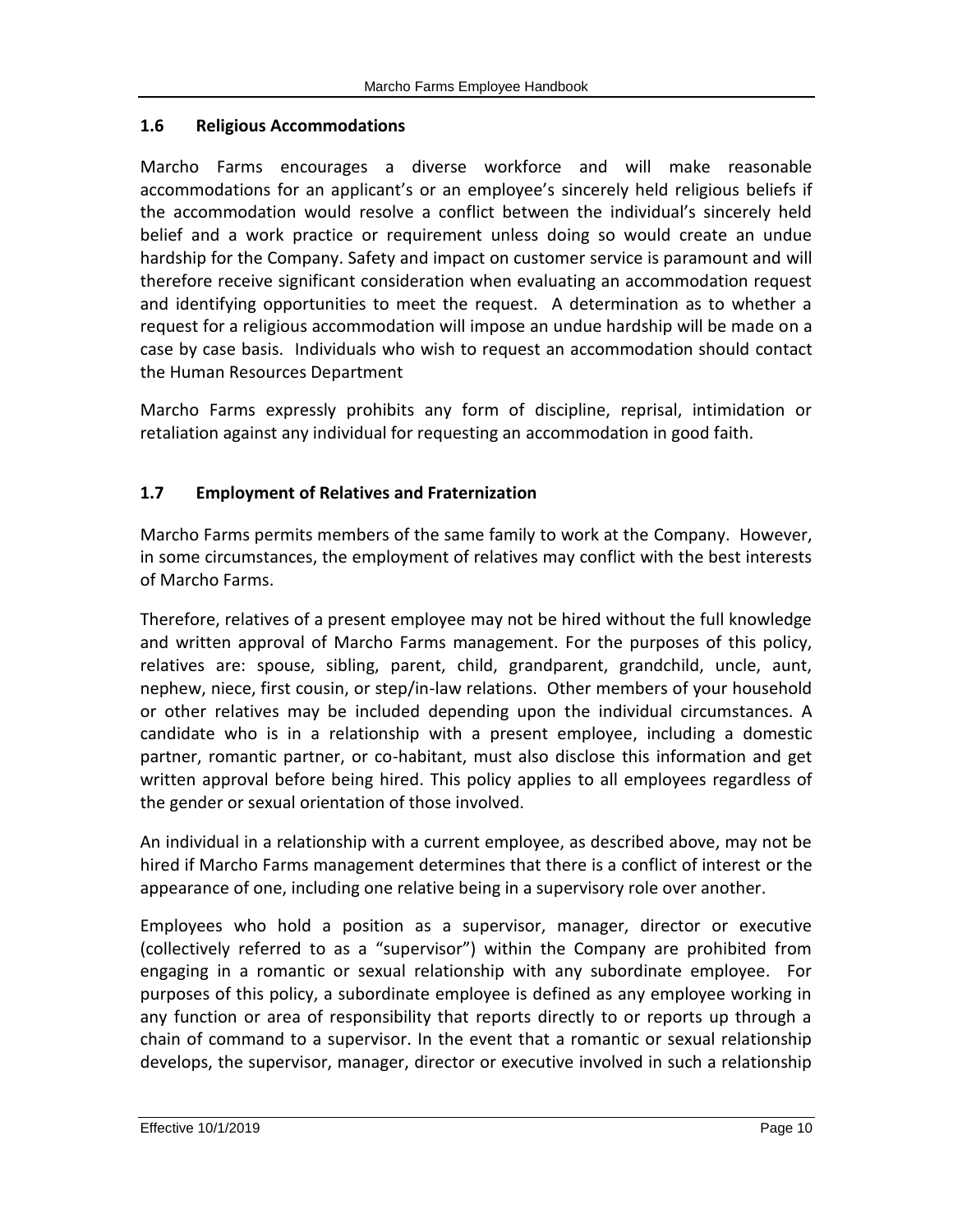must immediately report the relationship to the President. Failure to report the relationship immediately will result in discipline up to and including termination of employment.

## <span id="page-10-0"></span>**1.8 Open Communications**

Marcho Farms encourages you to discuss any issues you may have with a co-worker directly with that person. If a resolution is not reached, or if you have any other concern related to your employment or the Company, you should follow this process:

- Step One (Immediate Supervisor): You should discuss the nature and cause of the issue or problem with your immediate supervisor within 1-2 business days of its occurrence.
- Step Two (General Manager): If a satisfactory resolution is not reached in Step One, you may submit the issue or problem in writing to the General Manager. You must make this submission within three (3) business days after receiving the response in Step One or within three (3) business days after the response from the supervisor was due. A response will be given to you within 3 business days to the extent possible.
- Step Three (Human Resources): If a satisfactory resolution is not reached, the General Manager will review the issue with the Human Resources Manager.
- Step Four (President): If a satisfactory resolution is not reached, the Human Resources Manager will review the issue with the President who will render a final decision.

Any information discussed in an Open Communication meeting is considered confidential, to the extent possible while still allowing management to respond to the problem.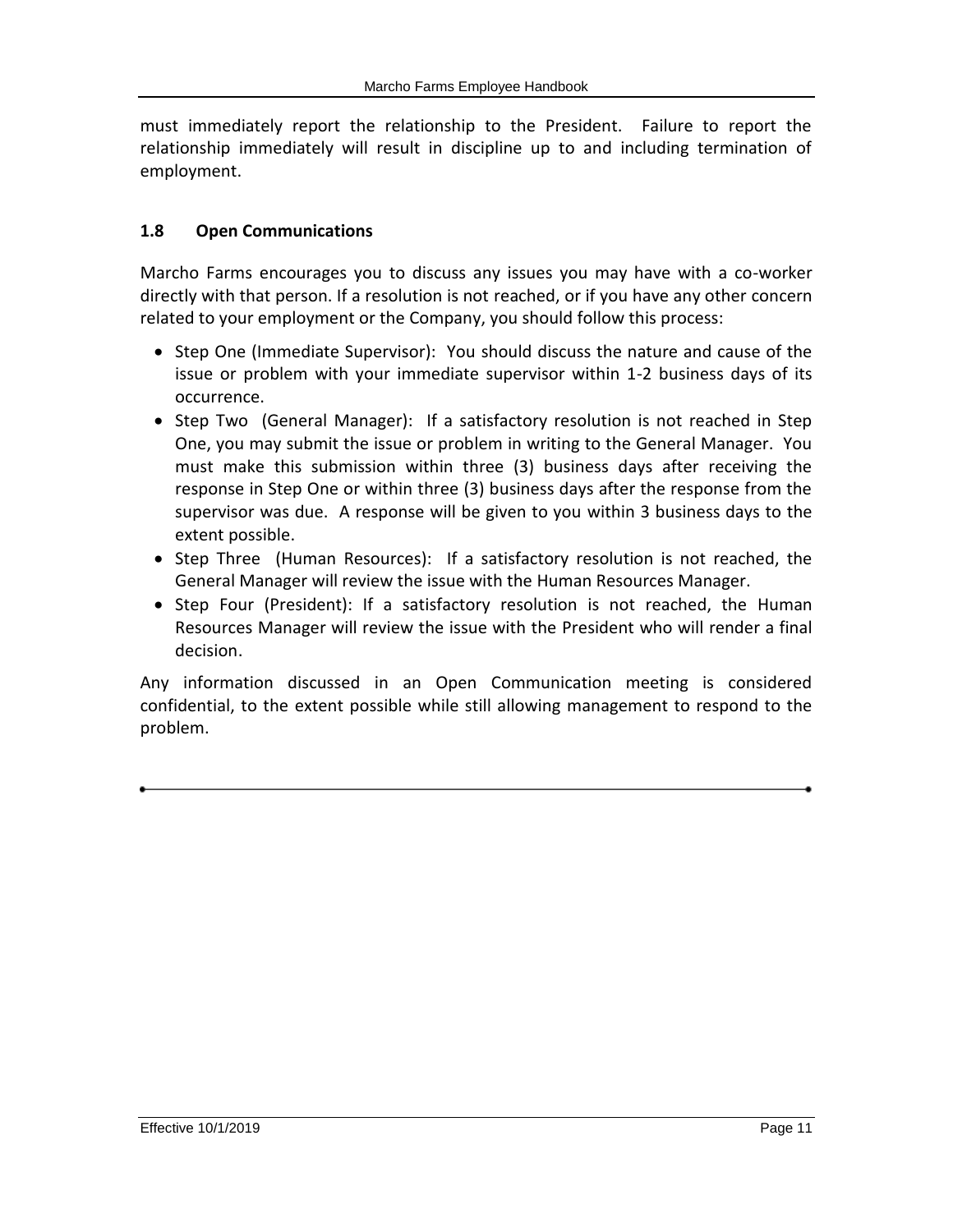# <span id="page-11-0"></span>**2 GETTING STARTED**

*We understand that getting established in a new role can sometimes be overwhelming. To make your transition as smooth as possible, this section outlines what you can expect as a new employee.*

# <span id="page-11-1"></span>**2.1 Proof of Work Authorization**

All offers of employment are contingent on verification of the candidate's legal right to work in the United States. U.S. Citizenship and Immigration Services require that the Company and new employee provide specific information for completion of the Form I-9, Employment Eligibility Verification within three days of commencing employment. You must complete Section 1 of Form I-9 no later than the end of your first day of work. Failure to provide the appropriate documentation for completion of the Form I-9 will result in suspension and/or termination.

If you are authorized to work in this country for a limited time period, you will be required to submit proof of renewed employment eligibility prior to expiration of that period to remain employed by the Company.

## <span id="page-11-2"></span>**2.2 Employee Background and Reference Checks**

To ensure that individuals who join Marcho Farms are well qualified and to ensure that Marcho Farms maintains a safe and productive work environment, we may conduct preemployment background checks on applicants for certain positions who accept an offer of employment. Background checks may include verification of any information on the applicant's resume or application form.

If an applicant refuses to provide the information necessary for the Company to conduct the necessary background checks or provides false information during the application process, we will deny employment. Additionally, if it is determined at any time after hire that you provided false information during the application process, you may be terminated from employment.

Employment offers for certain positions are contingent upon successful completion of any required -background checks including, but not limited to, reference, criminal, credit, driving records, and/or professional credentials verification. Marcho Farms will ensure that all background checks are held in compliance with all federal and state statutes including, but not limited to, the Fair Credit Reporting Act, the Americans with Disability Act, and Title VII of the Civil Rights Act of 1964. Negative information disclosed as a result of a background check will not necessarily exclude an individual from employment, continued employment or promotion.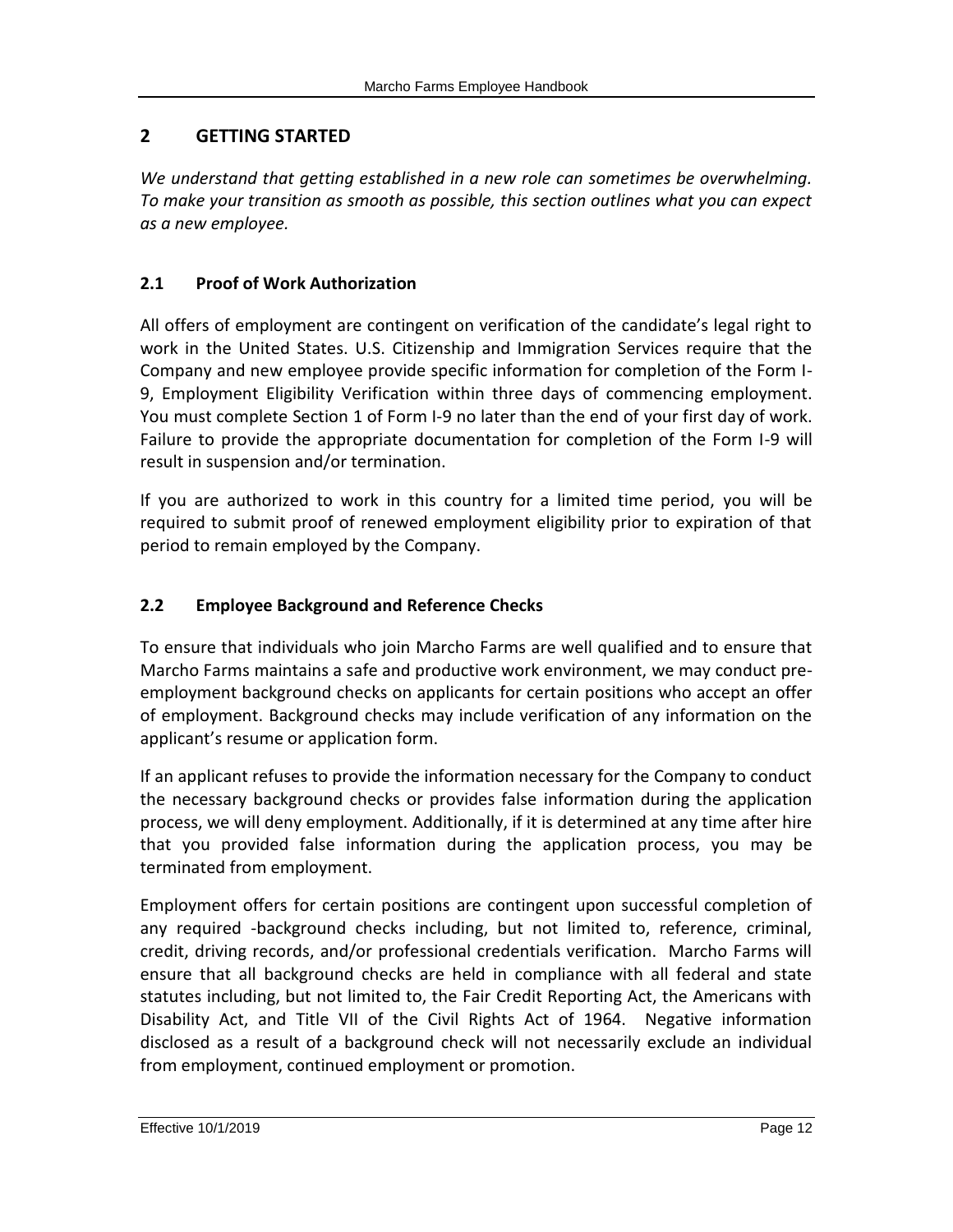All final employment candidates for production, vehicle operation and maintenance positions will be subject to a physical and a drug test once a conditional offer of employment has been extended and accepted. Employees being promoted to management positions are subject to a drug test as well. All reports are kept confidential and are only viewed by individuals involved in the hiring process.

Background checks will include a criminal record check, although a criminal conviction does not automatically bar an applicant from employment. Any applicant with a criminal conviction shall be evaluated on an individual basis to determine whether they should be excluded from consideration based on the conviction and its relationship to the job for which they are being hired.

# <span id="page-12-0"></span>**2.3 Certifications and Licensure**

If company, government or industry regulations require you to possess current licensure or certification credentials, including a current commercial driver's license (CDL), you are required to provide valid and current proof of such documents to your supervisor. If your credentials and/or license are not current and valid, you may not be permitted to continue to work in the position for which the credentials and/or license is required and therefore, may be suspended from duty without pay, terminated or reassigned as appropriate. You may periodically be required to provide updated information showing current status of driver's license or any other licensure or certifications. It is your obligation to notify Marcho Farms if there is ever a loss or suspension of your driver's license or any other required licenses or certifications.

# <span id="page-12-1"></span>**2.4 Job Postings**

Most job openings at Marcho Farms will be internally posted. Marcho Farms reserves the right to fill certain positions without prior posting.

Job openings will be posted on employee bulletin boards and in the employee lunchroom. Postings will provide information regarding the open position, including its department, location, job summary, essential duties and qualifications. If you would like to apply for a posted position, please contact the Human Resources Department.

## <span id="page-12-2"></span>**2.5 New Hire Orientation**

As a new employee, you will meet with your supervisor to familiarize yourself with the responsibilities of your position and the expectations of Marcho Farms. You will also meet with the Human Resources Department to review your new hire paperwork and complete any necessary safety and operational training. We encourage you to ask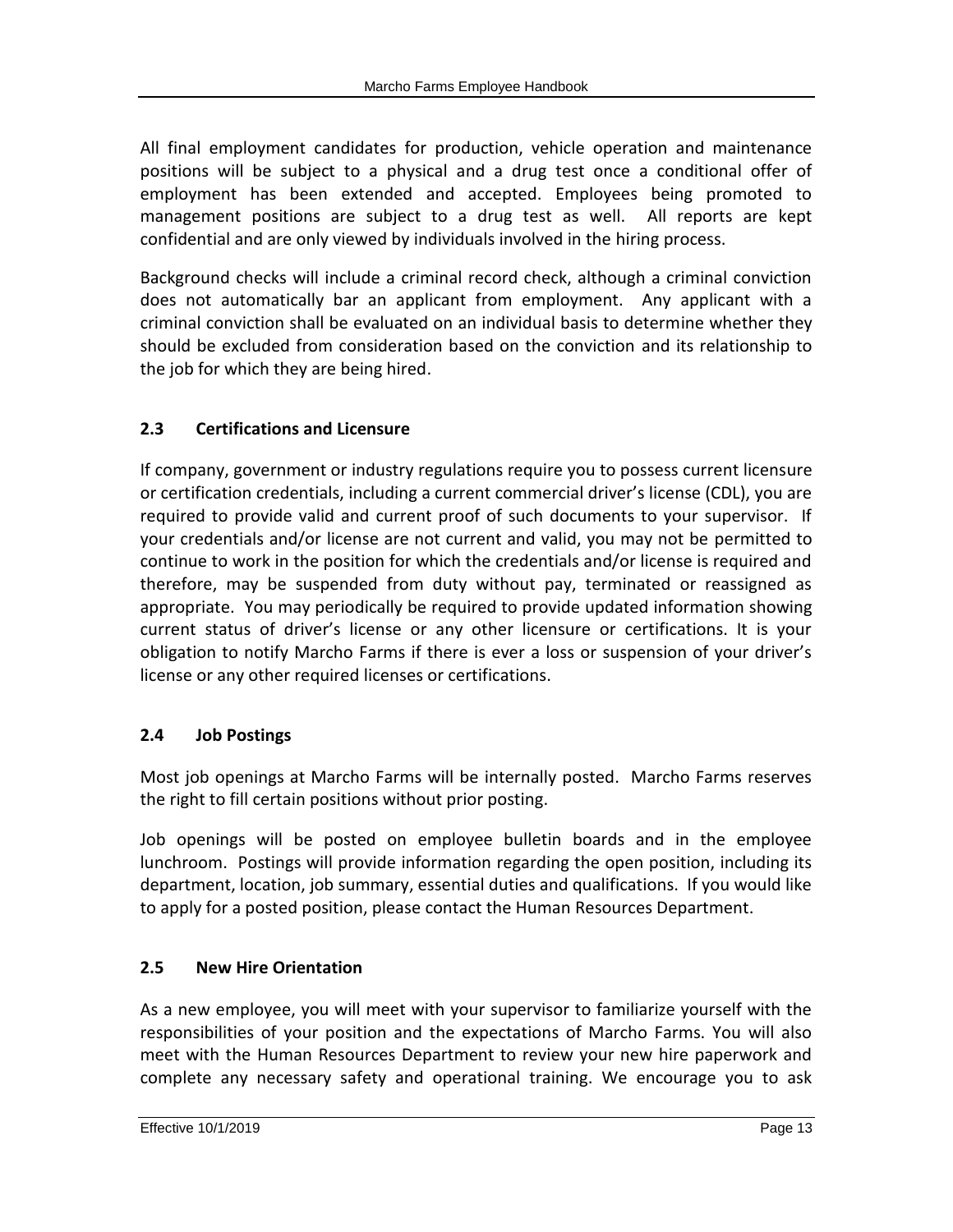questions to ensure you understand our Company and have the requisite information and skills to be successful.

#### <span id="page-13-0"></span>**2.6 Introductory Period for New Employees**

Marcho Farms will monitor and evaluate your performance during the first 60 days of your employment to determine whether further employment in a specific position or with Marcho Farms is appropriate. At the same time, you have the opportunity to decide if Marcho Farms provides the right work environment for you.

All employees, whether during their introductory period or after successfully completing it, are at-will employees and can be terminated by the Company for any reason with or without notice. Regular employees should normally receive discipline based on the four steps described in our Discipline Policy, unless an exception applies as set forth within that policy. Introductory employees, however, should not expect steps of discipline, but may be terminated for any policy violation or unacceptable performance or conduct**.**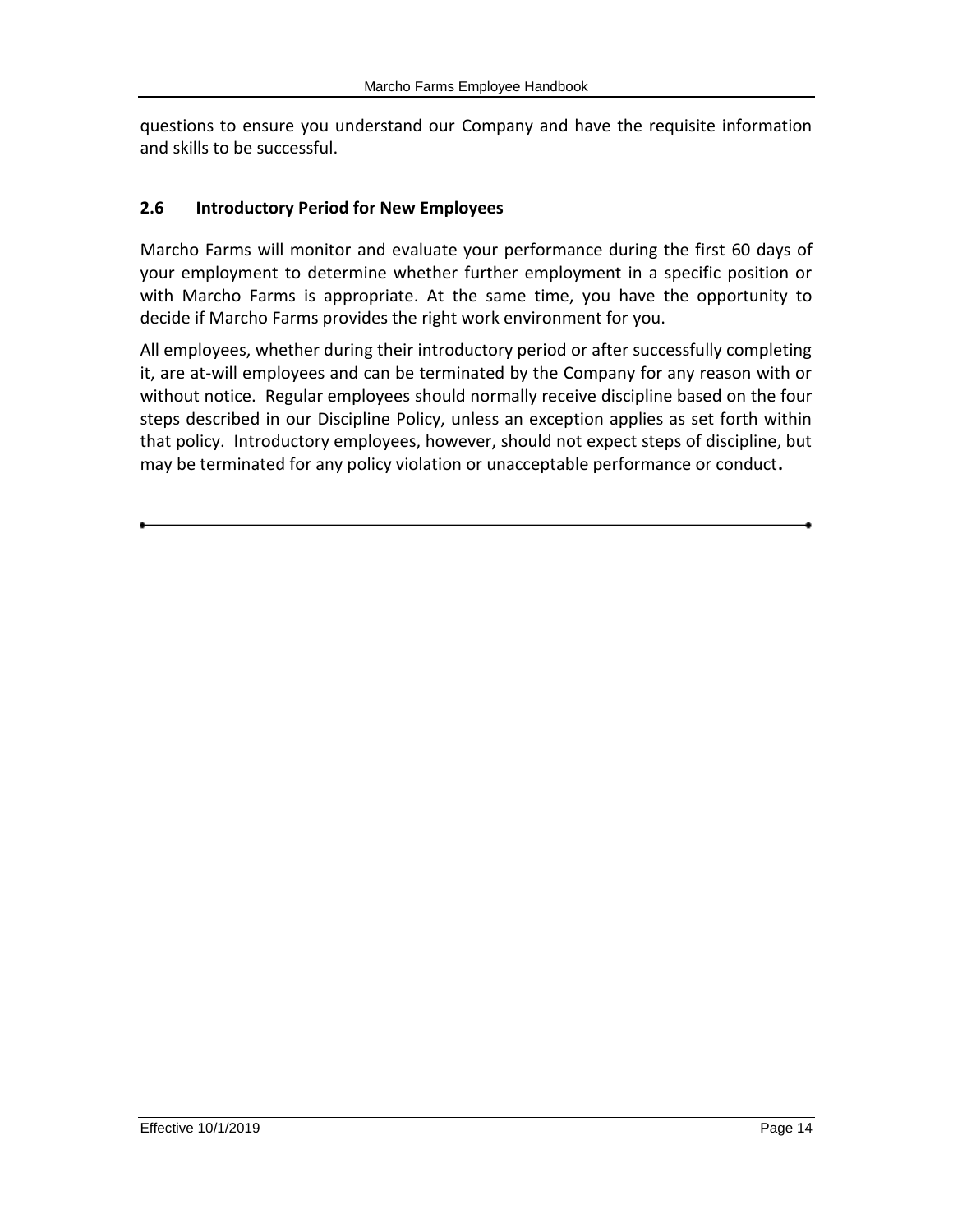# <span id="page-14-0"></span>**3 TOTAL COMPENSATION**

*The total compensation you receive for the work you do goes beyond your paycheck. Marcho Farms also offers employees paid time off and health benefits as outlined in this section.*

## <span id="page-14-1"></span>**3.1 Employment Classification**

Employees are designated as either non-exempt or exempt in accordance with federal and state wage and hour laws. Non-exempt employees are entitled to overtime pay under specific provisions of federal and state laws while exempt employees are not.

In addition to the non-exempt or exempt classification, employees are divided into the following categories:

- Introductory: An introductory employee has not yet completed the introductory period. The number of hours worked each week will have no impact on this status.
- Full-time: A regular full-time employee is regularly scheduled to work at least 40 hours per week in a regular workweek.
- Part-time: A regular part-time employee is regularly scheduled to work less than 30 hours per week in a regular workweek.
- Temporary: A temporary employee is hired to work on a specific project or for a specified amount of time. The number of hours worked each week will have no impact on this status.

## <span id="page-14-2"></span>**3.2 Overtime Pay**

Overtime compensation is paid to non-exempt employees in accordance with federal and state wage and hour restrictions. All overtime work performed must receive the supervisor's prior authorization. Failure to receive supervisor approval prior to working overtime hours will result in discipline up to and including termination of employment.

At certain times Marcho Farms may require you to work overtime due to operating requirements. We will attempt to give as much notice as possible; however, advance notice may not always be possible. Failure to work overtime when required may result in discipline, up to and including discharge.

Overtime pay is based on the actual hours worked. For this reason, vacation days and other paid or unpaid leaves of absence are not counted as hours worked when calculating overtime pay.

The workweek at Marcho Farms begins at 12:00 a.m. each Monday and continues to 11:59 p.m. on the following Sunday, and consists of seven consecutive 24-hour days.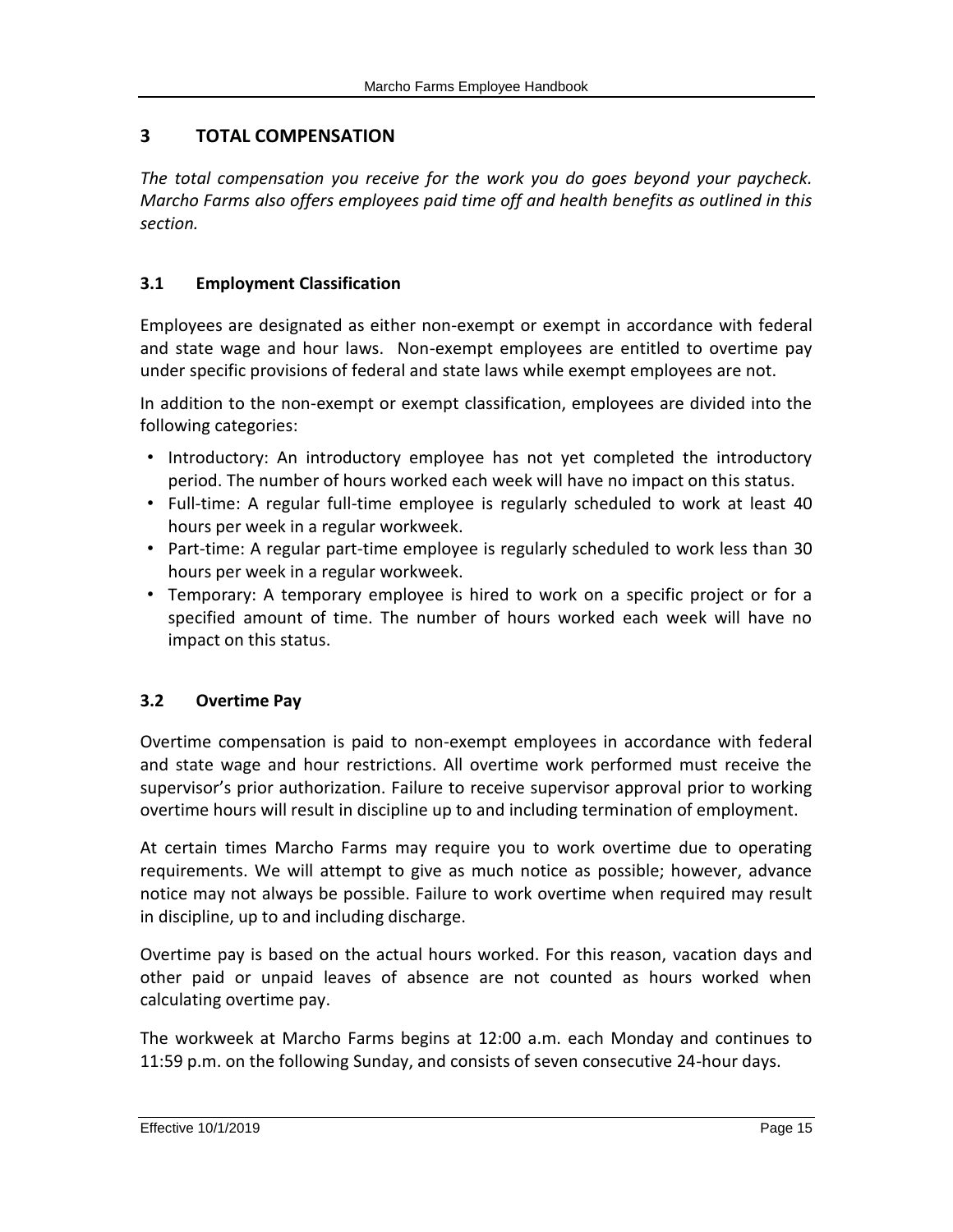## <span id="page-15-0"></span>**3.3 Shift Differential Pay**

Non-exempt employees are eligible for shift differential pay if they work the 2nd shift. Your supervisor will advise you of Marcho Farms' current shift differential pay rates determined by the company and based on current local market conditions.

# <span id="page-15-1"></span>**3.4 On-Call Pay**

Certain employees may be required, on occasion, to make themselves available to return to work outside of regularly scheduled hours, in order to attend to urgent business needs. This will be designated as "on-call" status. Employees who are on-call must follow these guidelines:

- Unless otherwise advised, you are not required while on-call to remain on Company premises. However, you must remain available by telephone or text while off site and respond to any message within fifteen (15) minutes.
- If called back to work, you must do so within 1 hour of responding to the message.
- You are not required to restrict your activities while on-call, but you must remain free of the influence of alcohol or illegal drugs. In addition, you should not take any prescription drug that adversely affects your ability to safely and effectively perform your job duties. If you have concerns about complying with this requirement, contact Human Resources.
- If you are unable to be on-call during your assigned time, you must notify your manager in advance.

If you are called to come back to work while on-call, you will be paid for hours actually worked, but no less than one hour. Only time actually worked will be counted toward overtime calculations.

## <span id="page-15-2"></span>**3.5 Payroll & Payday**

Employees are paid weekly. Direct deposit is available and strongly recommended. Pay checks or pay statements will be available in the office by the Thursday (Friday during holiday weeks) following the end of the pay period. It will include earnings for the work performed through the end of the prior payroll period. If the normally-scheduled payday falls on a Company-recognized holiday, your pay check/pay statement will be available the workday following the holiday. If a regularly-scheduled payday occurs while you are on paid time off, you will receive your pay statement upon your return to work.

Every effort is made to avoid errors in your paycheck. If you believe an error has been made, notify the Human Resources Department who will contact the Payroll Department so the problem can be addressed and any necessary correction can be made promptly.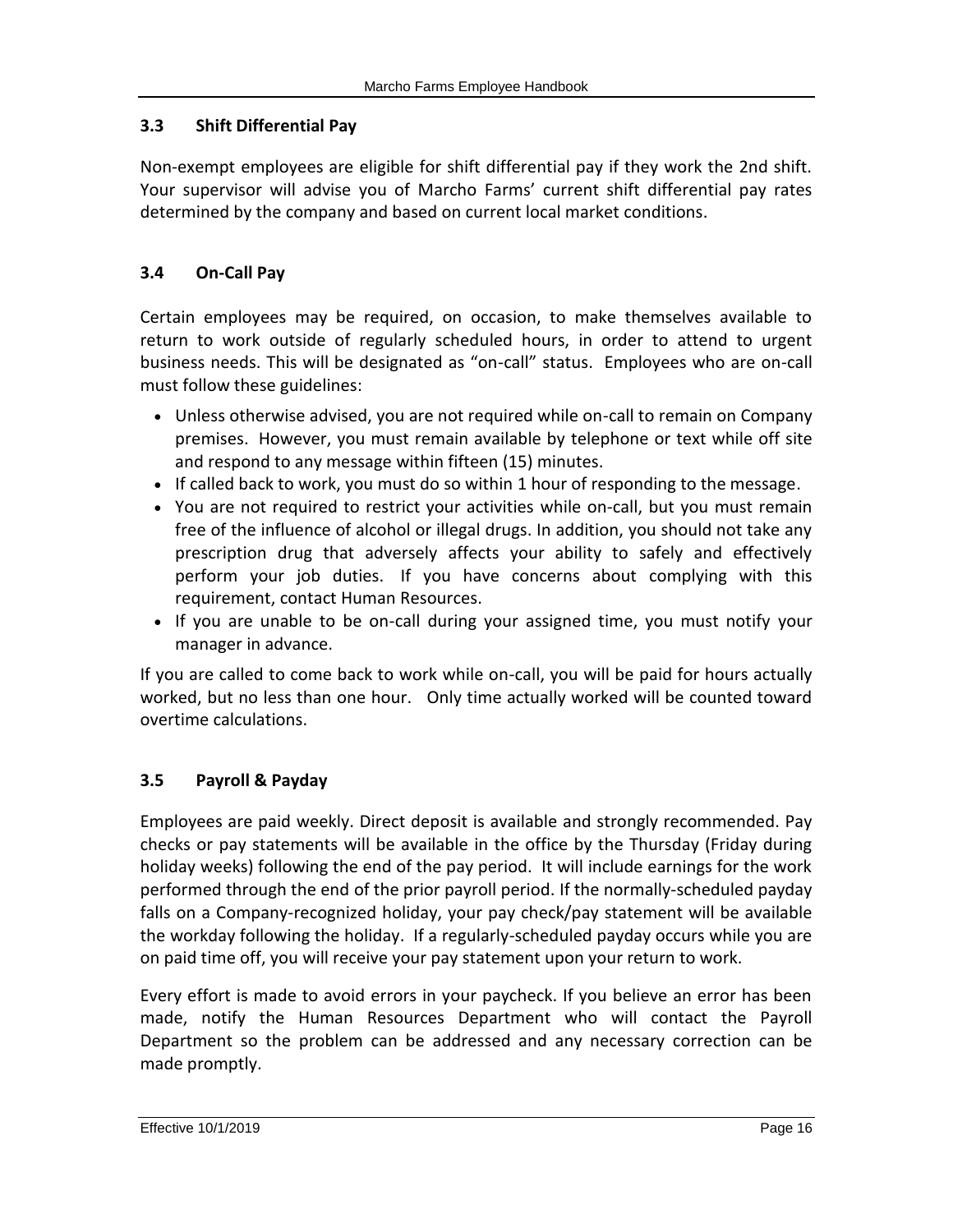To ensure timely and accurate payroll processing, it is your responsibility to promptly notify the Company of any changes in your personal information (such as: name, address or phone number, beneficiary, marital status, dependents, emergency contact information, training certificates, etc.). In addition, coverage or benefits that you and your family may receive under a Company-sponsored benefits package could be negatively affected if you do not notify the Company of changes to this information.

# <span id="page-16-0"></span>**3.6 Mandatory Deductions**

Marcho Farms is required by law to make certain deductions from your paycheck. Among these are applicable federal, state and local income taxes and your contribution to Social Security as required by law. These deductions will be itemized on your check stub. The amount of the deductions will depend on your earnings and on the information you furnish on your W-4 form regarding the number of exemptions you claim. If you wish to modify the number of exemptions you claim, please complete a new W-4 form. Only you may modify your W-4 form. Verbal or written instructions are not sufficient to modify withholding allowances. We advise you to check your pay stub to ensure that it reflects the proper number of withholdings.

The W-2 form you receive annually reflects how much of your earnings were deducted for these purposes.

Wage Garnishments: Any other mandatory deductions to be made from your paycheck, such as court-ordered garnishments, will be explained to you whenever Marcho Farms is required to make such deductions from your pay.

## <span id="page-16-1"></span>**3.7 Salary Basis Policy**

The Fair Labor Standards Act (FLSA) is a federal law which requires that most employees in the United States be paid at least the federal minimum wage for all hours worked and overtime pay at time and one-half the regular rate of pay for all hours worked over 40 hours in a workweek. However, the FLSA provides an exemption from both minimum wage and overtime pay for certain employees in particular job functions which meet certain criteria regarding job duties and salary.

Salary Basis Requirement for exempt employees: Being paid on a "salary basis" means an employee regularly receives a predetermined amount of compensation each pay period. The predetermined amount cannot be reduced due to quality or quantity of the employee's work. Subject to certain exceptions, an exempt employee must receive the full salary for any workweek in which the employee performs any work, regardless of the number of days or hours worked. Exempt employees do not need to be paid for any workweek in which they perform no work. If the employer makes deductions from an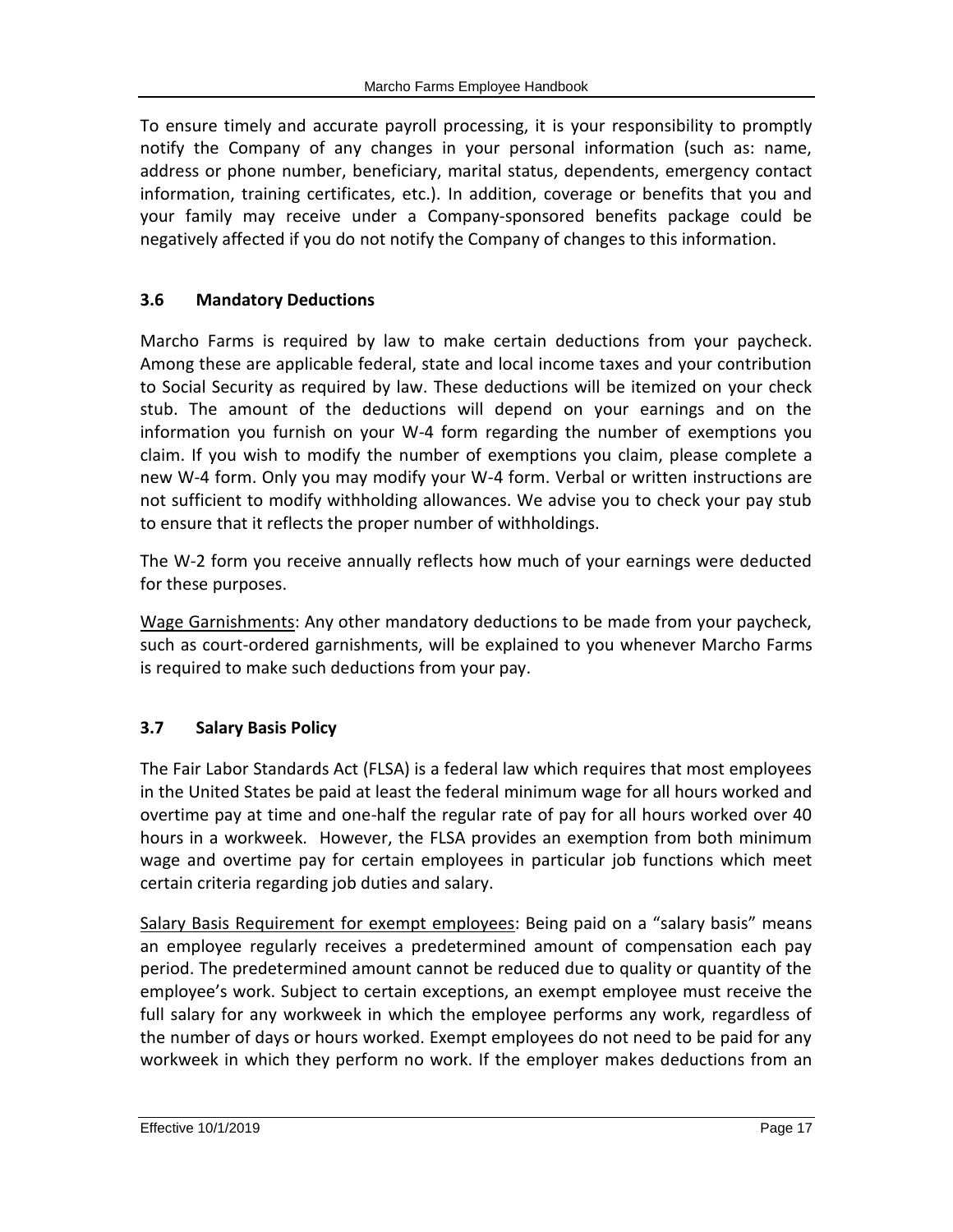employee's predetermined salary, i.e., because of the operating requirements of the business, that employee is not paid on a "salary basis." If the employee is ready, willing and able to work, deductions may not be made for time when work is not available.

Employers may make deductions from an exempt employee's pay in the following circumstances:

Full day absences where a full day deduction will be made

- Absence from work for one or more full days for personal reasons (not sickness/disability);
- Unpaid disciplinary suspensions due to workplace conduct rule violations; and
- Absence from work for one or more full days due to sickness/disability if the deduction is made in accordance with plan, policy or practice of providing compensation for salary lost.

Full or partial day absences where a full or partial day deduction will be made

- To offset amounts employees receive as jury or witness fees, or for military pay;
- During initial or last week of employment;
- For penalties imposed for infractions of safety rules of major significance; and
- When an employee takes unpaid leave under the Family and Medical Leave Act.

It is Marcho Farms' policy to comply with the salary basis requirements of the FLSA. Therefore, we prohibit all company managers from making any improper deductions from the salaries of exempt employees. We want employees to be aware of this policy and that the Company does not allow deductions that violate the FLSA or any provisions of applicable state law.

If you believe that an improper deduction has been made to your salary, you should immediately report this to the Human Resources Department. Reports of improper deductions will be promptly investigated. If it is determined that an improper deduction has occurred, you will be promptly reimbursed for any improper deduction made.

## <span id="page-17-0"></span>**3.8 Timekeeping Procedures**

It is the policy of Marcho Farms to comply with the requirements of the Fair Labor Standards Act (FLSA) and any relevant state statute and/or regulation in compensating exempt and non-exempt employees for regular hours and overtime hours worked. Therefore, on a daily basis, all non-exempt employees must complete an accurate record of all time worked to ensure proper payment for all hours worked. Non-exempt employees should indicate when they begin work, the start and end times of any meal or personal breaks and the time they end work for the day utilizing the time reporting system that is used in their department. Non-exempt employees may not begin work before their scheduled starting time, work past their scheduled stopping time, or work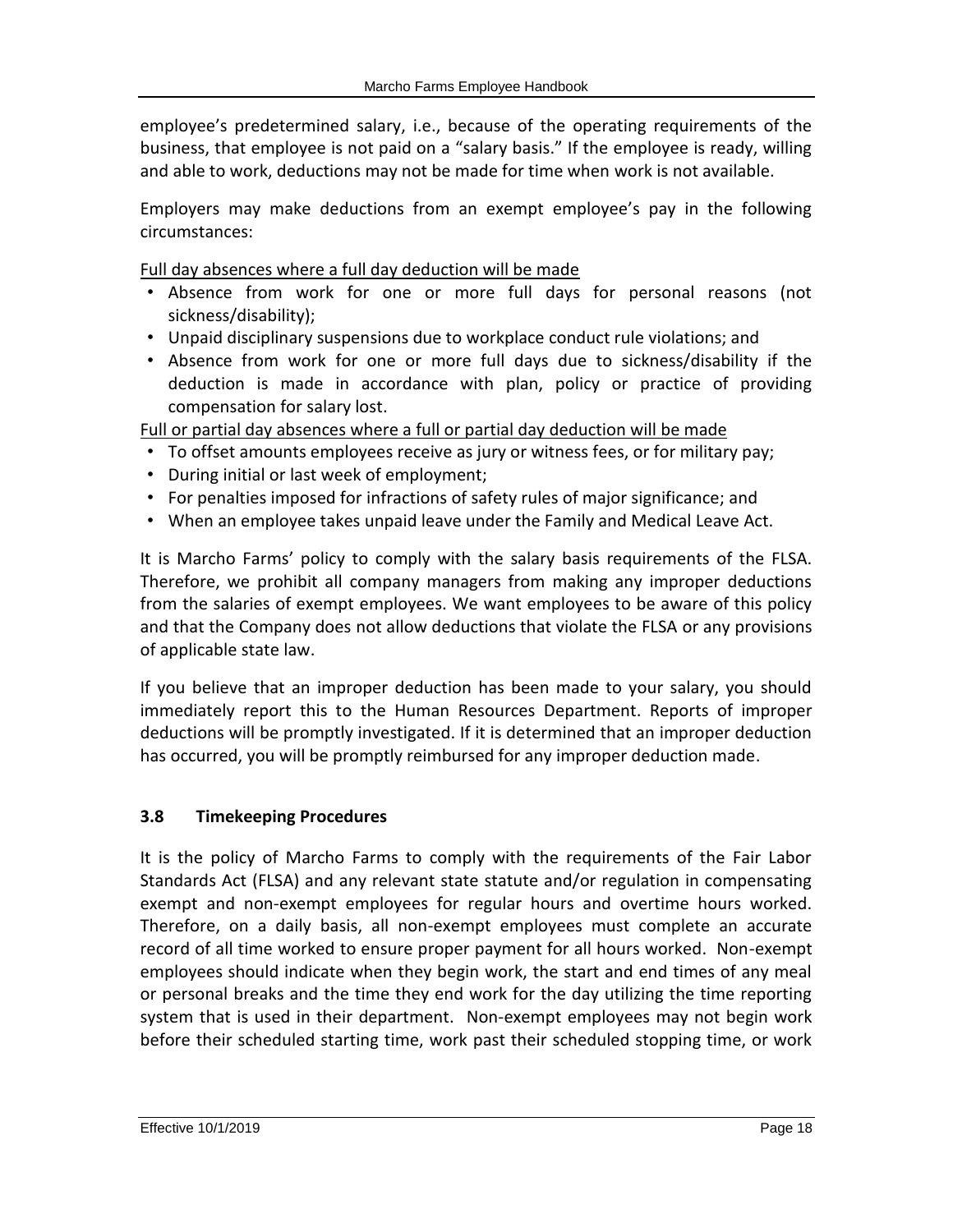overtime without prior authorization from their supervisor. Non-exempt employees are never permitted to work off the clock.

Exempt employees must record any paid time off, holidays, or leave days and submit the information on a weekly basis to the Human Resources Department and the Company's corporate office. All non-exempt employees are expected to sign their time record to confirm that it is a true and accurate accounting of time worked. Punching a time clock for another employee or falsification of any time record will result in disciplinary action up to and including termination.

# <span id="page-18-0"></span>**3.9 Business Expense Reimbursements**

Reimbursement will generally be approved for business-related expenses including but not limited to mileage, meals, hotels, etc. Expense forms must be completed and receipts must accompany every business expense where receipts are available. Please contact the Finance Department for the appropriate form and specific information regarding the reimbursement process and eligible expenses and reimbursable amounts. All expenses must be pre-approved by your supervisor before they are incurred.

# <span id="page-18-1"></span>**3.10 Performance Feedback**

Marcho Farms is committed to a participatory performance review process with an exchange of performance-related information between you and your supervisor. You will receive an appraisal at the conclusion of your first sixty days of employment. During this initial appraisal, your supervisor will review and evaluate your ability to meet the job responsibilities and performance requirements of the position.

You should also expect to receive feedback on a day-to-day basis which may include discussion of the following:

- your current job duties and responsibilities
- areas of strong performance
- improvement suggestions
- ongoing objectives and strategies for achieving optimal job performance standards
- <span id="page-18-2"></span>• training and development needs and plans

## **3.11 Transfers and Promotions**

Marcho Farms encourages career development and advancement of our employees by providing opportunities for transfers and promotions. Employees must meet the minimum required education and experience requirements of the position before being considered.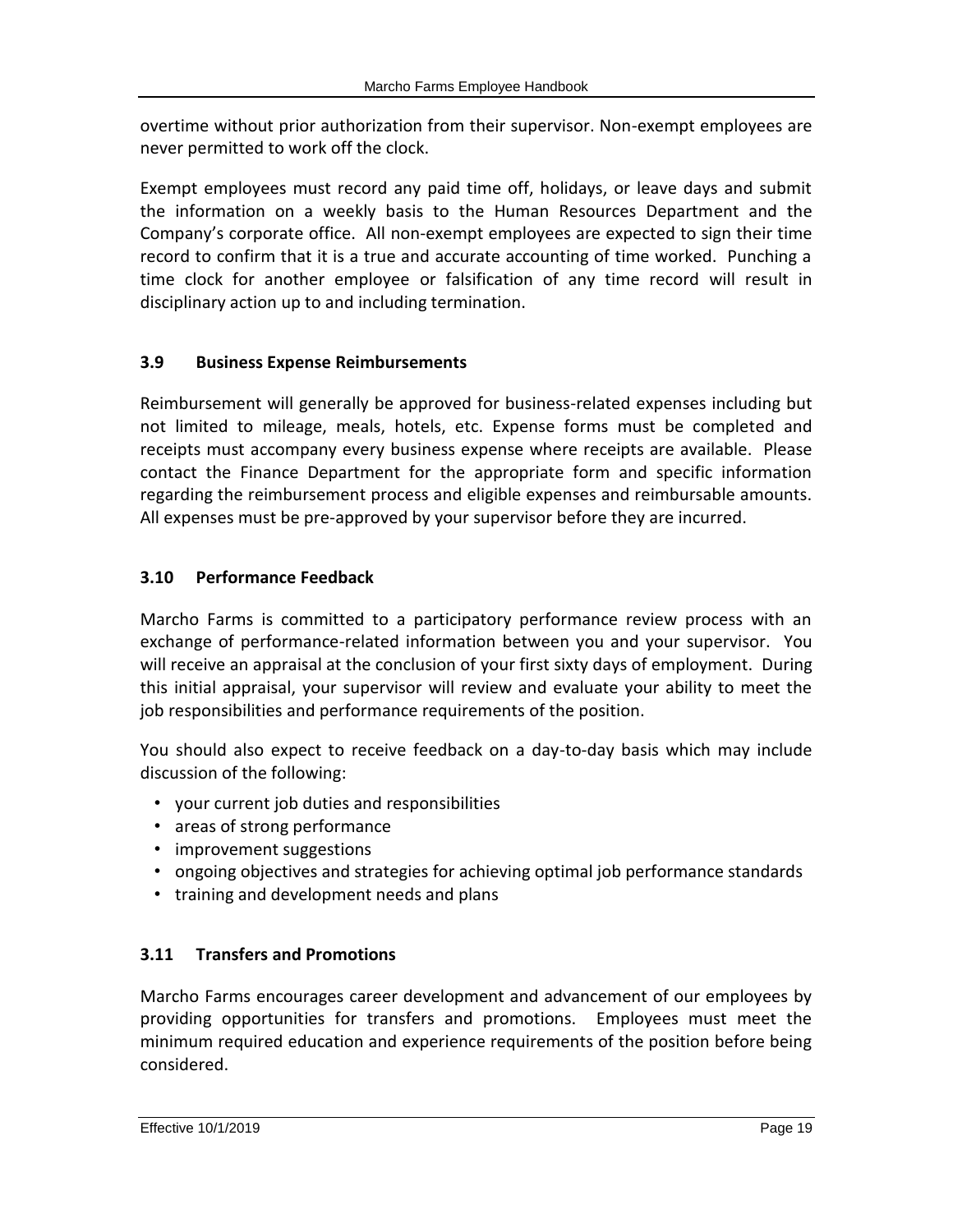In addition, employees seeking a transfer or promotion may be required to have a medical examination if the examination is job-related and consistent with business necessity.

Though Marcho Farms prefers to fill open positions from within, we reserve the right to advertise positions externally, to solicit outside candidates during or after the posting period, and to hire external candidates after consideration of both internal and external applicants. Internal candidates will be considered based on their qualifications and performance and current departmental staffing and operational needs. Marcho Farms endeavors to hire the most qualified individual for available positions.

Please contact the Human Resources Department for more information and to obtain the form required to apply for a promotion or transfer.

# **YOUR TIME OFF & LEAVES**

*Marcho Farms understands that you will be at your best when you are able to meet your personal needs and enjoy regular rest and relaxation. That is why we offer paid time off benefits to our employees.*

## <span id="page-19-0"></span>**3.12 Holidays**

Marcho Farms provides the following paid holidays to full-time employees:

- New Year's Day
- Labor Day

• Memorial Day

- Thanksgiving Day
- Independence Day
- Christmas Day

Full-time employees will receive paid time off for company-recognized holidays after completion of their first 60 days of employment. Please note that individual time off for Company holidays may be dependent on the customer and business needs.

Paid time off for holidays is paid at your regular base pay rate at the time of the holiday, based on your regularly scheduled hours, up to a maximum of eight (8) hours per day. Paid time off for holidays is not included for purposes of overtime calculation.

If a holiday falls during paid time off, non-exempt employees will receive vacation pay and the holiday pay. If you are on an unpaid leave of absence, you will not receive holiday pay for a holiday that falls within your leave.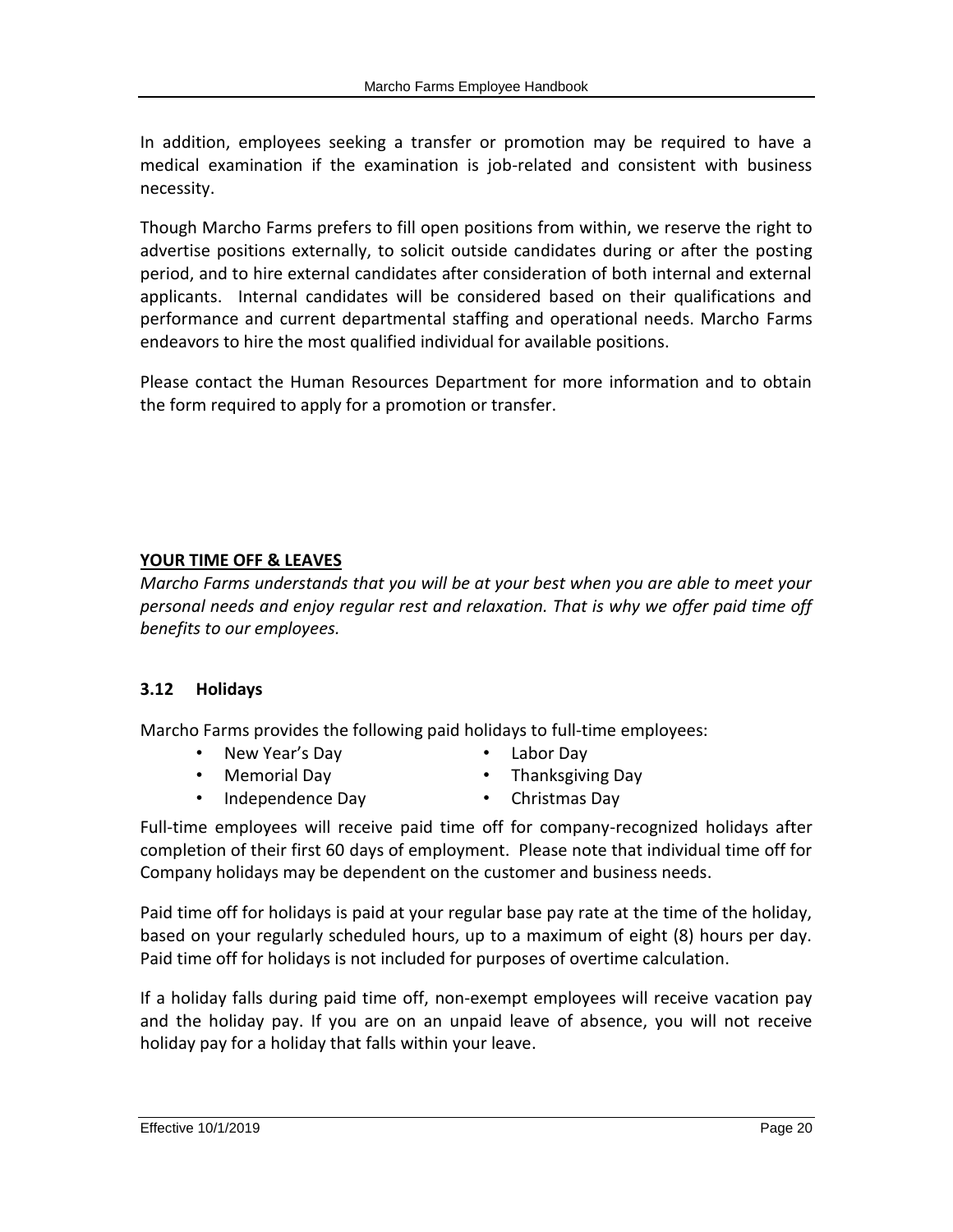You must work the last scheduled day prior to the holiday, and the first day immediately scheduled after the holiday, in order to receive pay for the holiday. An exception will be made if you have supervisor approval to use an approved vacation or personal day immediately prior to or after the holiday.

## <span id="page-20-0"></span>**3.13 Vacation**

All regular full-time employees are eligible for paid vacation time. Regular part-time employees are not eligible for paid vacation. Vacation can be used for an absence due to illness or injury with approval from your supervisor.

On their anniversary date, full-time employees will receive the following vacation days based on their length of employment:

| Length of service                         | Vacation granted annually on your<br>anniversary date of hire |
|-------------------------------------------|---------------------------------------------------------------|
| $1 - 2$ years of continuous service as of | 5 days                                                        |
| your anniversary date                     |                                                               |
| $3 - 9$ years of continuous service as of | 10 days                                                       |
| your anniversary date                     |                                                               |
| 10 or more continuous years of service    | 15 days                                                       |
| as of your anniversary date               |                                                               |

Any employee who misses 30 or more working days during the year between their anniversary dates, for reasons other than an approved leave of absence, will have a prorated amount deducted from their vacation time.

Scheduling vacation: You are responsible for requesting vacation at least two weeks in advance to your supervisor. Vacation will be scheduled according to departmental business needs, with minimal disruption to customer service.

If a paid holiday falls during your approved vacation time, you will receive pay for the holiday at your regular hourly rate in addition to your vacation pay.

Vacation will be paid for at your current rate of pay, not including overtime, commissions, incentives or bonuses.

Using Vacation: Unused vacation time must be taken in the benefit year in which it is given. It may not be carried over into the next benefit year. Any unused vacation time is forfeited at the end of the benefit year in which it is given.

Unused vacation time may not be used in lieu of proper notice of termination. Vacation days, even if pre-approved, cannot be taken within the last two weeks of employment after notice of termination has been given.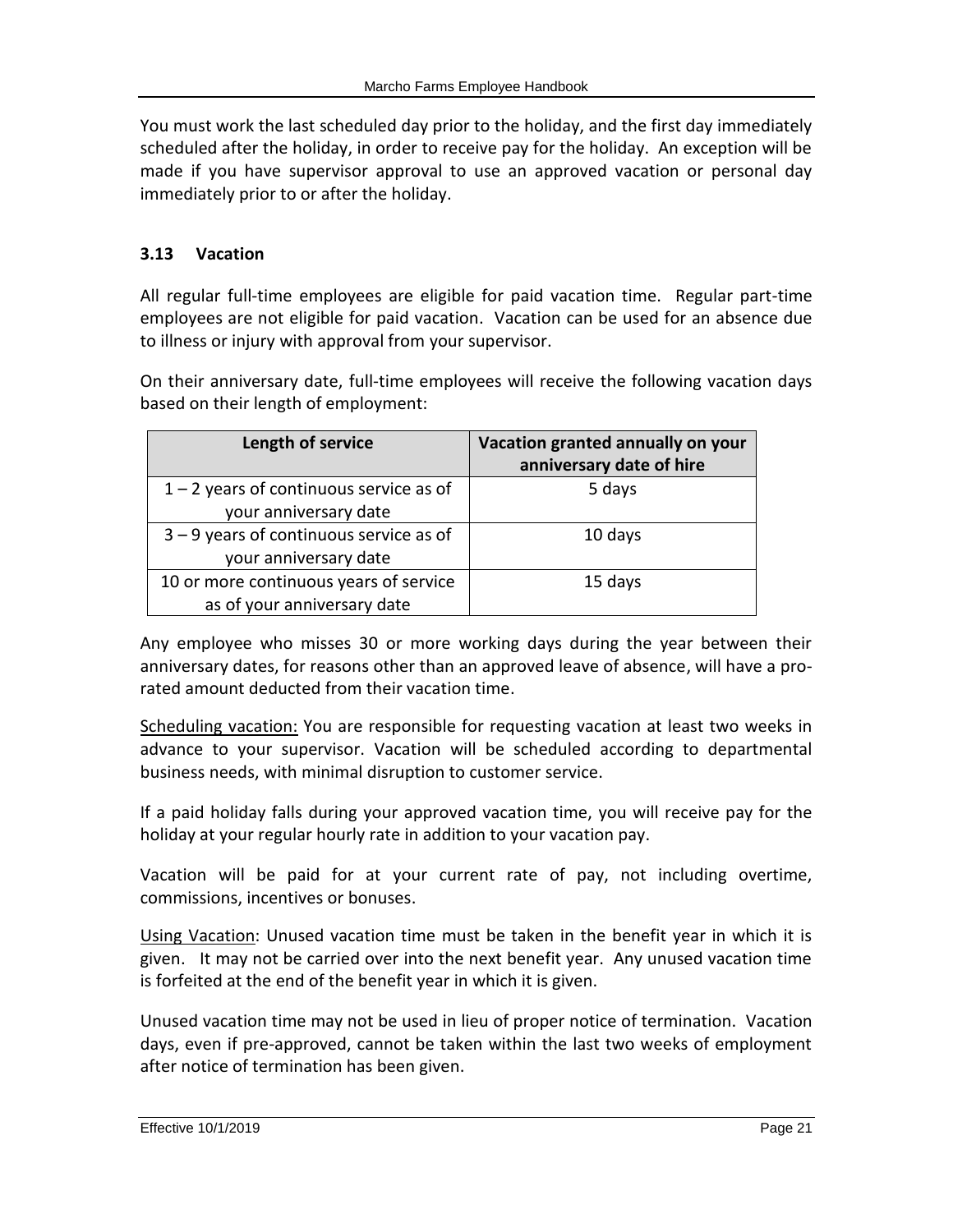End of Employment: Employees who are terminated for budgetary reasons or who resign with two weeks' notice and work the full notice period will receive payment for the cash value of vacation time that was earned but unused as of the final day of employment. Employees who are terminated for cause or who resign without proper notice or who do not work the full notice period will forfeit unused vacation time.

# <span id="page-21-0"></span>**3.14 Personal Days**

Personal days provide employees with additional paid leave to cover absences for personal reasons such as religious observances or sick time. When the need for personal time is foreseeable, you must request approval at least two weeks in advance. When the need is not foreseeable (such as an illness or emergency), you must follow the call-off procedures in our *Attendance and Punctuality* policy. Personal days may not be used to extend vacation time.

All regular full-time employees who have completed at least one year of employment are eligible for two (2) personal days in addition to vacation time and the Company's regular holidays.

Personal days are paid at your regular base pay rate at the time it is used.

You may carryover up to three (3) unused personal days from one year to the next but may not accumulate more than 5 personal days.

Personal days that remain unused at the end of employment will be forfeited. Even if pre-approved, personal days cannot be taken within the last two weeks of employment after notice of termination has been given nor taken in lieu of proper notice of termination.

## <span id="page-21-1"></span>**3.15 Bereavement Leave**

Full-time employees who have completed 60 days of employment are eligible for up to 2 days of paid leave in the event of the death of an immediate family member defined as: spouse, natural or adopted child, step-child, mother, father, sibling, mother-in-law and father-in-law.

One (1) business day off is paid in the event of a death of an extended family member defined as: grandparents, grandchildren, siblings-in-law, grandparents-in-law, aunts, uncles, nieces and nephews.

You must notify the Human Resources Department as soon as possible before the leave commences. Bereavement pay is calculated using your base pay rate at the time of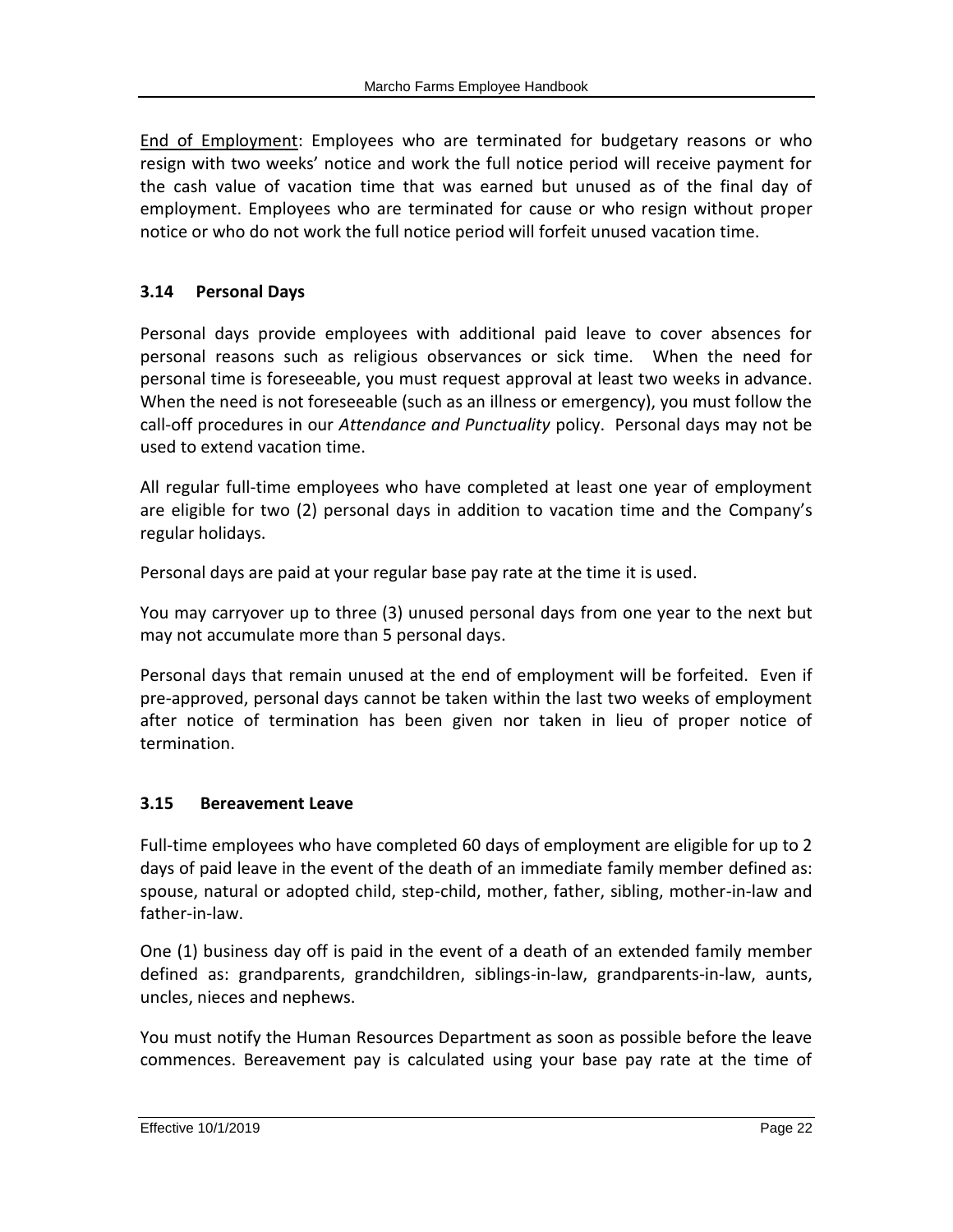leave multiplied by the number of hours you are regularly scheduled to work during that time. Any additional time needed due to extenuating circumstances must be approved by your supervisor. If additional leave is approved, available paid time off must be used before unpaid time will be allowed.

## <span id="page-22-0"></span>**3.16 Family and Medical Leave (FMLA)**

Family Medical Leave Act (FMLA) allows employees to balance their work and family life by taking reasonable leave for certain family and medical reasons. In order to be eligible for an FMLA leave, you must have worked for Marcho Farms for at least 12 months and have worked 1,250 hours during the past 12 months and you must work at a site where at least 50 employees are employed by the Company within a 75 mile radius.

| <b>REASON FOR LEAVE</b><br>(According to FMLA law, "immediate family member" includes<br>spouse, parent and child)                                                                                                                          | Max length of unpaid,<br>job-protected leave/12-<br>month period* |
|---------------------------------------------------------------------------------------------------------------------------------------------------------------------------------------------------------------------------------------------|-------------------------------------------------------------------|
| Employee's own serious health condition                                                                                                                                                                                                     | 12 weeks                                                          |
| Birth of a child and to care for the newborn child                                                                                                                                                                                          | 12 weeks                                                          |
| Placement of a child with you for adoption or foster care                                                                                                                                                                                   | 12 weeks                                                          |
| To care for an immediate family member with a serious health<br>condition                                                                                                                                                                   | 12 weeks                                                          |
| To respond to an urgent situation arising out of an immediate<br>family member's active duty or call to active duty (deployment to a<br>foreign country) in the National Guard, Reserves or Regular Armed<br>Forces (qualifying exigencies) | 12 weeks                                                          |
| To care for an immediate family member who has incurred a<br>serious injury or illness while on active duty in the Armed Forces,<br>including a veteran discharged within past five years                                                   | 26 weeks                                                          |
| To attend to an immediate family member who is on "rest and<br>recuperation" from military service                                                                                                                                          | 15 days                                                           |

**\***With the exception of the 26-week Military Caregiver leave, the Company uses a rolling calendar that looks backward from the first day of FMLA leave used to measure this 12 month period. Each time you take leave, the remaining leave entitlement would be the balance of the time allowable under FMLA which has not been used during the preceding 12-month period. For Military Caregiver leave, the 12 months begins on the first day you take leave and ends twelve months later.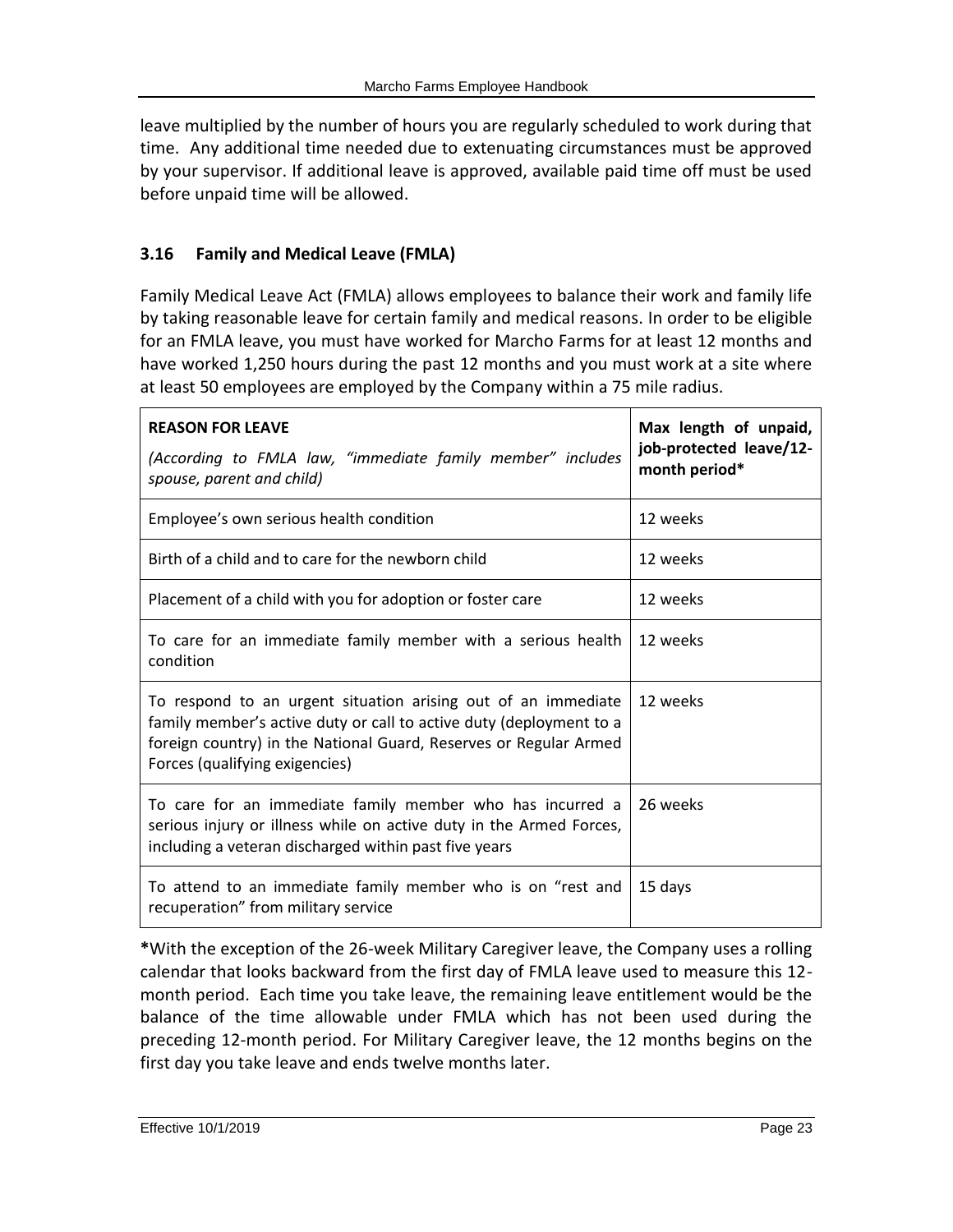Benefits and Protections: During FMLA leave, you maintain health coverage under any "group health plan" on the same terms as if you had continued to work. You must continue to pay your portion of the premiums in monthly payments. Upon return from FMLA leave, you will be returned to your original or equivalent positions with equivalent pay, benefits, and other employment terms. If you do not return to work after your FMLA leave expires, the Company reserves the right to recoup the money spent on health insurance benefits during your leave period. Consistent with Company policy for all types of leave, you will not accrue vacation while you are on unpaid FMLA leave.

Definition of Serious Health Condition: A serious health condition is an illness, injury, impairment, or physical or mental condition that involves either an overnight stay in a medical care facility, or continuing treatment by a health care provider for a condition that either prevents you from performing the functions of your job, or prevents the qualified family member from participating in school or other daily activities.

Subject to certain conditions, the continuing treatment requirement may be met by a period of incapacity of more than three consecutive calendar days combined with at least two visits to a healthcare provider or one visit and a regimen of continuing treatment, or incapacity due to pregnancy, or incapacity due to a chronic condition. Other conditions may meet the definition of continuing treatment.

Use of Leave by Spouses Employed by the Company: If you and your spouse both work for the Company and each of you wishes to take leave for the birth of a child, adoption or placement of a child in foster care, or to care of a parent (but not a "parent in-law") with a serious health condition, you may only take a combined total of 12 weeks of leave. If you and your spouse both wish to take leave to care for a covered injured or ill service member, you each may only take a combined total of 26 weeks of leave.

Requesting FMLA Leave: If your need for FMLA leave is foreseeable, you must give the Company at least 30 days' prior written notice. If this is not possible, you must give notice as soon as practicable (within one to two business days of learning of your need for leave) and generally must comply with the Company's normal call-in procedures. Failure to provide such notice may be grounds for delaying FMLA-protected leave, depending on the particular facts and circumstances.

Additionally, if you are planning a medical treatment or a series of treatments or you are taking military caregiver leave, you must consult with the Company first regarding the dates of such treatment to work out a schedule that best suits the needs of the employee or the covered military member, if applicable, and the Company.

Certification Process: Within five business days after you have provided the Company with notice of a request for FMLA leave, we will provide you with the Department of Labor's (DOL) Notice of Eligibility and Rights Form as well as the appropriate DOL certification form. You are responsible for ensuring that we receive a completed certification form for us to determine if the request qualifies for FMLA leave. Completed certifications must be received by the Company within 15 days of the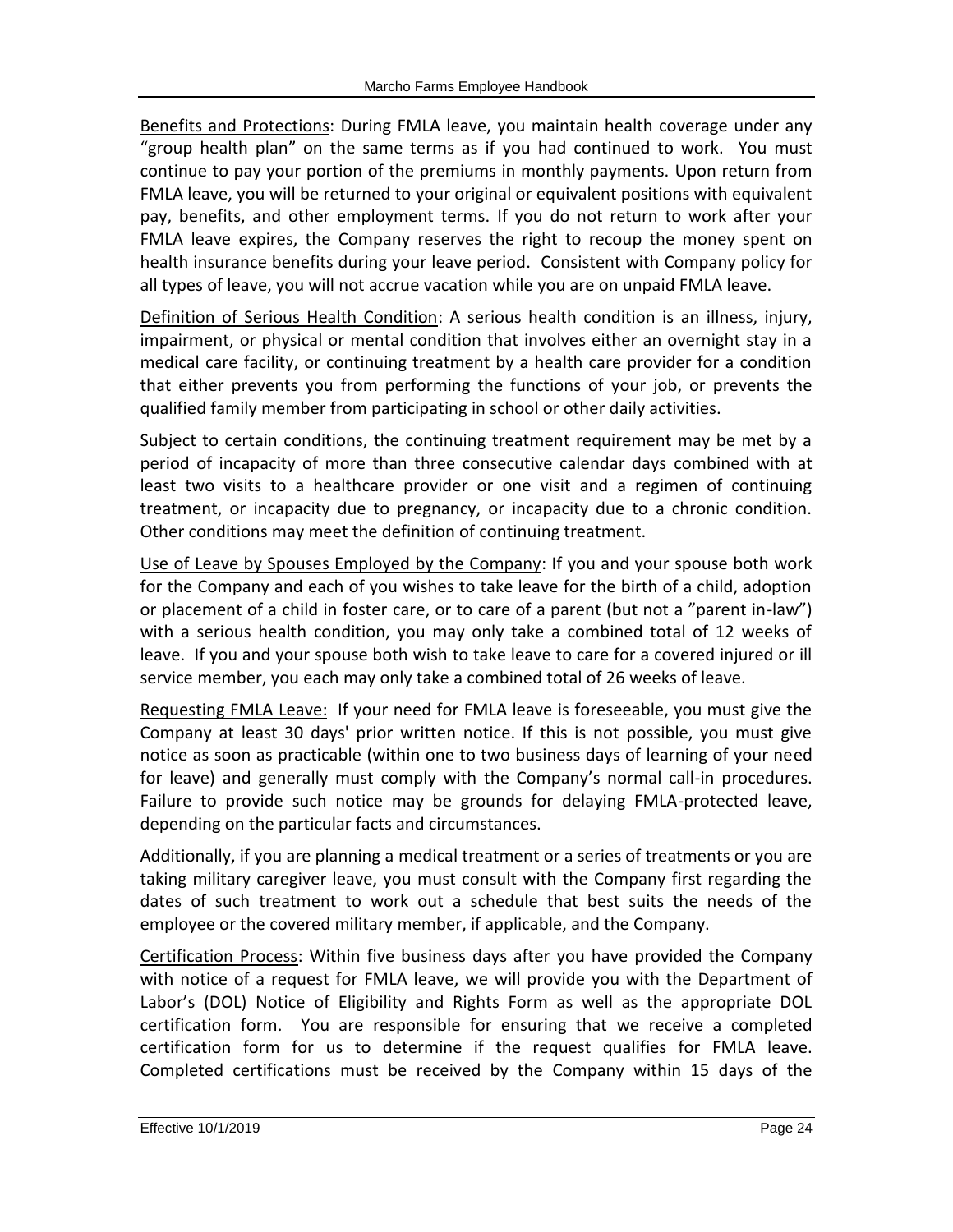request. Failure to provide the required certification for FMLA leave may result in the denial of leave or continuation of leave.

Substitution of Paid Leave for Unpaid Leave: While on FMLA leave, you must use any vacation that you have available. Your absence due to a workers' compensation injury will run concurrently with unpaid FMLA leave provided that the absence is due to a qualifying "serious health condition" as defined under the FMLA. Please be aware that employees receiving workers' compensation payments are not able to substitute accrued paid time off for any part of the leave of absence unless state law permits and employer and employee agree to have paid leave supplement workers' compensation benefits, such as in the case where workers' compensation only provides partial replacement of an employee's salary.

Employees who are collecting short-term disability payments while on FMLA leave will not be required to use available vacation unless they choose to do so and the plan allows.

Intermittent Leave or Reduced Work Schedule: You may take the leave continuously, intermittently or on a reduced work schedule basis when medically necessary. However, in all cases, the leave may not exceed a total of 12 weeks (or 26 weeks to care for an injured or ill service member). You must make reasonable efforts to schedule leave for planned medical treatment so as not to unduly disrupt Company operations. Leave due to qualifying exigencies may also be taken on an intermittent basis. Intermittent time cannot be taken in increments of less than one (1) hour.

Reporting While on Leave: If you take leave because of your own serious health condition or to care for a covered relation, the Company may require you to contact them during your leave regarding the status of the condition and your intention to return to work. In addition, you must give notice as soon as practicable (within two business days if feasible) if the dates of leave change or are extended or initially were unknown. Employees on intermittent leave must report following our Attendance policy whenever leave is needed.

Recertification: We may request recertification for the serious health condition of you or your family member when circumstances have changed significantly, or if we receive information casting doubt on the reason given for the absence, or if you seek an extension of your leave. Otherwise, we may request recertification for the serious health condition of you or your family member every six months in connection with an FMLA absence.

Returning from FMLA Leave: If you take leave because of your own serious health condition (except if you are taking intermittent leave), you are required, as are all employees returning from other types of medical leave, to provide medical certification that you are fit to resume work. Otherwise, you will not be permitted to resume work until it is provided.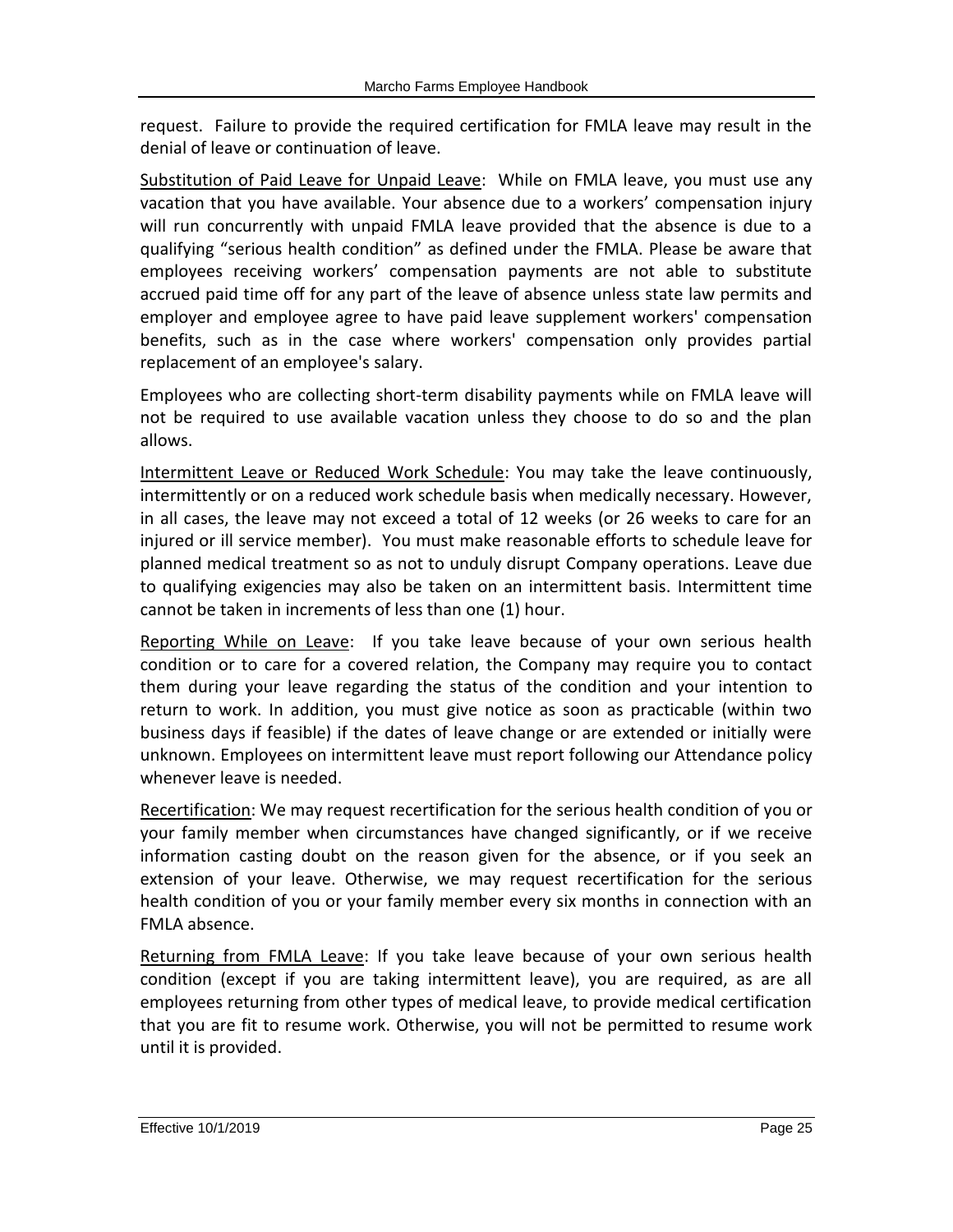Notices Sent by Employer: We will send all Notices of Rights and Eligibility Forms, Designation Notices and letters regarding Expiration of FMLA leave/Return to Work Orders to you by email, certified mail or via hand delivery.

Unlawful Acts by Employers: FMLA makes it unlawful for any employer to:

- Interfere with, restrain, or deny the exercise of any right provided under FMLA;
- Discharge or discriminate against any person for opposing any practice made unlawful by FMLA or for involvement in any proceeding under or relating to FMLA.

Enforcement: You may file a complaint with the U.S. Department of Labor or may bring a private lawsuit against an employer. FMLA does not affect any Federal or State law prohibiting discrimination, or supersede any State or local law or collective bargaining agreement which provides greater family or medical leave rights.

Additional Information: For additional information about your rights and obligations, see the Family Medical Leave Act poster in your workplace, visit the U.S. Department of Labor's website (www.wagehour.dol.gov) or contact the Human Resources Department.

# <span id="page-25-0"></span>**3.17 Extended Disability**

If a period of disability continues beyond the 12 weeks provided for within the Family and Medical Leave policy, an employee may apply in writing for an extended disability leave in accordance with our *Medical Leave (non-FMLA)* policy. This extended leave time is not guaranteed, but will be considered on a case by case basis.

## <span id="page-25-1"></span>**3.18 Medical Leave (non-FMLA)**

Occasionally, for medical reasons not covered by FMLA, you may need to be temporarily released from the duties of your job. It is the policy of Marcho Farms to allow employees to apply for and be considered for an unpaid medical leave of absence related to their own health issue.

If your need for medical leave is foreseeable, you must give the Company at least 30 days' prior written notice. If this is not possible, you must give notice as soon as practicable (within one to two business days of learning of your need for leave) and generally must comply with the Company's normal call-in procedures. You must also provide a certification from a healthcare provider that demonstrates that you are: (a) a qualified individual with a disability under the Americans with Disabilities Act; (b) unable to perform the essential functions of your job, even with a reasonable accommodation; and (c) an estimated amount of time that you will be unable to do so.

Management reserves full discretion to decide if medical leave is appropriate, if granting a medical leave would pose an undue hardship on the Company, and, if granted, the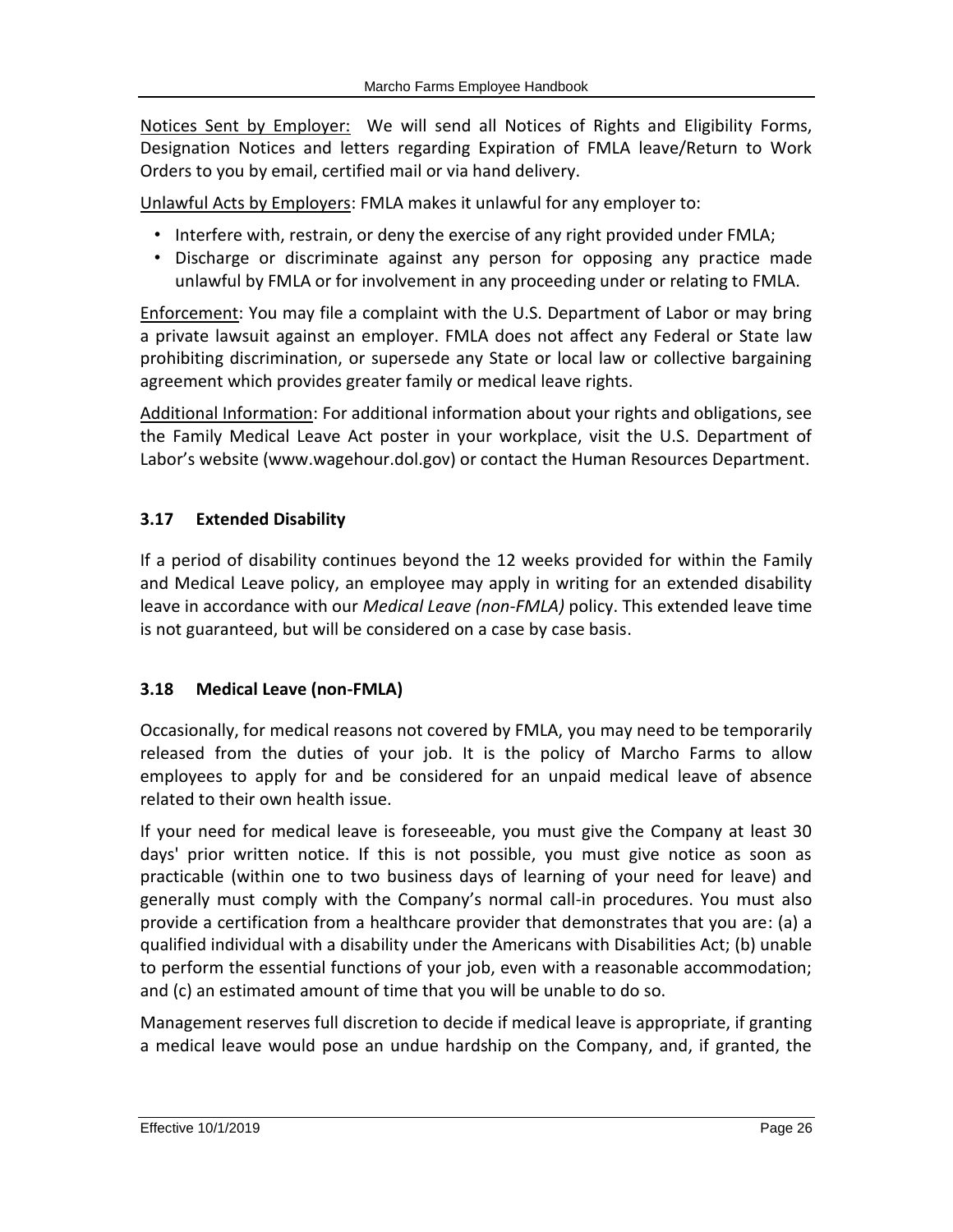duration of an approved leave. If approved, medical leave will run concurrent with any paid time off you have available.

While on leave, your healthcare may be subject to termination based on the terms of the relevant plan. In such a case, you may elect to continue health coverage at your own expense, as allowed by law. If premium payments are due while you are on leave, you will be responsible for paying your share of the premium. The Company will give instructions for payment at the time of leave.

During a medical leave, the Company may request updates on your status and expected return-to-work date. In addition, you will be required to provide medical certification that you are fit to resume work with or without a reasonable accommodation.

If your position is permanently filled while on a non-FMLA medical leave of absence, you can apply for any available open position within the Company. If you do not return to work at the end of the approved leave of absence, we will consider that a voluntary resignation.

# <span id="page-26-0"></span>**3.19 Personal Leave**

Occasionally, for personal reasons, you may need to be temporarily released from the duties of your job. It is the policy of Marcho Farms to allow employees who have completed one full year of service to apply for a personal leave of absence. In addition, you must have worked at least 1960 hours in the 12 months immediately preceding the start of your requested leave. If you meet these eligibility requirements, the Company will consider allowing an unpaid leave of up to 3 weeks. While on leave you must use any vacation you have available. Leaves will not be granted under this Policy for an employee's own medical issues. If you require a medical leave, vacation can be used and/or you can make a request for FMLA, if applicable, or a request for leave under our Medical Leave Policy.

If your need for leave is foreseeable, you must give the Company at least 30 days' prior written notice. If this is not possible, you must give notice as soon as practicable (within one to two business days of learning of your need for leave) and generally must comply with the Company's normal call-in procedures. Management reserves full discretion to decide if a personal leave is permissible and the duration of an approved leave.

While on leave, your healthcare may be subject to termination based on the terms of the relevant plan. In such a case, you may elect to continue health coverage at your own expense, as allowed by COBRA law. If premium payments are due while you are on leave, you will be responsible for paying your share of the premium as monthly payments. The Company will give instructions for payment at the time of leave.

If you do not return to work at the end of the approved personal leave, we will consider that a voluntary resignation.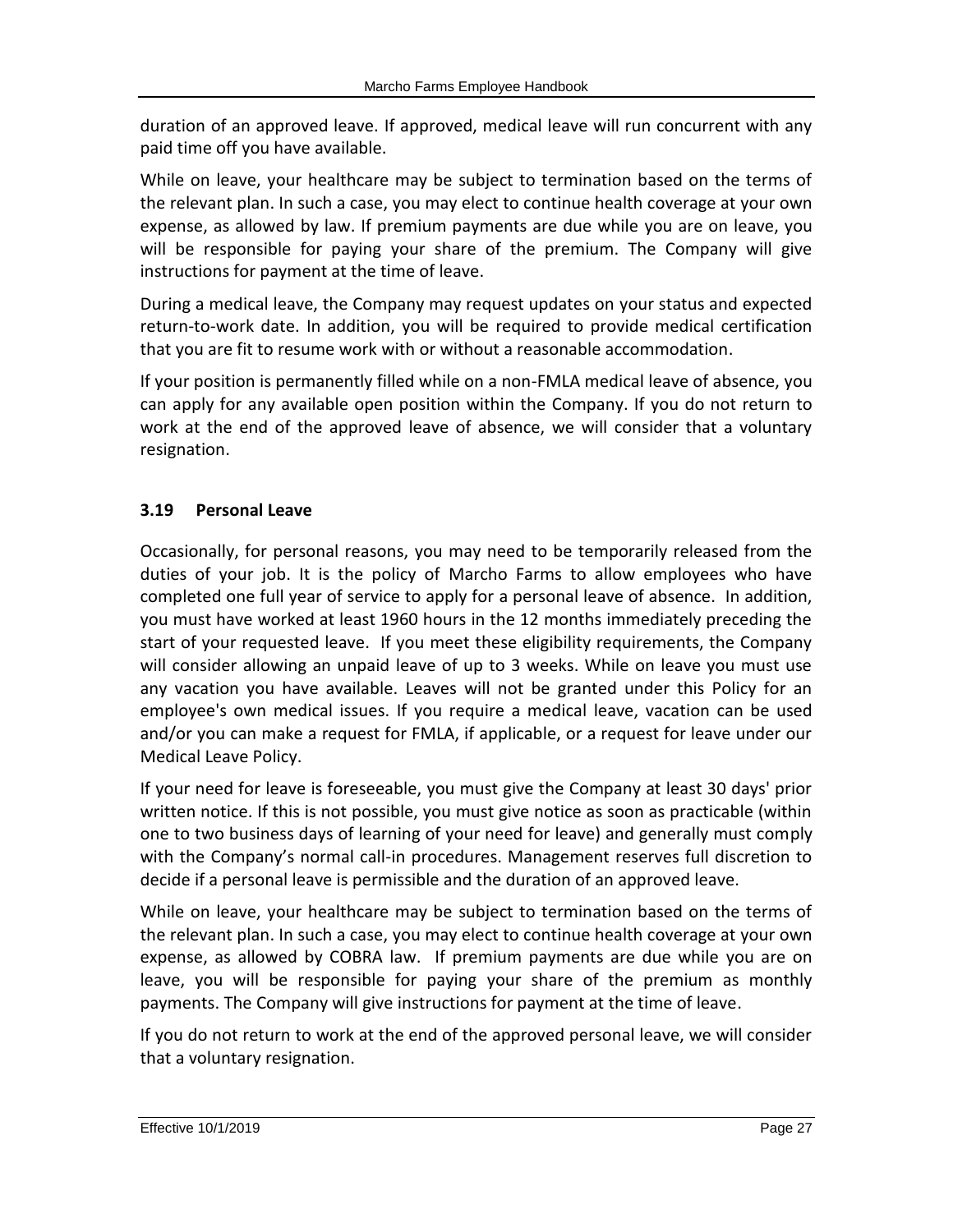#### <span id="page-27-0"></span>**3.20 Military Leave**

Marcho Farms recognizes that you may need to be absent from work to serve in the U.S. military. Marcho Farms provides military service leaves of absence to all full-time, parttime and introductory employees in compliance with the Uniformed Services Employment and Reemployment Rights Act (USERRA) and applicable state laws.

If you need to take military service leave, you or an authorized military service officer should provide advance notice to your supervisor. When possible, you should give at least 30 days' notice of your request for leave. If 30 days' notice is not possible because of military necessity or for other reasons, you should give as much advance notice to Marcho Farms as possible. The Company reserves the right to request a copy of your military orders or training paperwork.

Military service leave is unpaid. However, you may use any or all of your accrued but unused vacation or other paid time off during your military service leave. During military service leave, all benefits provided under an employee benefit plan are governed by the terms and conditions of the applicable employee benefit plan documents in accordance with applicable law. You may be eligible for reemployment after your military service leave. If you would like to return to work, you must report to work or submit an application for reemployment, including your military discharge documentation, if available, as follows:

- If your military service was for less than 31 days, you must report to work on the first regularly scheduled workday that is at least eight hours after you return home from military service.
- If your military service was for 31 to 180 days, you must apply for reemployment within 14 days following completion of military service.
- If your military service was for more than 180 days, you must apply for reemployment within 90 days following completion of military service.

If you do not report to work or apply for reemployment within the applicable timeframe, you will be subject to Marcho Farms' rules about unexcused absences. Nothing in this policy requires Marcho Farms to reemploy individuals who are not eligible for reemployment rights under applicable law. If you are eligible for reemployment, you will be reemployed with the same seniority, and all rights and benefits based on that seniority, that you would have attained if you had not taken military leave. Seniority rights include pay and benefits that accrue or are determined based on your length of service.

Marcho Farms prohibits and will not tolerate discrimination or retaliation against any employee or applicant because of that person's membership in or obligation to perform service for any branch of the U.S. military. Where state or local military service leave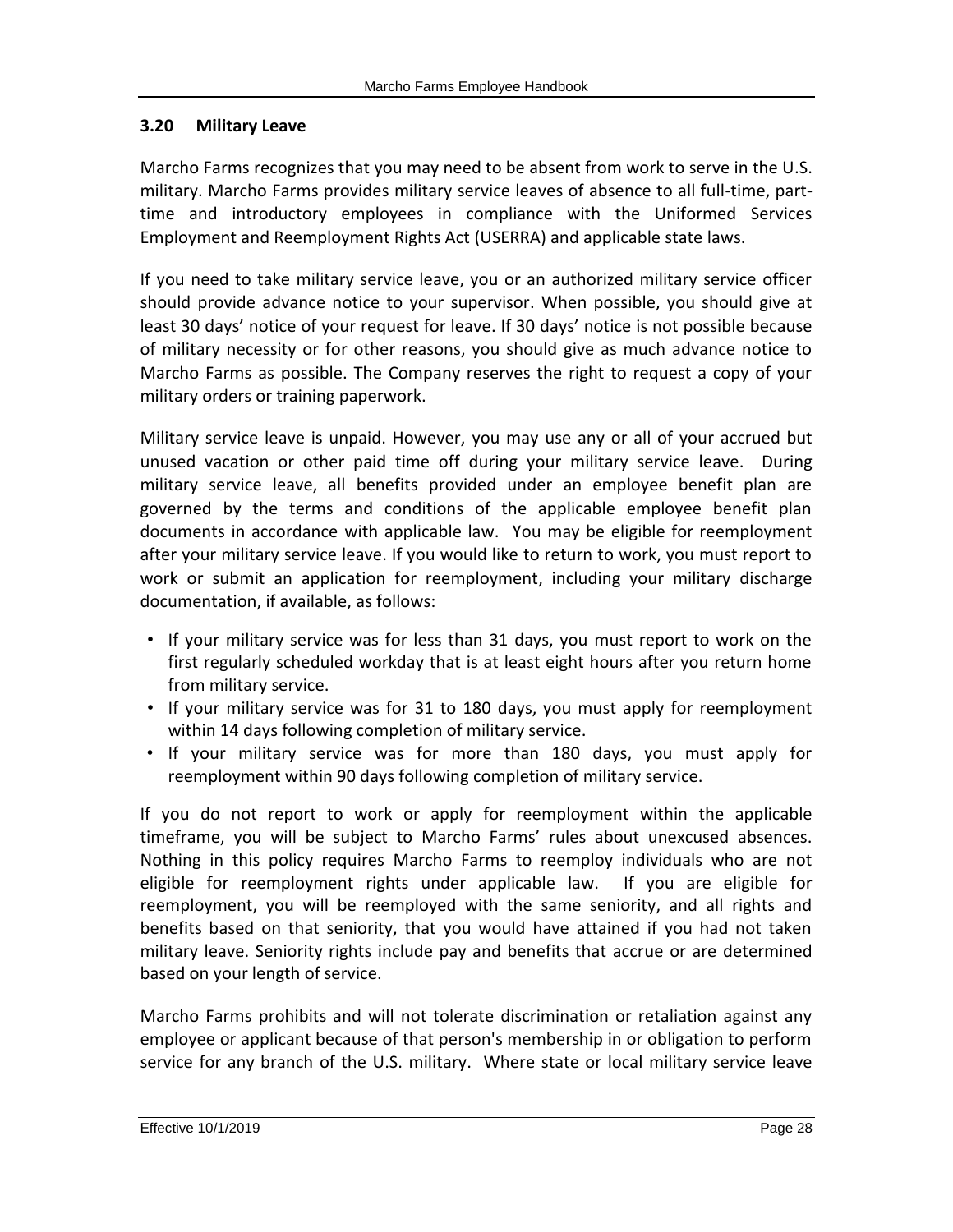laws offer more protections or benefits to employees, the protections or benefits that are most favorable to the employee, as provided by such laws, will apply.

# <span id="page-28-0"></span>**3.21 Jury Duty**

Marcho Farms is committed to supporting the communities in which we operate, including supporting you in fulfilling your responsibility to serve as a juror whenever it is possible. When you receive notification regarding upcoming jury duty, it is your responsibility to notify your direct supervisor within one business day of receiving the notice. If you are required to report to jury duty, at the end of each day of jury duty, notify your supervisor of your status. We expect you to return to your job if you are excused from jury duty during your regular working hours.

Exempt employees will be paid according to applicable law. Non-exempt employees may take the time as unpaid leave or use vacation to cover their absence. Marcho Farms will not take any adverse action against you because of time lost as a result of reporting for jury duty or responding to a subpoena.

# <span id="page-28-1"></span>**3.22 Witness and Crime Victims Leave**

If you are unable to report to work due to your attendance or appearance in court by reason of being a victim of, or a witness to, a crime, or are a member of a victim's family, you are permitted to take an unpaid leave of absence. Please provide as much notice as possible to your supervisor before taking leave under this policy. You must confirm the reason for your absence before leave is approved by either producing a subpoena or, if you are attending as a member of the victim's family, proof of attendance will be required the following day for each day you are absent for this reason. Leaves of absence will not be approved to attend proceedings where you are a criminal defendant. We expect you to return to your job if you are excused from court during your regular working hours.

Notwithstanding any other provision of this policy, time off will be paid when you are required to attend a criminal proceeding concerning an offense against Marcho Farms.

# <span id="page-28-2"></span>**3.23 State of Emergency Leave**

If you are unable to report to work due to road closures in Montgomery County or the county in which you reside, and the road closures are due to a state of emergency declared by the Governor of the Commonwealth of Pennsylvania, your inability to report to work will be excused. You may choose to use paid time off if such is available. If such is not available, exempt employees will be paid in accordance with applicable law. Non-exempt employees will not be paid if no paid time off is available.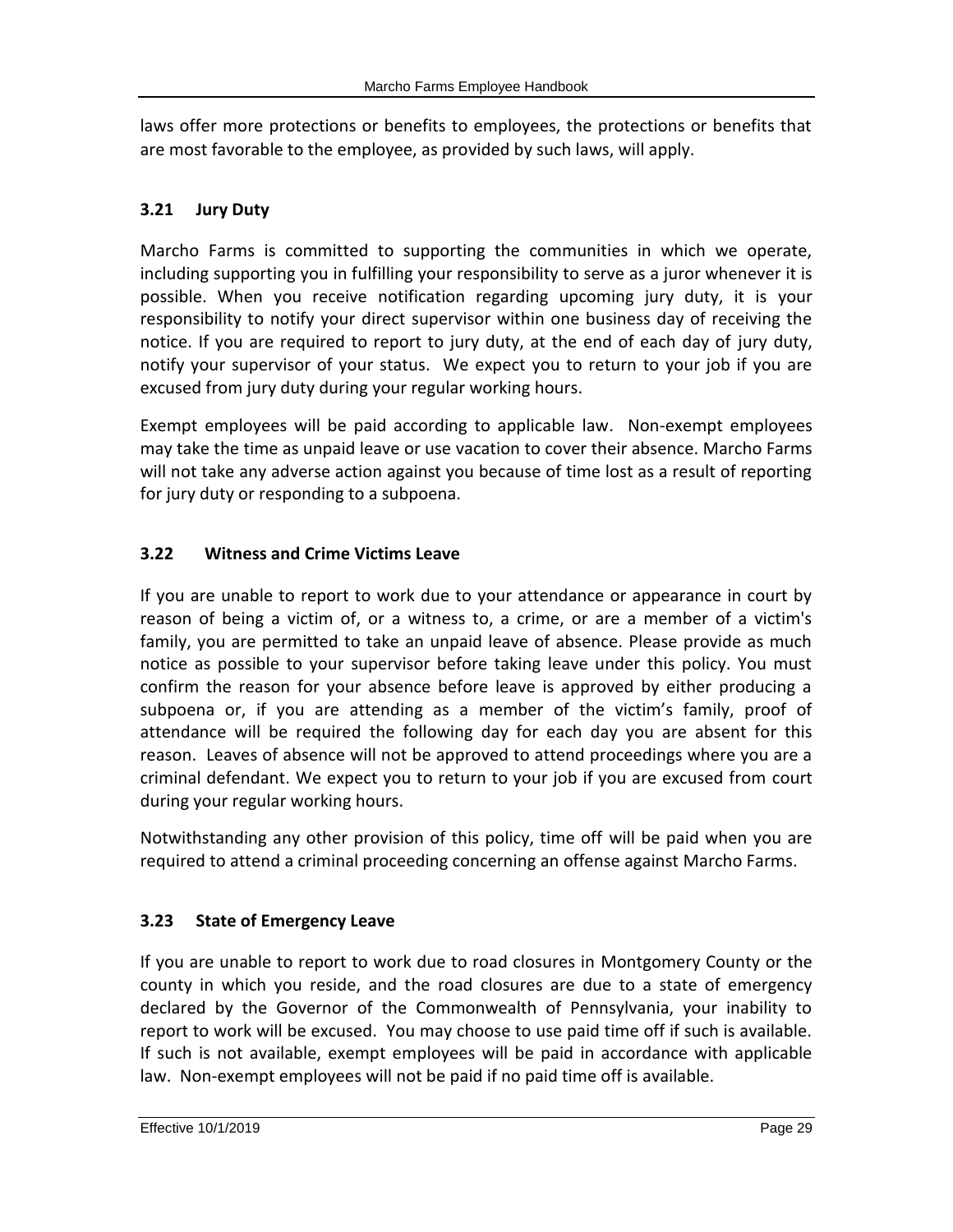## <span id="page-29-0"></span>**3.24 Emergency Responders Leave**

If you are a volunteer firefighter or volunteer member of an ambulance service or rescue squad, tardiness and time off will be excused where you are called to respond to an emergency call taken before the start of your scheduled shift. Time off will be given in accordance with the time needed to respond to the emergency. If you report to work after responding to such an emergency, you must produce proof from the volunteer service of which you are a member that you were responding to an emergency within the time period during which you were absent or tardy for your scheduled shift.

## **YOUR BENEFITS & PERKS**

*Marcho Farms offers benefits for eligible employees and each benefit plan has separate eligibility conditions. This section provides a brief overview of the programs offered. For additional information, please contact the Human Resources Department.*

## <span id="page-29-1"></span>**3.25 Health Benefits**

Eligible employees may choose to enroll in our medical insurance plan. All plan benefits are described in detail in the Summary Plan Description prepared by the insurance carrier and available to all eligible employees for review.

Special enrollment periods may apply to you and/or your dependent(s) if you have a qualifying event according to the plan documents and applicable law. A qualifying event could be a marriage, birth or adoption, or if you and/or your dependent are no longer eligible for coverage under a plan in which you or your dependent was previously enrolled. If you experience a qualifying event, notify the Human Resources Department immediately.

## <span id="page-29-2"></span>**3.26 Life, Accidental Death and Dismemberment Insurance**

Marcho Farms provides group life insurance to all eligible employees. For more details, please contact the Human Resources Department.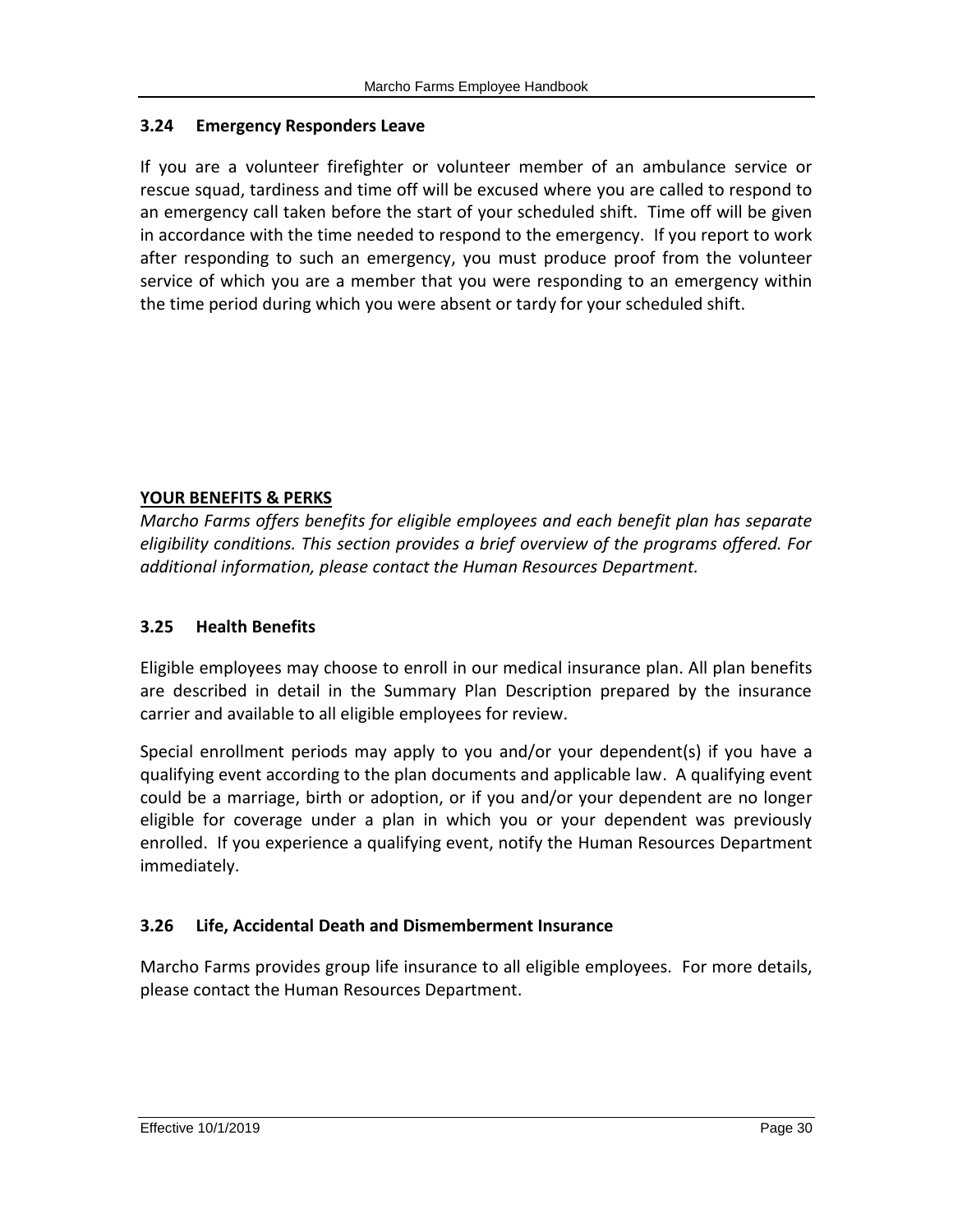#### <span id="page-30-0"></span>**3.27 Section 125 Plan**

Marcho Farms offers a Section 125 Plan to eligible employees to allow pre-tax deductions for qualified medical expenses. For more details, please contact the Human Resources Department.

#### <span id="page-30-1"></span>**3.28 Workers' Compensation**

Marcho Farms complies with all state and federal laws pertaining to workers' occupational safety and any occupational injuries or illnesses arising in the course of employment. Any work-related injury or illness must be reported to your supervisor immediately, no matter how slight or inconsequential that it may seem. If that person is unavailable, you must report it to the next level above your supervisor.

#### <span id="page-30-2"></span>**3.29 Retirement Plan**

Marcho Farms supports employee retirement preparation and investment by providing a 401(k) Plan. The details regarding participation, contributions, vesting, administration, and investments are provided in the Summary Plan Description.

#### <span id="page-30-3"></span>**3.30 Education and Training**

Marcho Farms believes in offering ongoing training and educational opportunities for our employees so that they have the latest information regarding practices in our industry.

In line with this commitment, your supervisor may periodically coordinate training opportunities for you so that you may upgrade your knowledge and skills. The safety committee will also ensure that appropriate safety training is provided to all departments. Marcho Farms may provide special training programs when deemed necessary, or as required by government regulation.

#### <span id="page-30-4"></span>**3.31 Employee Purchases**

Employee purchases are offered at the discretion of the Company based on product availability. Product orders must be placed no later than the Friday prior to the Thursday on which the employee would like to pick up the product. All sales will be paid by payroll deduction. Please contact your supervisor for more information.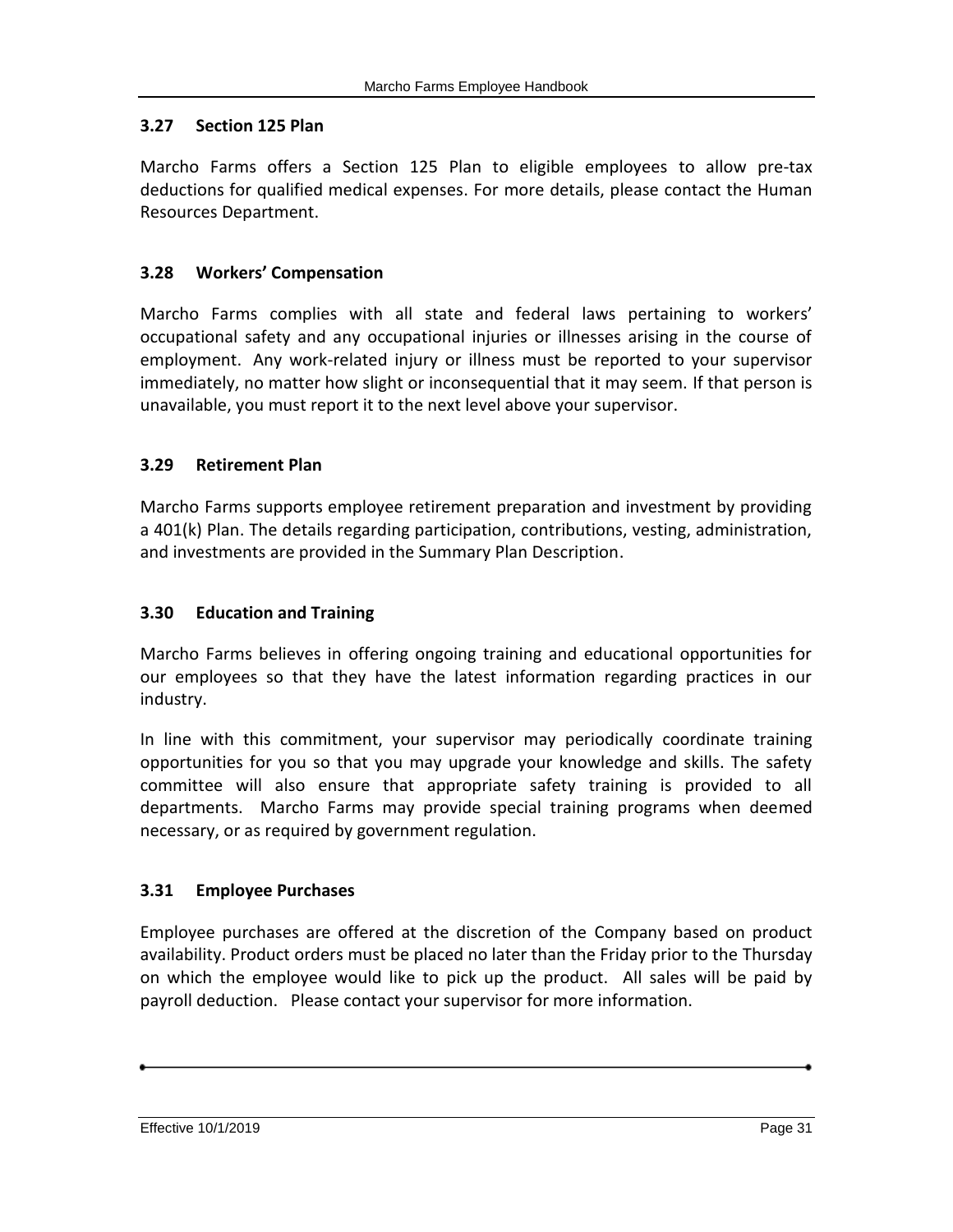# <span id="page-31-0"></span>**4 EXPECTATIONS**

*Marcho Farms has developed organizational conduct guidelines to ensure that all our employees will have everything needed to do the best job possible in a safe, professional environment. This section outlines our expectations. If you observe or learn of a potential violation of these guidelines, you must report the matter to your supervisor or the Director of Human Resources without fear of retaliation.*

## <span id="page-31-1"></span>**4.1 Work Schedules**

Regular operating hours for each department vary depending upon business and customer needs; therefore work schedules for employees vary throughout the organization. Your supervisor will advise you of your individual work schedule and your department's operating hours. Staffing levels and business needs may require variations in starting and ending times, as well as variations in the total hours that may be scheduled each day and week. When business needs cannot be met during regular working hours, employees may be scheduled to work mandatory overtime hours. Whenever possible, advance notification of these assignments will be provided.

# <span id="page-31-2"></span>**4.2 Standards of Conduct**

We are responsible for providing the highest quality and best service to our customers and the community. We are also responsible for the safety of our employees. To meet our obligations and to create a safe and respectful environment for everyone, we have established a set of conduct, performance and attendance standards based on the duties of our organization, best practices for exceptional customer service and legal compliance. While it is impossible to list every action that is unacceptable conduct, the following lists some examples. Employees who break work rules such as these may be subject to disciplinary action, up to and including termination of employment:

- Behavior that results in complaints from customers or in customer's request for removal of employee
- Failure to follow required U.S.D.A. rules and regulations
- Concerted or deliberate restriction of output (slowdown, delaying other workers, etc.)
- Use of foul or abusive language
- Making false, fraudulent or malicious statements about a customer or another employee
- Theft or inappropriate removal or possession of property
- Falsification of timekeeping or other Company records
- Working under the influence of alcohol or illegal drugs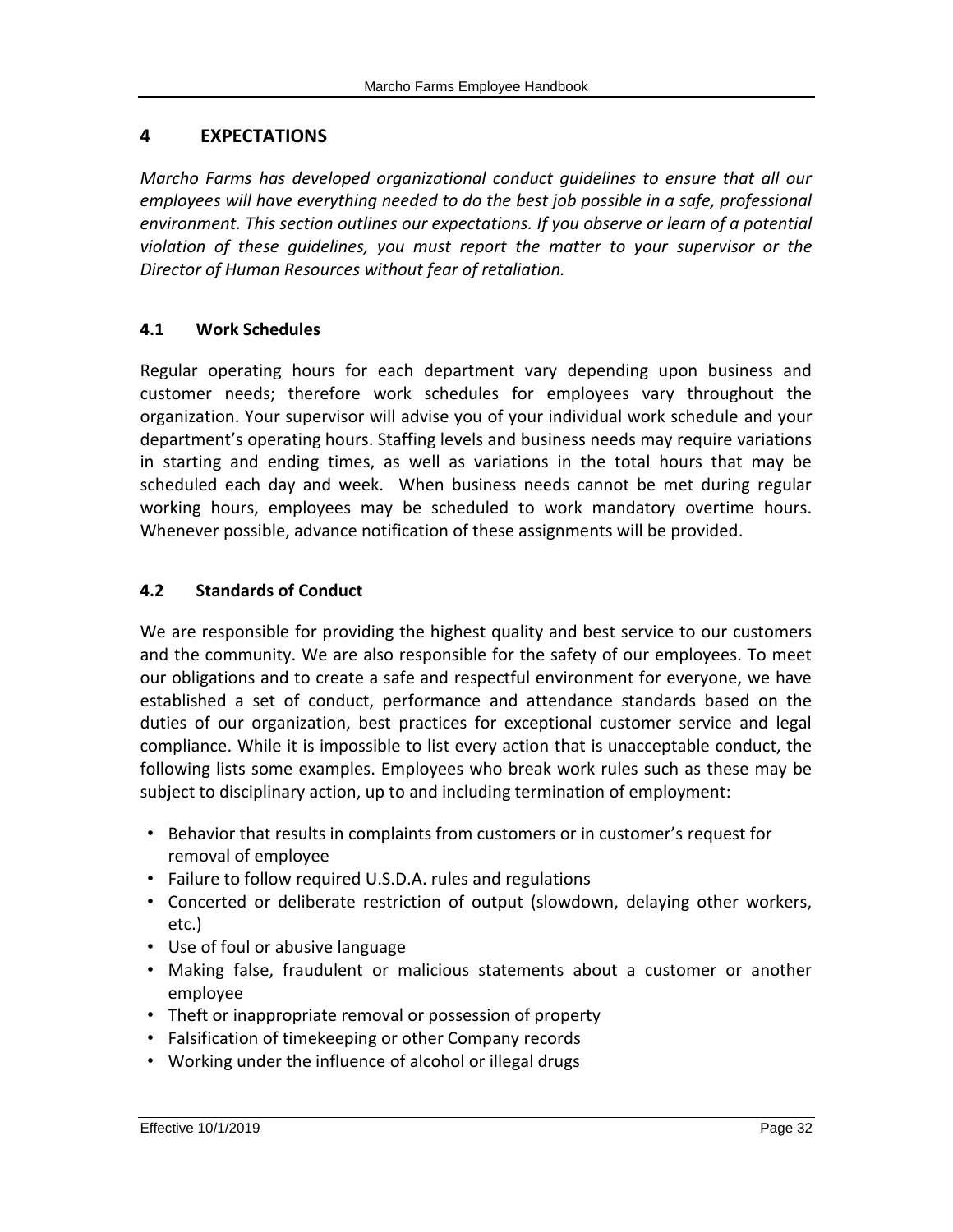- Possession, distribution, sale, transfer, or use of alcohol or illegal drugs in the workplace, while on duty, or while operating Company vehicles or equipment
- Fighting or threatening violence in the workplace or while on duty
- Negligence or improper conduct leading to damage of Company or customer property
- Defacing Company property
- Insubordination
- Violation of safety or health rules
- Smoking in prohibited areas
- Sleeping on the job
- Any unlawful harassment, including sexual
- Possession of dangerous or unauthorized materials, such as explosives or firearms, in the workplace
- Unauthorized absence from work station during the workday
- Unauthorized use of telephones, mail system, or other Company equipment
- Unauthorized disclosure of business "secrets" or confidential information
- <span id="page-32-0"></span>• Unsatisfactory performance or conduct

#### **4.3 Business Ethics**

It is important to act with the highest professional and ethical standards when representing our company in any business matter or at any event. Marcho Farms' business should always be conducted in strict observance of both the letter and spirit of all applicable laws, and the integrity of each employee is of utmost importance. Marcho Farms expects all employees to comply with all applicable laws and codes of conduct; any illegal, dishonest, or unethical actions or conduct of employees will not be tolerated. Employees are also prohibited from conducting business with any person or organization connected with illegal or unethical activities.

#### <span id="page-32-1"></span>**4.4 Interactions with Customers and the Public**

Our pledge is to provide all of our customers with professional service at every step. Regardless of your position, as an employee of Marcho Farms, you are our ambassador. The more goodwill you promote, the more our customers will respect and appreciate you and our services. Each one of us is responsible for ensuring that our customers, visitors, general public and fellow employees feel comfortable and welcome at our company.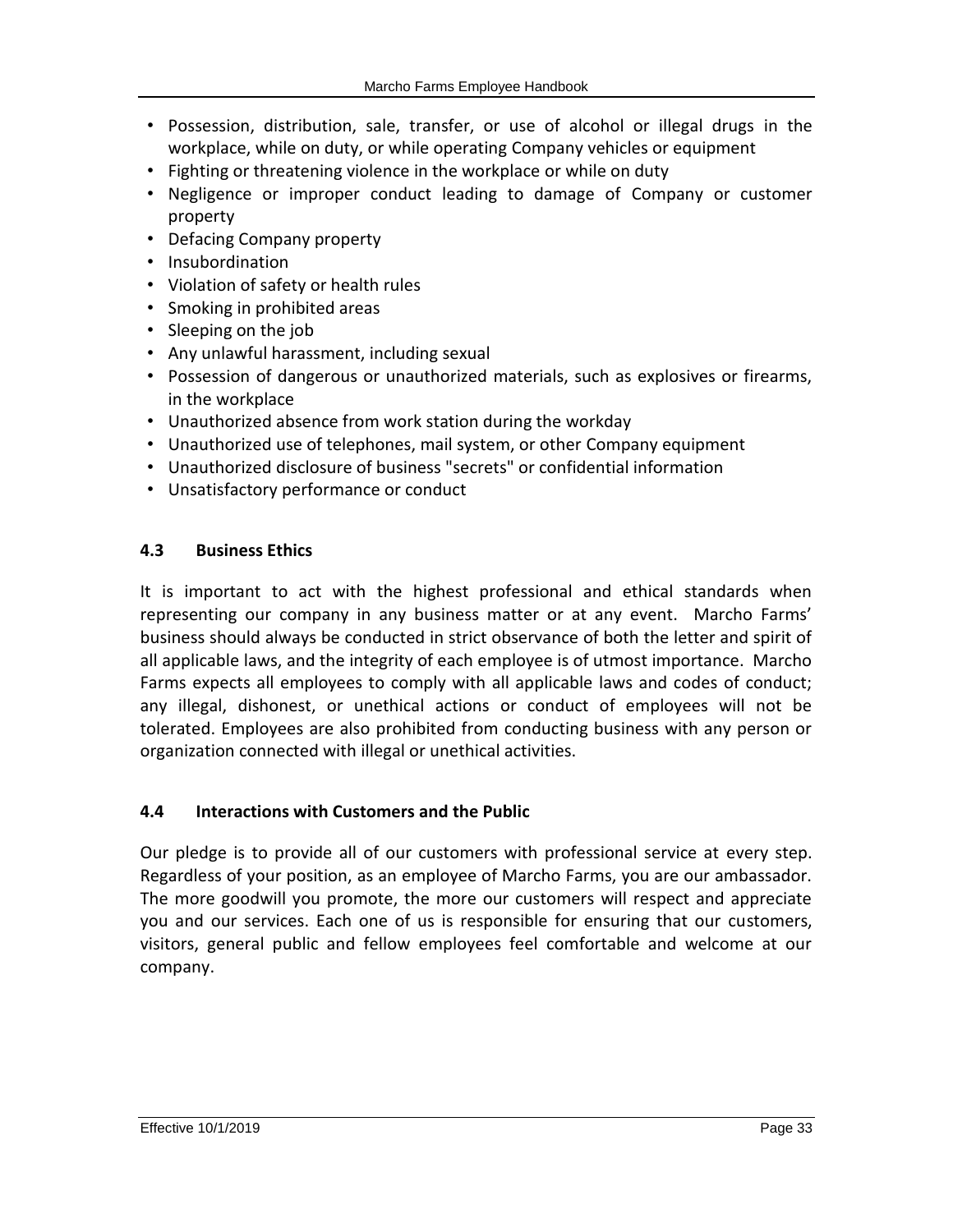#### <span id="page-33-0"></span>**4.5 Discipline Policy**

Our discipline process may involve any of the actions indicated below which will be applied in an attempt to resolve unacceptable conduct, attendance concerns and/or any other infraction of workplace policies, rules or procedures (hereinafter referred to collectively as a "violation"). The Company reserves the right to determine the appropriate level of discipline based upon the particular circumstances and severity of the matter and may move to any level in the discipline process as it deems appropriate. Disciplinary actions may include:

- 1. Verbal Warning The employee is informed of the violation by the supervisor and told what constitutes proper conduct. The purpose of a verbal warning is to make certain the employee is fully aware of the violation and the Company's expectations so that the potential for future violations may be eliminated.
- 2. Written Warning The employee receives a written warning following a violation. The purpose of a written warning is to make certain the employee understands the severity of the situation and that further misconduct will most likely result in suspension or discharge.
- 3. Suspension and/or Final Written Warning A suspension without pay of up to five days and/or a final written warning is used to address continuing problems where previous action has been ineffective or following a more serious violation. The purpose of this step is to make certain the employee understands the seriousness of the situation and that any other violation could lead to termination.
- 4. Termination The employee is discharged as the result of a serious violation or the final step in the discipline process.

These steps are intended as a guide to both supervisors and employees. Each step of the process will be documented and will become part of your personnel file. In addition to conduct discussed elsewhere in this handbook, some incidents may be grounds for immediate discharge including, but not limited to, theft, violations of the Company's anti-harassment policies, falsification of time cards and threats or acts of violence.

All employees, whether during their introductory period or after successfully completing it, are at-will employees and can be terminated by the Company for any reason with or without notice. The preceding steps will not apply to the introductory period**.**

Performance deficiencies may be addressed with counsel, training or a performance improvement plan. This process may include some of the disciplinary steps outlined above, as well. Failure to correct performance deficiencies may result in transfer to a different position or termination, at management's discretion.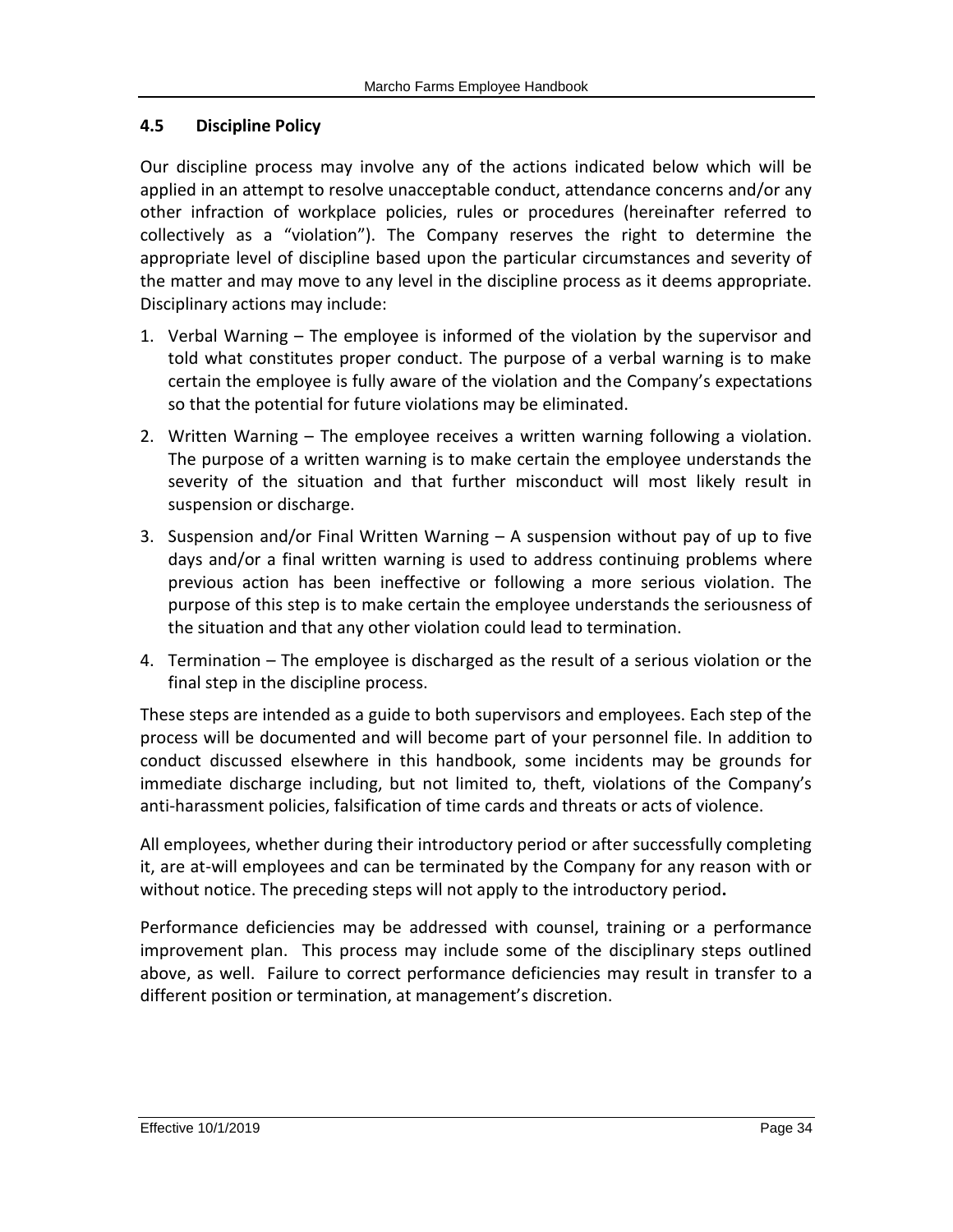## <span id="page-34-0"></span>**4.6 Conflict of Interest**

Employees have an obligation to conduct business within guidelines that prohibit actual or potential conflicts of interest. Employees should avoid any situation which involves or may involve a conflict between their personal interest and the interest of Marcho Farms. You should always act in the best interest of Marcho Farms when dealing with customers, suppliers, contractors, competitors, or any person doing or seeking to do business with our company. You must never use your position with Marcho Farms, or any of its customers, for private gain, to advance personal interests or to obtain favors or benefits for yourself, members of your immediate family or any other individuals, corporations or business entities. For the purpose of this policy, "immediate family" is defined as spouse, domestic partner, natural or adopted child, step-child, mother, father, sibling, mother-in-law, father-in-law, grandparents or grandchildren.

You should always conduct your personal affairs in such a fashion that your duties and responsibilities to the company are not jeopardized and/or legal questions do not arise with respect to your association or work with Marcho Farms.

Examples of potential conflicts of interest:

- Any kind of ownership (other than nominal ownership in a publicly traded company) by an employee or by a member of their family in any outside company which does or seeks to do business with Marcho Farms, including suppliers, clients or competitors;
- Serving as an officer, partner, consultant, board member, or employee with an outside company which does or is seeking to do business with Marcho Farms, including suppliers, customers or competitors;
- Any other arrangements or circumstances, including family or other personal relationships, which might dissuade the employee from acting in the best interest of the company;
- Receipt of inappropriate gifts (refer to the Gifts policy that follows); and
- Using business or financial information learned in the course of employment with Marcho Farms for personal gain.

If a conflict of interest may occur, report the situation to your supervisor or the President immediately.

# <span id="page-34-1"></span>**4.7 Gifts**

Acceptance of gifts, entertainment, or other personal favors from a customer, individual, or organization involved in business or legal matters with Marcho Farms may present an undesirable appearance of impropriety or may be inappropriate under certain circumstances. Generally it is allowable to receive ordinary token gifts or meals,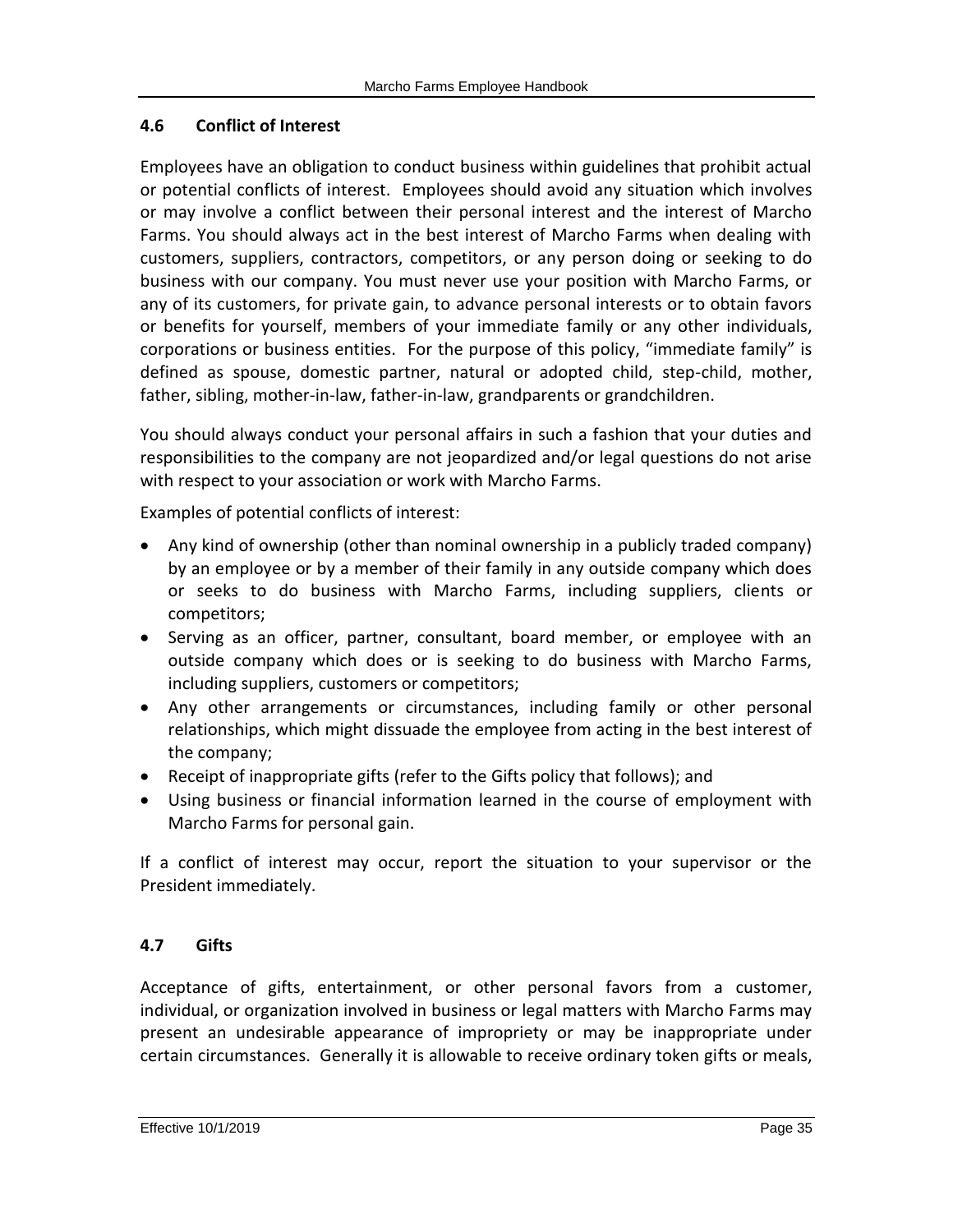and/or provide such gifts or meals to individuals or organizations that we are doing business with, under the following circumstances:

- The gifts are in line with accepted business practices;
- The gifts are of limited value (such as calendars, pens, plants or cookies, etc.);
- Lunch and/or dinner with vendors as long as the invitation is extended by the vendor;
- The gifts are in a form that will not be considered a bribe or payoff. Employees must never accept (or offer) a gift of cash, cash equivalent such as stocks or other securities, or any gift valued in excess of \$100;
- The gifts are not in violation of applicable laws and generally accepted ethical standards; and
- Public disclosure of information regarding the gift will not embarrass you or Marcho Farms.

If you do receive an inappropriate gift, return it immediately and report it to your supervisor. If you are not able to return the gift, donate the gift to charity. Please contact the President if you have any questions. Only the President can make exceptions to this policy.

# <span id="page-35-0"></span>**4.8 Outside Employment**

You are permitted to engage in outside work or to hold other jobs, subject to certain restrictions as outlined in this policy. Please discuss any outside employment opportunities with the Human Resources Department or President to ensure that the opportunity does not present a conflict of interest.

If approved, DOT-regulated drivers will be required to report all compensated work and must adhere to all rules, set forth in the Hours of Service regulations issued by the Federal Motor Carrier Safety Administration.

Activities and conduct away from the job, including self-employment, must not compete with, conflict with or compromise the Company interests or adversely affect job performance and the ability to fulfill all job responsibilities. You are prohibited from performing any services for customers on non-working time that are normally performed by Marcho Farms. This prohibition also extends to the unauthorized use of any Company equipment and the unauthorized use or application of any confidential information. In addition, you are not to solicit or conduct any outside business during paid working time.

You are cautioned to carefully consider the demands that additional work activity will create before accepting outside employment. Outside employment will not be considered an excuse for poor job performance, absenteeism, tardiness, leaving early, refusal to travel or refusal to work overtime or different hours. If Marcho Farms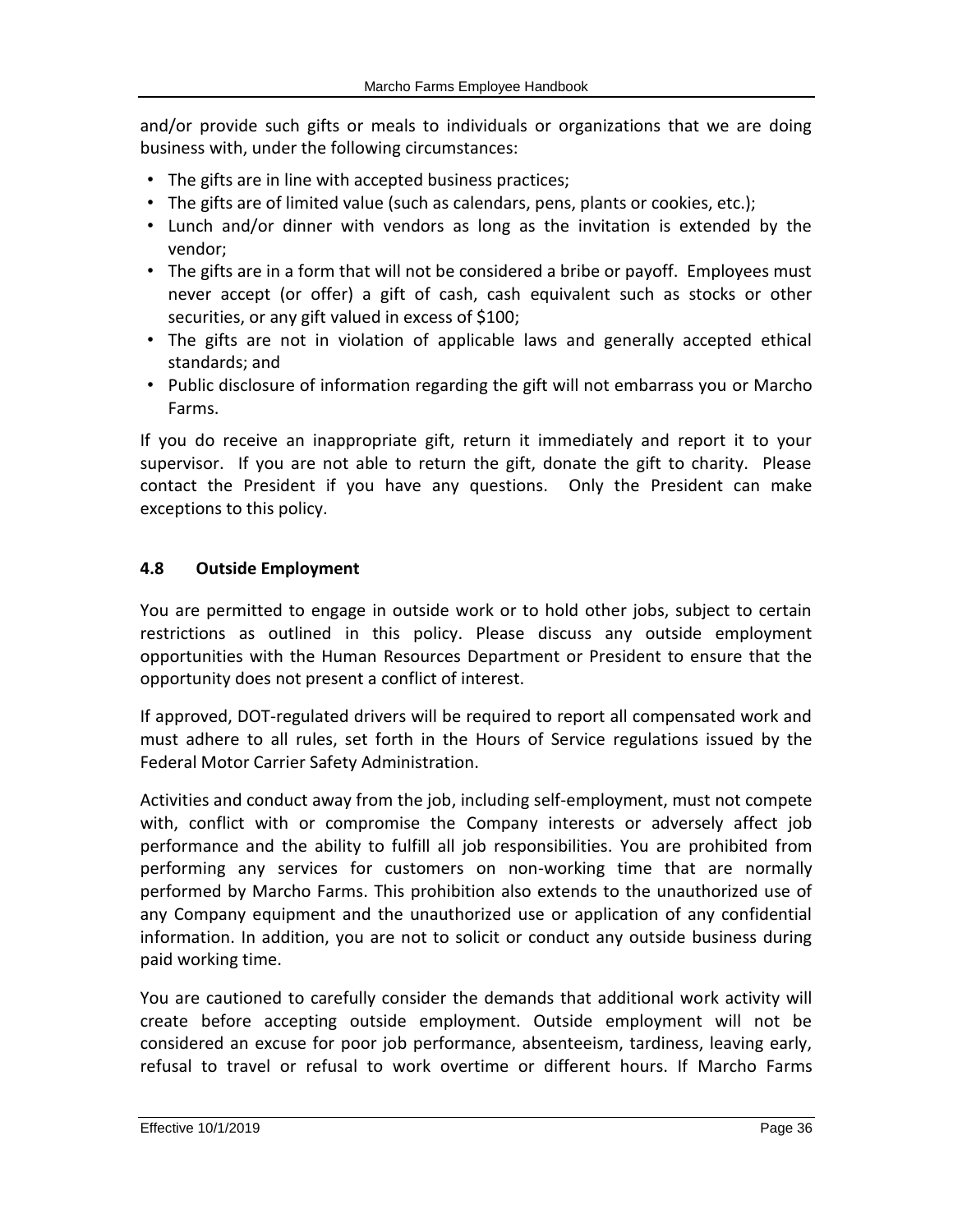determines that your outside work interferes with performance, you may be asked to terminate the outside employment.

If you are on a leave of absence, whether medical or non-medical, you are not permitted to engage in outside employment while on leave. Engaging in outside employment while on a leave of absence will result in termination of employment.

# <span id="page-36-0"></span>**4.9 Confidential Information**

During the course of your employment with Marcho Farms, you may become aware of trade secrets and other similarly protected proprietary and confidential information about Marcho Farms' business including, but not limited to, its financial records, marketing plans, pending contracts, projects or proposals, and business strategies. You may not disclose any such information to anyone outside of the Company. In addition, you are not permitted to share confidential information belonging to or regarding the Company's business partners, vendors and customers such as confidential financial data, marketing strategies, trade secrets, and proprietary information.

Employees who improperly use or disclose trade secrets or confidential business information will be subject to disciplinary action, including termination of employment and legal action, even if they did not actually benefit from the disclosed information.

# <span id="page-36-1"></span>**4.10 Drug and Alcohol Policy**

Marcho Farms is committed to providing a safe, healthy and productive workplace that is free from alcohol and unlawful drugs as classified under state or federal laws, including marijuana, while employees are working on Company premises, another worksite of the Company and while operating Company-provided or personal vehicles. Employees that work while under the influence of drugs or alcohol pose a safety risk to themselves and others with whom they work. Therefore, working under the influence of alcohol or drugs, including marijuana, is strictly forbidden. For purposes of this policy, "working under the influence" means the use of drugs or alcohol on or off duty which results in a positive test after a test is administered based upon one of the testing circumstances described below. This policy applies to all employees of Marcho Farms, without exception, including part-time and temporary employees.

In addition to forbidding employees from working under the influence of drugs or alcohol, the unlawful manufacture, distribution, possession or use of any unlawful drug or drug paraphernalia on Marcho Farms' premises, while conducting Company business, or in any vehicle owned or leased by the Company is absolutely prohibited. If you are taking medication for which you have a valid prescription while on the job, you must do so in a way that is consistent with the manner prescribed and use must not pose a risk to your safety or the safety of others. However, the use of medical marijuana while on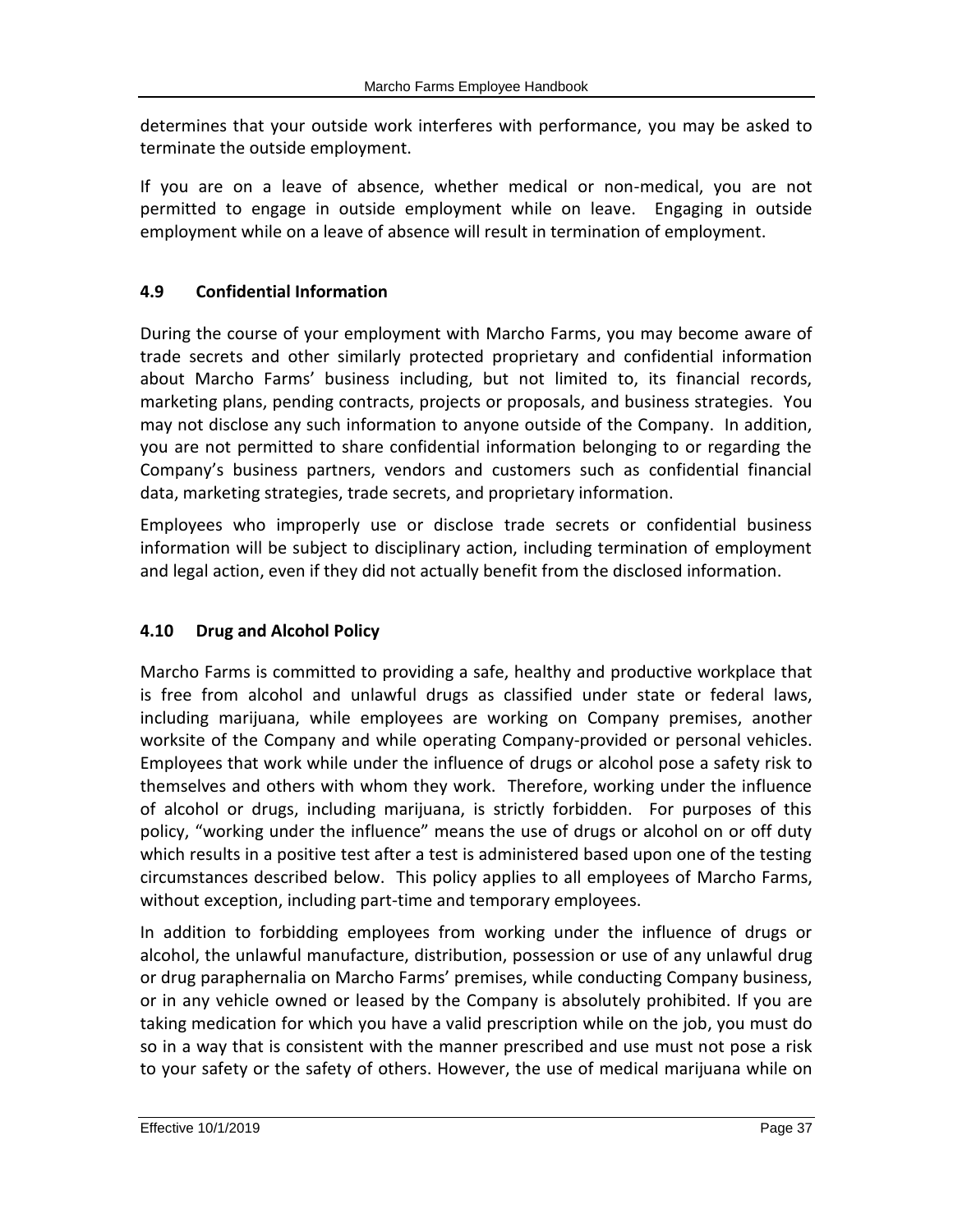the job or while off the job that results in the employee working under the influence is prohibited. If a physician has prescribed medication that influences your ability to safely perform your job duties, notify your supervisor.

Additionally, you are not allowed to be under the influence of, consume, possess, sell or purchase any alcoholic beverage on any property at which the Company does business or in any vehicle owned or leased on behalf of the Company.

You should report evidence of alcohol or drug use to a supervisor or a personnel representative immediately. In cases where the use of alcohol or drugs poses an imminent threat to the safety of persons or property, you must report the violation. Failure to do so could result in disciplinary action for the non-reporting employee.

Off-the-job unlawful drug use that negatively affects an employee's performance or harms other individuals or Marcho Farms is also prohibited.

Employees who violate the Drug and Alcohol Policy will be subject to disciplinary action, up to and including termination.

As a part of our policy to ensure a substance-free workplace, you may be asked to submit to a drug and/or alcohol test under any of the following circumstances:

- All final employment candidates for production, vehicle operation and maintenance positions will be subject to a drug test. Employees being promoted to management positions are subject to a drug test as well. Employment offers are contingent upon receipt of a negative drug test (or supporting documentation from a doctor for a positive result regarding lawful substances) and new employees may not begin work at Marcho Farms until such results have been received.
- Where there is reasonable suspicion for believing an employee is under the influence of alcohol or drugs. Reasonable suspicion will exist when a supervisor and other person in authority has a reasonable belief based on objective factors such as the employee's appearance, speech, behavior or other conduct and/or facts, that the employee is under the influence of drugs or alcohol, or both.
- As part of an investigation of an accident in the workplace when there is a reasonable possibility that drug use could have contributed to a reported injury or illness and where a drug test can identify impairment caused by drug use.
- On a random basis, a pre-determined percentage of all production floor personnel, vehicle operators and maintenance personnel employees may be selected for drug testing at the interval determined by the Company. An employee who is selected for random testing must report to the testing site immediately upon receiving his/her notice of selection.

It is a condition of your continued employment with the Company that you comply with the Drug and Alcohol Policy. A refusal to submit to a drug or alcohol test upon request by the Company will be considered a positive test and will result in discipline up to and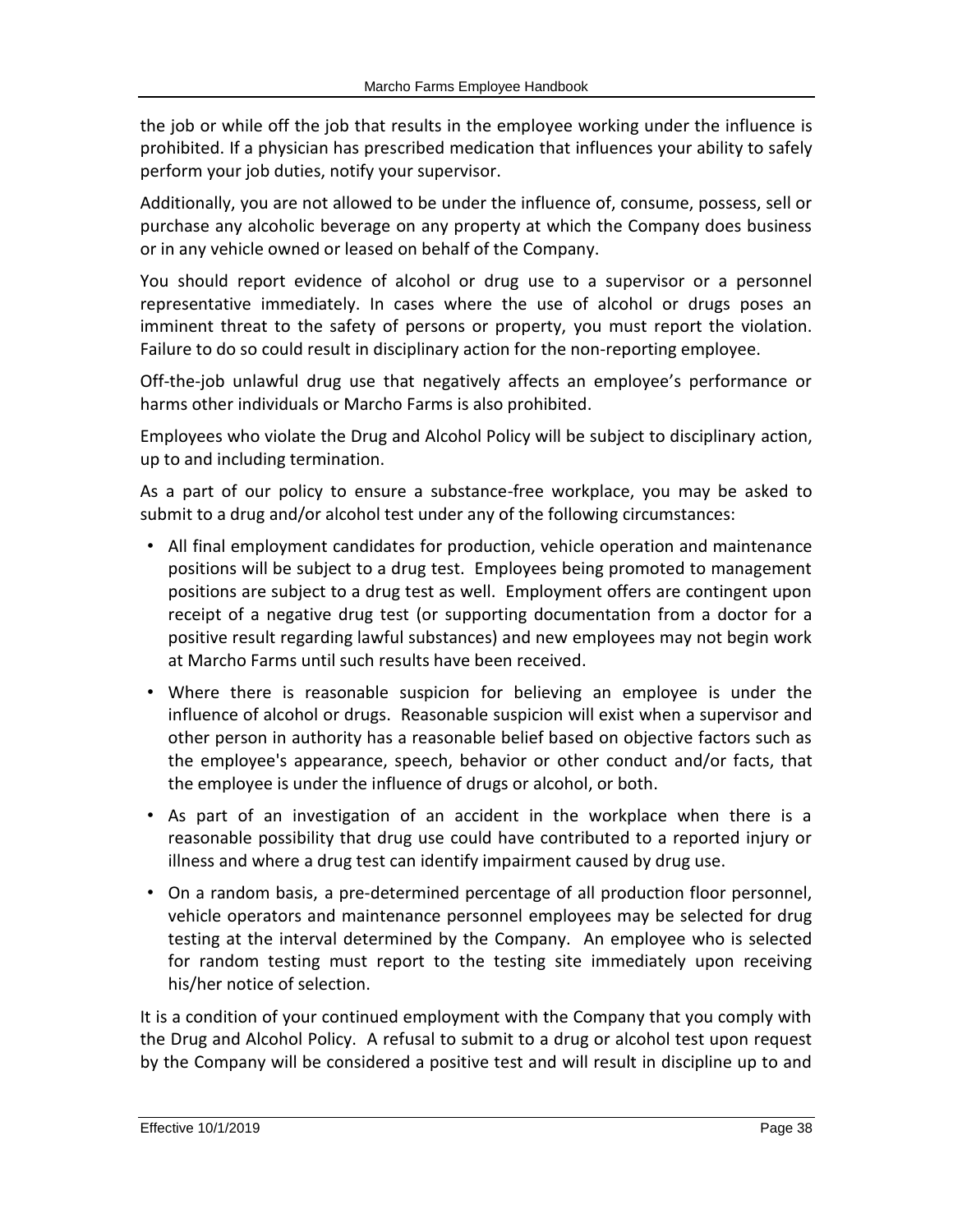including termination. A refusal to submit to a test is defined as: failure to provide the required valid specimen(s); obstructing the collection of a specimen or the testing process; submitting an altered, adulterated or substitute sample; failure to show up for a scheduled test; refusal to complete the requested drug testing forms; or failure to promptly provide specimen(s) for testing, without a valid medical reason, when directed to do so.

This policy applies to all employees, including those who are subject to the Department of Transportation (DOT) regulations. DOT-regulated employees must adhere to the requirements of this Drug and Alcohol Policy as well as the DOT Drug & Alcohol Policy, given at hire.

Rehabilitation: We believe it is important for you to seek professional help for any drug/alcohol problems. It will benefit you and Marcho Farms if you proactively ask for help before the matter is addressed through the disciplinary action process. Marcho Farms will consider allowing a leave of absence to pursue rehabilitation. If the leave is granted, you will be required to sign a return-to-work agreement stipulating that upon completion of the approved rehabilitation program and subsequent release by the respective counseling program professional, you will be subject to unannounced drug or alcohol testing for a period of two (2) years following the return to work date. However, employees will be subject to the disciplinary process, up to and including termination, if they have not notified Marcho Farms of their drug or alcohol problem prior to any related investigation.

# <span id="page-38-0"></span>**4.11 Criminal Activity and Arrests**

Participating in criminal activity, whether on or off Company property, may result in disciplinary action up to and including termination. Disciplinary action depends upon a review of all factors involved, such as the nature of the act and charges, whether or not it was work-related, how it affects or may affect the company's reputation, the employee's ability to perform the essential functions of the job, or circumstances which adversely affect attendance. Disciplinary actions are not dependent upon the disposition of any case in court.

Employees are expected to be on the job, ready to work, when scheduled. Inability to report to work as scheduled as a result of an arrest may lead to disciplinary action, up to and including termination, for violation of the attendance policy or job abandonment.

Any disciplinary action taken will be based on information reasonably available. This information may come from witnesses, police or any other source as long as management has reason to view the source as credible.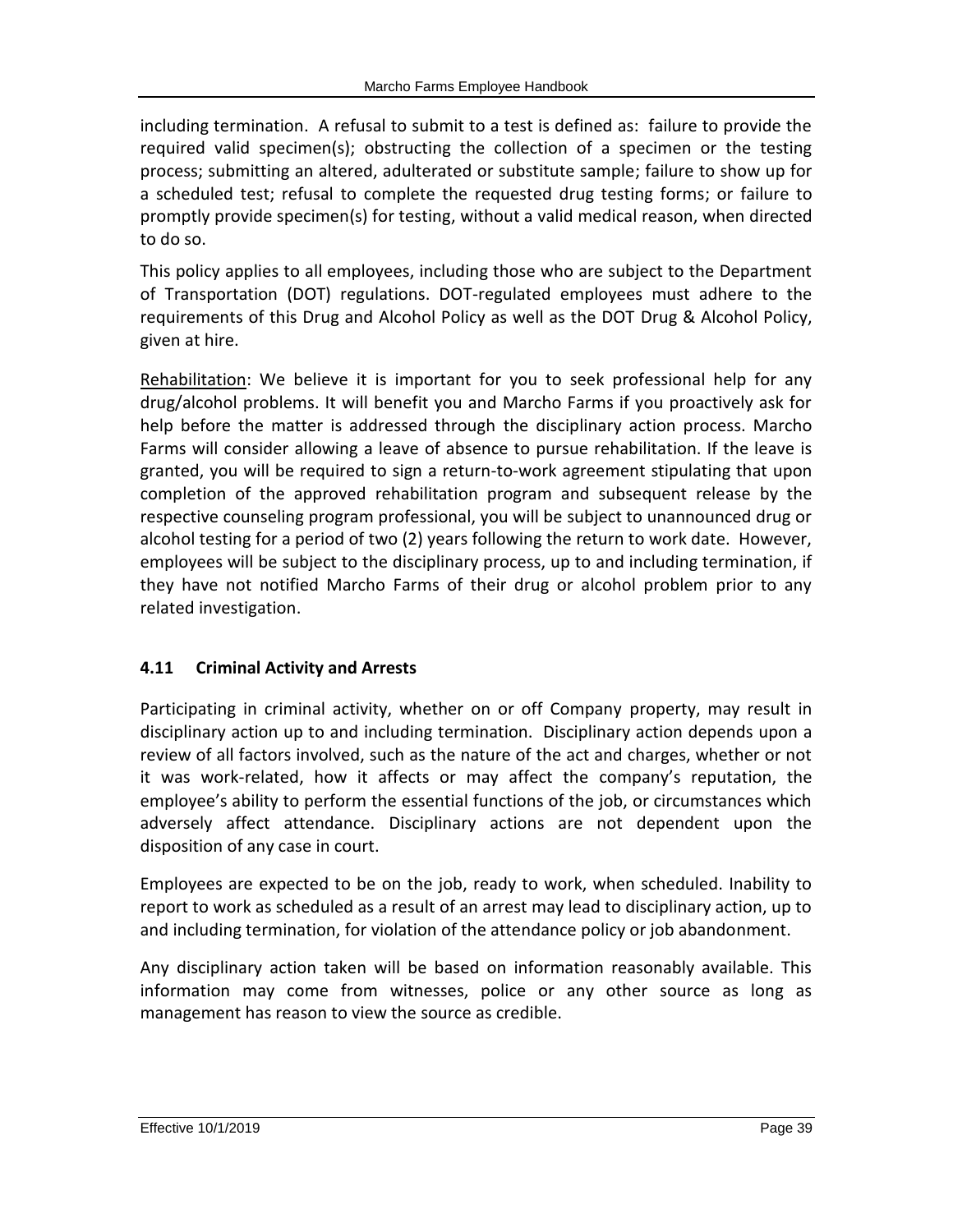#### <span id="page-39-0"></span>**4.12 Attendance and Punctuality**

To maintain a productive work environment, Marcho Farms expects you to be reliable and punctual in reporting for work. Absenteeism and tardiness place a burden on other employees and the Company. You are expected to begin your work assignment at the start of your scheduled time and remain actively involved with work responsibilities through the end of your scheduled time.

When you are unable to work your scheduled shift, all reasonable efforts should be made to call the Company answering machine at least 1 hour prior to your shift start time. You must provide your name, reason for being late or absent, a phone number at which you can be contacted and when you expect to return so that appropriate coverage can be coordinated. You are required to call each day that you are absent or late. If you are unable to comply with this policy due to an emergency or other extenuating circumstances, you (or a family member if you are unable to call) must call as soon as possible and you will be expected to provide a reasonable explanation for your failure to comply. You may not contact Marcho Farms or your supervisor by text messaging, e-mail, instant messaging, social media, etc.

It is within the sole discretion of management to categorize your absence or tardiness as excused or unexcused and permit the use of any paid time off that may be available. During any absence of more than one day it is expected that you will keep in touch with your supervisor regarding your estimated return to work. If it is estimated that you will not be able to return to work for at least three (3) or more consecutive days, please discuss with your supervisor or the Human Resources Department whether or not a leave of absence is necessary.

Management also reserves the right to request a medical note and/or other documentation to verify illness, emergencies and other extenuating circumstances when determining if an absence or tardiness will be excused or not. Upon your return, should any work restrictions be recommended by your healthcare provider, a certification should document the nature and time period of the limitations.

You will be considered to have taken an unexcused absence if you are absent from work during scheduled work hours without permission, including full or partial day absences, late arrivals and early departures. The following absences will not be counted against your attendance record:

- An approved medical or personal leave
- An absence due to illness or injury that qualifies under federal or state leave laws
- Pre-approved times away from work using accrued paid time

The following terms describe occurrences which may result in disciplinary action up to and including termination: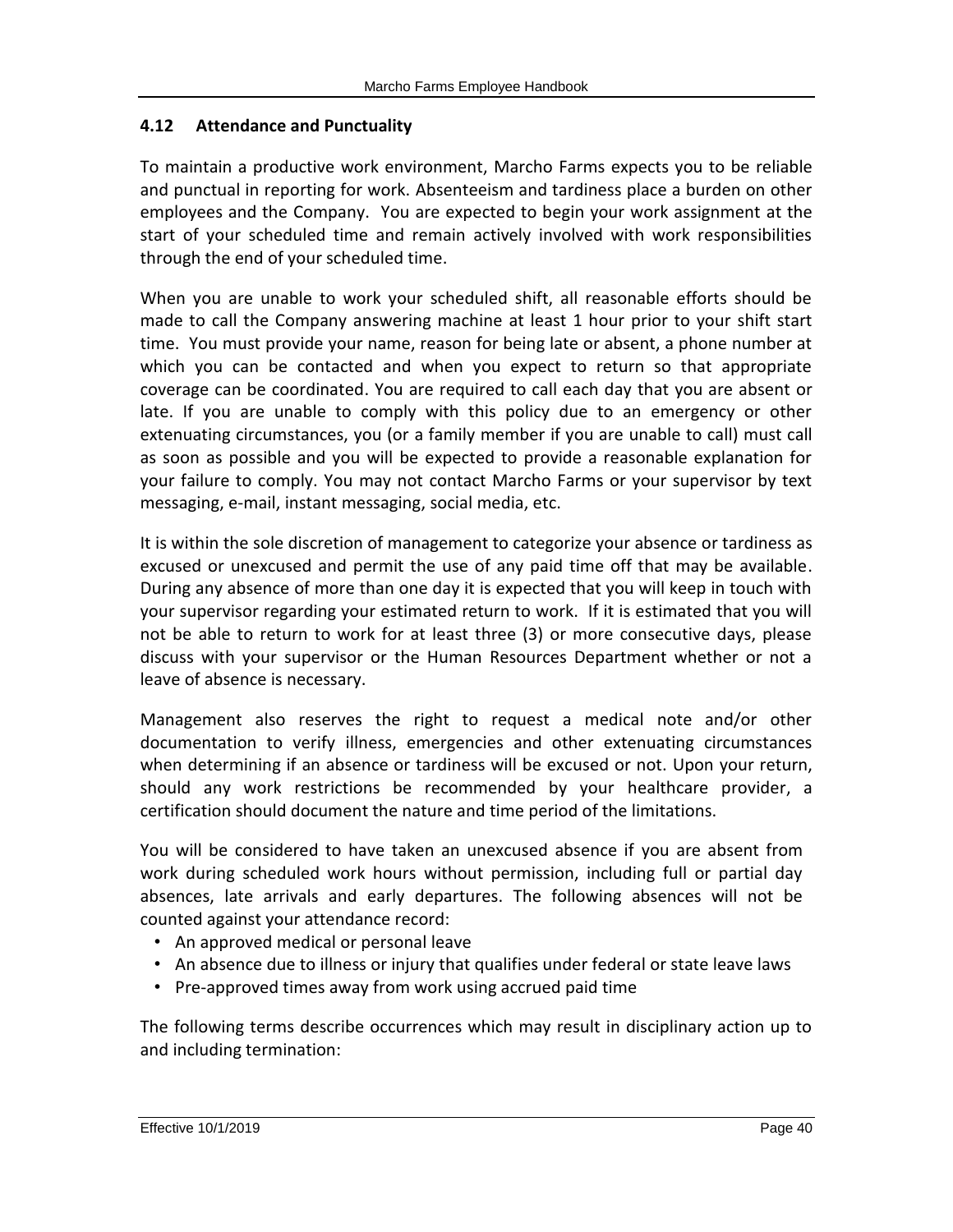- Unscheduled Lateness Work time lost when you are not at your assigned workplace at the scheduled start of your workday or when returning from any paid or unpaid breaks.
- Unscheduled Absence/Occurrence A period of one or more consecutive, unscheduled days absent. For example, an absence of three consecutive unscheduled days would be considered one occurrence.
- Patterned absence  $-$  Examples of a patterned absence include unscheduled day(s) taken off before or after scheduled paid time off or holiday or which exhibit a pattern of Monday/Friday absences or lateness.
- No Call/No Show Your failure to call in and leave a message and failure to report to work during your scheduled hours. An employee must follow the process found earlier in this policy regarding calling in a lateness or absence to avoid having it considered a No Call/No Show occurrence in addition to counting as an unscheduled absence/occurrence.
- Job Abandonment An unscheduled absence of three (3) or more consecutive work days AND failure to follow Marcho Farms' call in procedures. You will be considered to have abandoned your job, resigned from your position without notice, and your employment will be terminated immediately.

Attendance discipline is based on a points system. All employees start with zero points. For each unexcused lateness the employee will receive one point and for each unexcused absence the employee will receive two points. When an employee has accrued six points in a consecutive 6-month period, disciplinary action will begin. The employee will be given two grace points before further disciplinary action is taken. If violations continue, further disciplinary actions will result, up to and including discharge. Once the employee has six consecutive months without any unapproved absences or lateness, the attendance issue is considered improved or corrected and the points are re-set to zero in the system.

# <span id="page-40-0"></span>**4.13 Meal and Break Periods**

Regular full-time non-exempt employees working in Marcho Farms' production departments will receive a 30-minute unpaid meal break during each work day. Regular full-time non-exempt employees working in Marcho Farms' offices and all regular fulltime exempt employees are eligible for a 60-minute meal break. This break will be unpaid for non-exempt employees. Meal periods will be scheduled according to operational requirements.

Regular full-time non-exempt employees working in Marcho Farms' production departments will also receive one paid 15-minute rest period each work day. If an employee is scheduled to work more than eight (8) hours in a work day, a second 15 minute rest period will be scheduled.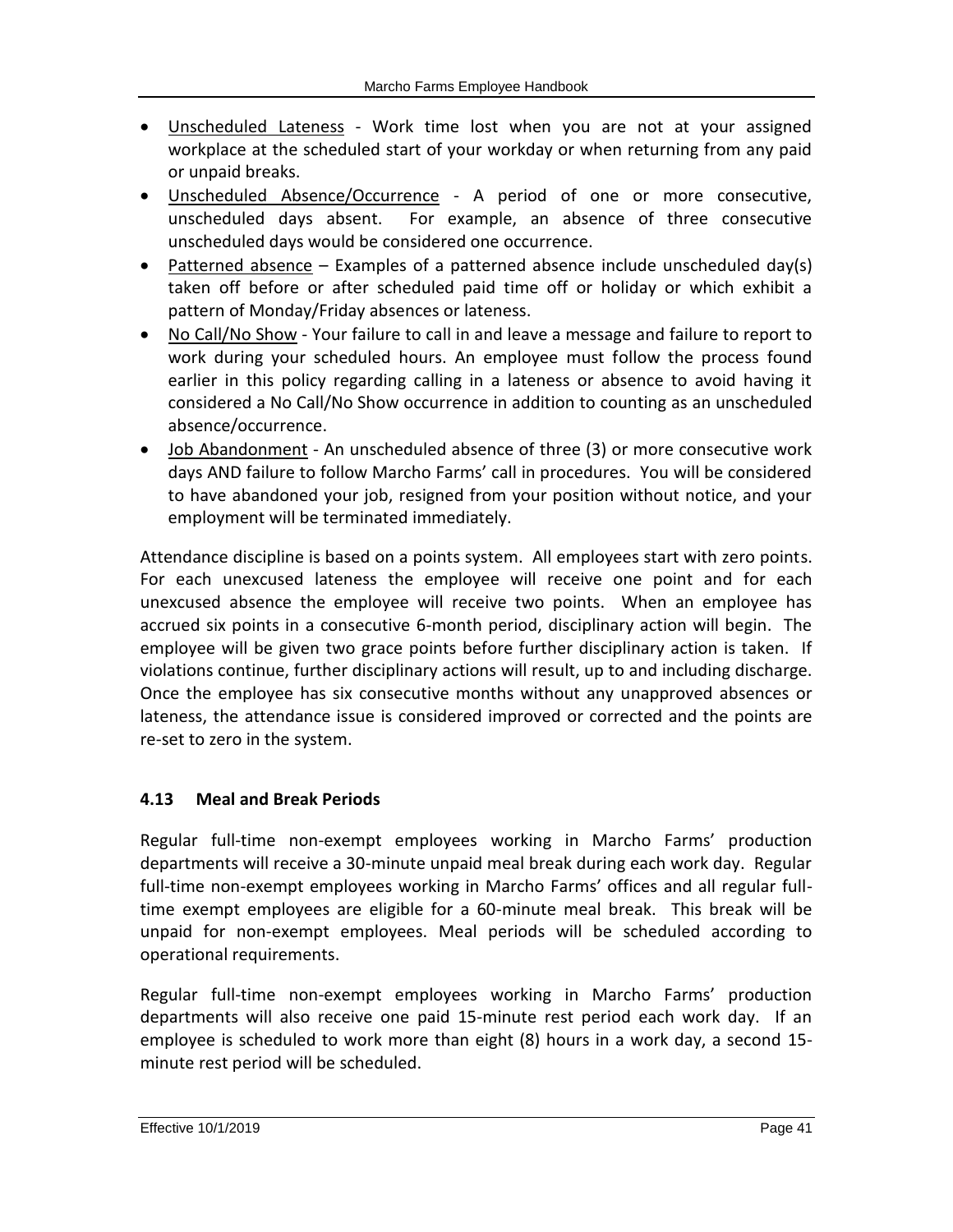Marcho Farms will provide breaks in accordance with federal and state law, including nursing breaks for mothers. If you require a nursing break, please contact the Human Resources Department for more information.

# <span id="page-41-0"></span>**4.14 Cell Phone Use**

Personal cell phones may not be carried with you while you are working. You must leave your device in your vehicle or turn the device off and stow it in your locker, purse, or bag while you are working. The use of personal cell phones is only allowed in the office, the employee lunch room, or your designated lunch area, and only during your scheduled break time.

Marcho Farms may provide cellular telephones to some employees for conducting company business, if their position responsibilities make it necessary. These phones are intended to be used for business-related calls only but can be used in the Marcho Farms' buildings and are an exception to the guidelines outlined above. Marcho Farms reserves the right to monitor any company-provided cellular telephone records.

For safety and liability reasons, you may not use a hand-held cell phone for Company business while driving a vehicle on Company time. You must use a hands-free device or, if hands-free is not available, you must pull over to the side of the road and park before using a cell phone for business purposes. Texting is not allowed while driving any vehicle on Company time.

Inappropriate or excessive use of your personal or Company-provided cell phone may result in disciplinary action up to and including termination.

# <span id="page-41-1"></span>**4.15 Personal Property**

The Company cannot be responsible for personal property that is lost, damaged or stolen. If you bring personal property into the office or onto Company property, you are responsible for it. In addition, the Company prohibits any personal items brought onto Company property or worksites that are sexually suggestive, offensive, or demeaning to specific individuals or groups.

# <span id="page-41-2"></span>**4.16 Company Property**

You will be provided with the necessary equipment to effectively perform your responsibilities. You are responsible for the handling and care of this equipment "as though it were your own." This includes maintaining it and protecting it from possible theft or damage and avoiding equipment misuse and abuse. Should your assigned equipment become damaged or lost, you must advise your supervisor immediately.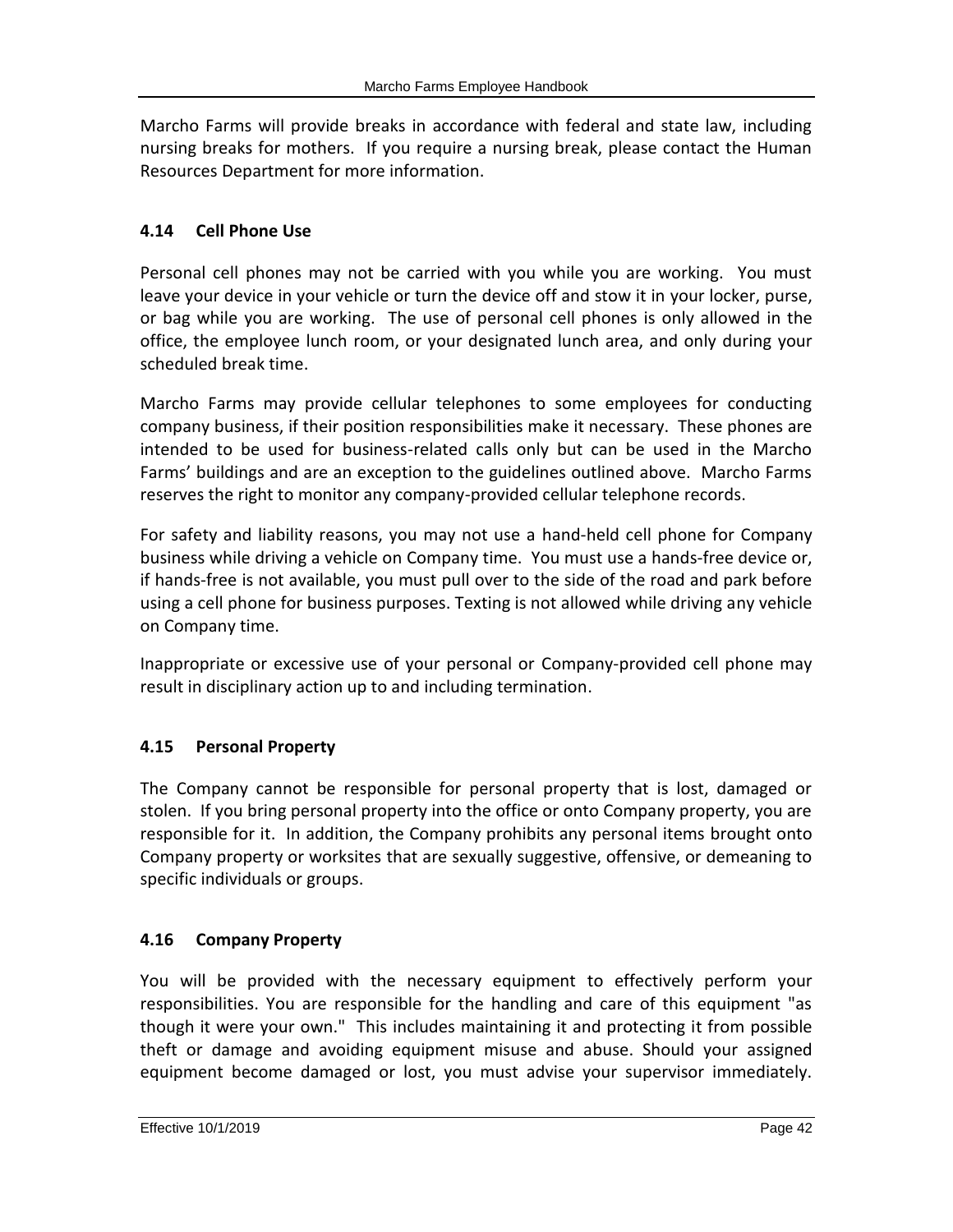Equipment loss or damage, negligent or deliberate, may result in disciplinary action. If you leave the Company, all Company equipment must be promptly returned; otherwise you may be charged for the cost of the equipment.

Additionally, Company supplies, postage, letterhead, logos, and slogans are property of Marcho Farms and must only be used for authorized purposes.

# <span id="page-42-0"></span>**4.17 Electronic Communications Policy**

Marcho Farms makes every effort to provide its employees with the best available technology. In this regard, Marcho Farms' telephones, voicemail and computer systems including electronic mail (email), Internet access and other software programs are intended for company business and to be used for business purposes primarily. The term "computer systems" includes, but is not limited to all company desktop computers, laptop computers, servers, computer networks, email systems, software, handheld computers, printers, cellular phones with data, and wireless routers. All data and voicemail that is written, sent, or received through Marcho Farms' information systems becomes part of the company's business records and property; it is not the property of the employee. This also includes deleted or erased messages.

You may be provided with computer access to help you do your job. This access is intended to be used for job-related activities only. Use of the company's computer systems for personal activities may result in the elimination of this privilege and/or disciplinary action. Employees should have no expectation of privacy in any information stored on Marcho Farms' information systems including computer screen and internet history. Marcho Farms maintains the right and the ability to enter into any of these and review the data recorded on the company's information systems at any time in its sole discretion.

Marcho Farms information systems may not be used in a way that may hinder or be disruptive of its business operations. You must not display, transmit or store any illegal, unethical or pornographic images or messages using our information systems. Any display, transmission or storage of sexually explicit images, messages, or cartoons, ethnic or racial slurs or epithets, or any other material that might be construed as harassing or disparaging of others is strictly prohibited. The information systems must not be used to solicit for commercial ventures, religious or political causes, outside organizations, or other non-job-related causes.

Employees may only install authorized software onto Marcho Farms computer systems and must observe all licensing agreement requirements. Game and screensaver programs are examples of software that are not permitted to be installed on company computer systems. Software and manuals must not be copied or used in any way that violates any applicable laws.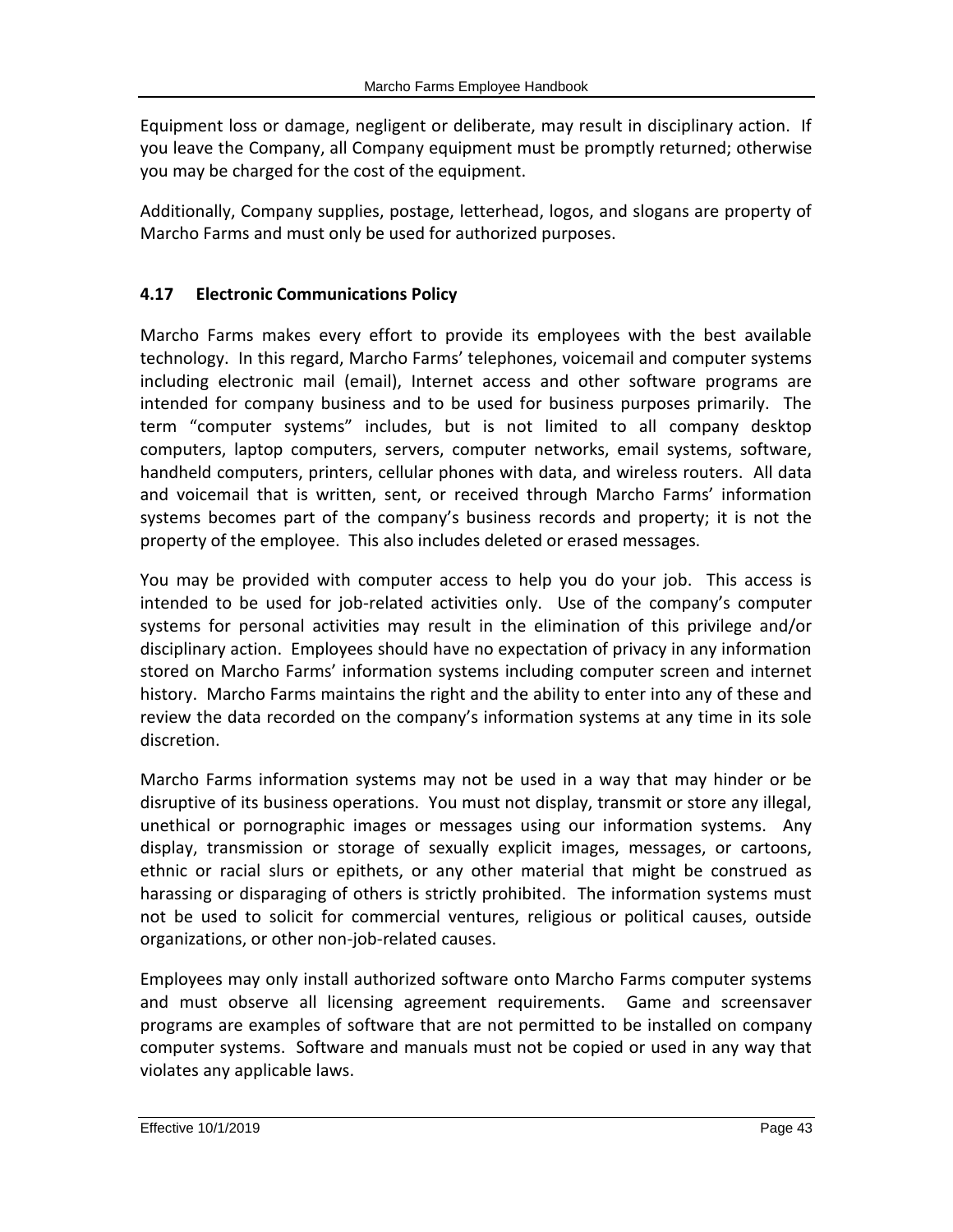All communications and information transmitted by, received via, or stored in these information systems are the property of Marcho Farms. Sending messages/files, accessing a file, or retrieving stored communication or files, must be done by using your authorized login and/or password identification(s). No person should attempt to gain access to another person's electronic mail, voicemail, or computer files unless expressly authorized to do so by the person whose file is being accessed, or by an authorized representative of Marcho Farms. In order to maintain the security of the information systems, you should not disclose your system passwords to any other person besides an authorized representative. All files should be checked using a current virus protection program and should be properly saved and backed-up.

Employees must have their supervisor's permission before loading any company or customer information on a personal computer or equipment that is not owned by Marcho Farms. If you have approval to load such information on a personal computer or other piece of equipment, you must delete the information once you are finished working with it.

Employees must immediately terminate use of Marcho Farms telephone, voicemail, computer systems and email upon separation of employment from the company. All equipment and information should be returned to your supervisor on or before your last day of employment.

Employee Privacy and Monitoring: Authorized representatives of the company may periodically monitor equipment utilization and investigate suspected or improper use of systems. They may also access/disclose current or archived private electronic employee messages or files, or internet sites visited, at any time at the company's discretion. This may be done to protect system security, fulfill company obligations, detect any transgressions and comply with the legal process while protecting company rights and property. We will comply with applicable state and federal laws regarding the protection of privacy and employee rights.

Employees who violate this policy are subject to discipline, up to and including termination of employment.

# <span id="page-43-0"></span>**4.18 Internet Use**

You may be provided with Internet access to help you do your job. Internet usage is intended to be used for job-related activities only. Using the internet for personal activities may result in the elimination of this privilege and/or disciplinary action.

All Internet data that is written, sent, or received through Marcho Farms' computer systems becomes part of the Company's business records. That means that we can be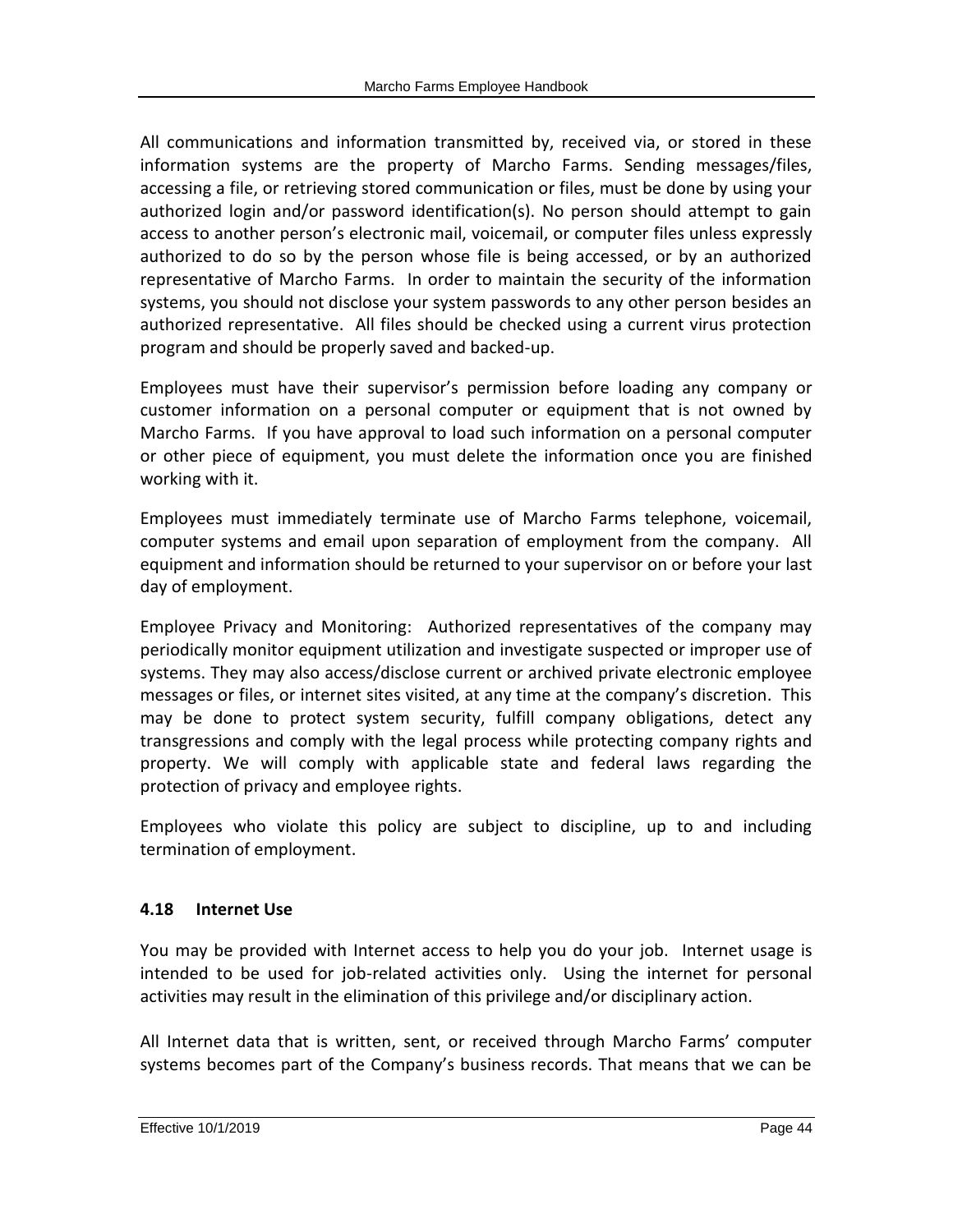legally required to provide that information to law enforcement or other parties. Therefore, you should always make sure that the business information contained in Internet email messages and other transmissions is accurate, appropriate, ethical, and legal. Marcho Farms reserves the right to monitor any data that you write, send, or receive through our online connections or that is stored in our computer systems.

You must not write, send, search for, or receive data through the Internet that contains content that could be considered discriminatory, offensive, obscene, threatening, harassing, intimidating, or disruptive to any employee or other person. Examples of unacceptable content include, but are not limited to, sexual comments or images, racial slurs, gender-specific comments, or other comments or images that could reasonably offend someone on the basis of race, age, sex, religious beliefs, national origin, disability, or any other characteristic protected by law.

We do not allow the unauthorized use, installation, copying, or distribution of copyrighted, trademarked, or patented material on the Internet by Marcho Farms or outside parties. As a general rule, if you did not create the material, do not own the rights to it, or have not received authorization for its use, you may not put the material on the Internet. Confidential or proprietary information should never be posted on the Internet. You are also responsible for making sure that anyone who sends you material over the Internet has the appropriate distribution rights. All files that are downloaded or copied from the Internet should be checked using a current virus protection program. Additionally, all information posted or sent over the Internet should be protected with the appropriate security and encryption software.

If you use the Internet in a way that violates the law or policy, you will be subject to disciplinary action up to and including termination of employment. You may also be held personally liable for violating this policy.

Although not all-inclusive, some examples of prohibited activities that violate this Internet policy are:

- Sending or posting discriminatory, harassing, or threatening messages or images;
- Using Marcho Farms' time and resources for personal gain;
- Stealing, using, or disclosing someone else's code or password without authorization;
- Copying, pirating, or downloading software and electronic files without permission;
- Sending or posting messages or material that could damage Marcho Farms' image or reputation;
- Violating copyright law;
- Failing to observe licensing agreements;
- Engaging in unauthorized transactions that may result in costs to Marcho Farms;
- Participating in the viewing or exchange of pornography or obscene materials;
- Attempting to break into the computer system of another organization or person;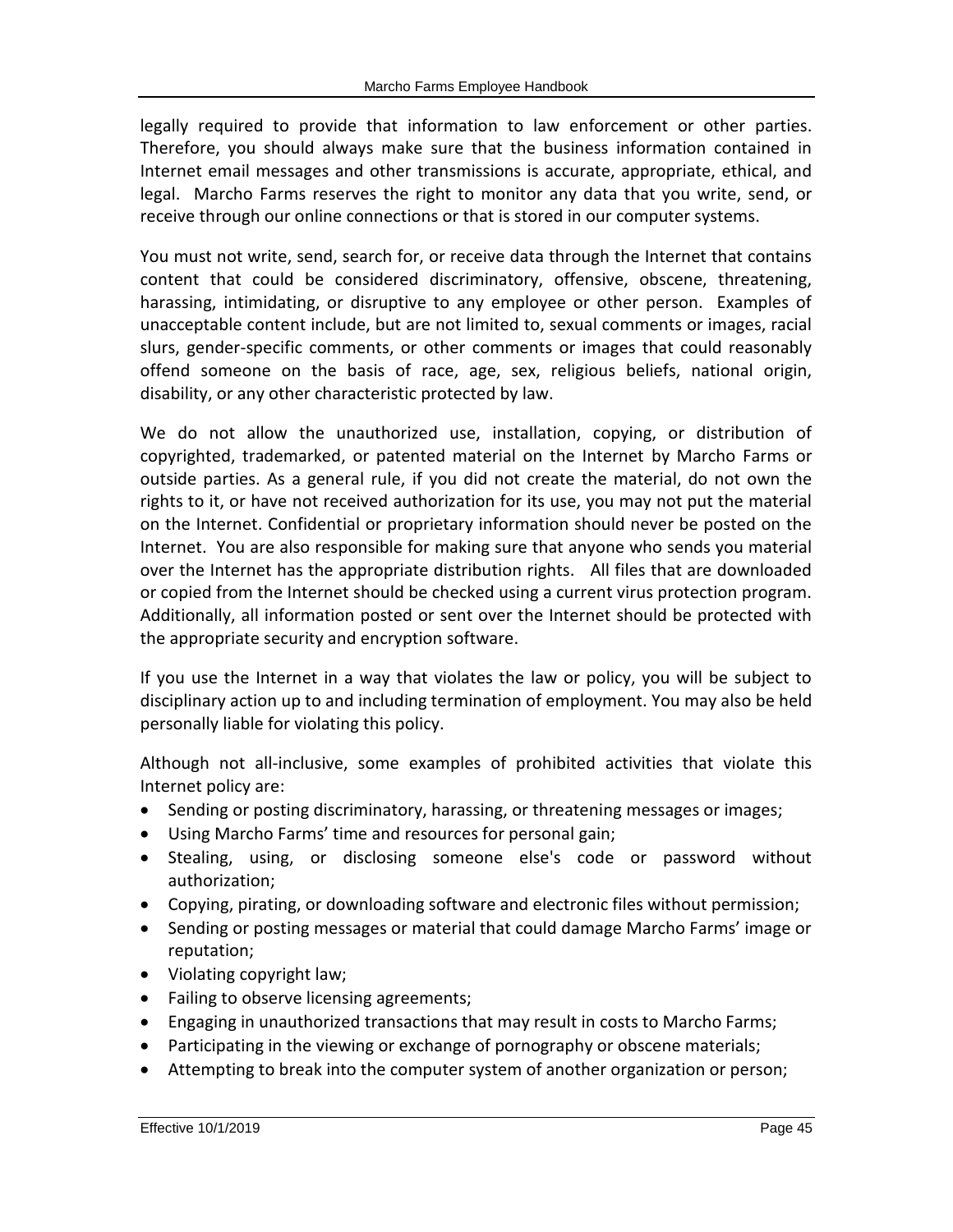- Sending or posting messages that defame or slander other individuals, or attempt to denigrate an organization;
- Use of profane, obscene or offensive language in a message;
- Refusing to cooperate with a security investigation;
- Passing off personal views as representing those of Marcho Farms;
- Use of voicemail, email or the internet for personal matters that are excessive or interfere with job performance; and
- <span id="page-45-0"></span>Engaging in illegal activities

#### **4.19 Use of Social Media**

Marcho Farms recognizes that the internet provides unique opportunities to participate in interactive discussions and share information on particular topics using a wide variety of social media, such as Facebook, LinkedIn, Twitter, Instagram, Pinterest, Tumblr, blogs, and wikis. However, employees' use of social media can pose risks to Marcho Farms' confidential and proprietary information, reputation, and brands, can expose the company to discrimination and harassment claims, and can jeopardize the company's compliance with business rules and laws.

To minimize these business and legal risks, to avoid loss of productivity and distraction from employees' job performance, and to ensure that the Company's IT resources and communications systems are used appropriately as explained below, Marcho Farms expects its employees to adhere to the following guidelines and rules when using social media, whether at work or outside of work:

- 1. You are not permitted to use social media during working times unless such is required by your job.
- 2. Always be respectful, fair and courteous to fellow employees, customers or suppliers. If you decide to post complaints or criticism, avoid using any statements that could be viewed as malicious, threatening, obscene, intimidating, defamatory or harassing. For more information see our Anti-Harassment policy.
- 3. Do not post, or express a viewpoint on another's post, such as by "liking" a Facebook post, anything that Company's customers, clients, business partners, suppliers or vendors would find offensive, such as ethnic slurs, sexist comments, discriminatory comments, profanity, abusive language, obscenity, or that is maliciously false.
- 4. Social media should never be used in a way that violates any other Company policy or employee obligation. If your social media activity would violate any Company policy in another forum, it will also violate them in an online forum.
- 5. You may not share the Company's confidential or proprietary information. For more information see our Confidential Information policy.
- 6. Make it clear in your social media activity that you are speaking on your own behalf.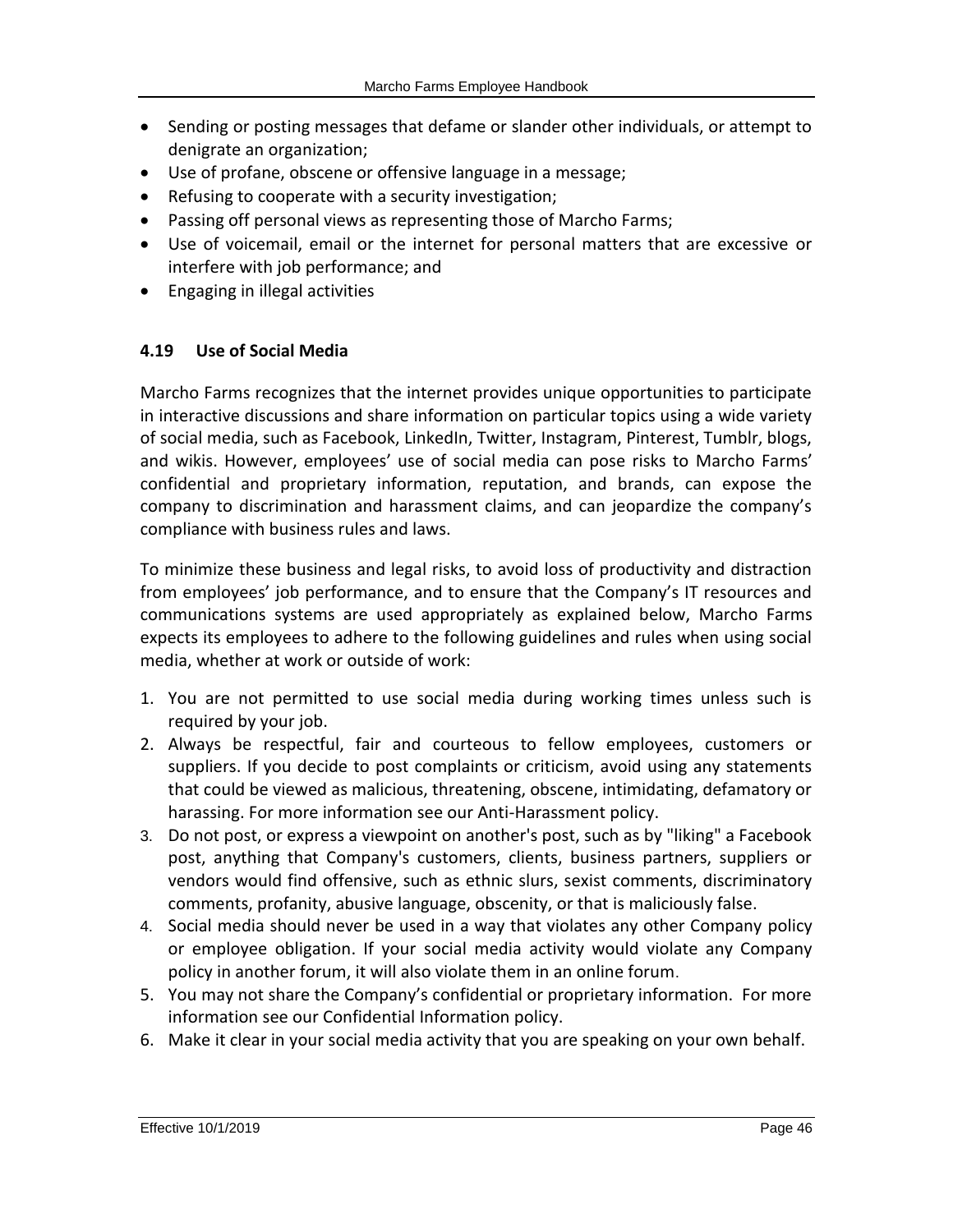- 7. Use good judgment about what you post and remember that anything you say can reflect on Marcho Farms. In addition, remember that your statements have the potential to result in liability for you or Marcho Farms.
- 8. Any statements made about the Company and any of its employees must also be truthful and accurate.
- 9. Your use should not violate any applicable law.

Carefully read these guidelines as they are intended to cover all social media related activities. You will be held responsible for what you post to social media and should use discretion and sound judgment in discussions of any work-related matters. If your posting violates any of these guidelines the Company may take action against you (up to and including termination) based on such postings.

This policy is not intended to restrict communications or actions protected or required by state or federal law. If you have questions or doubts about the appropriateness of Social Media usage, you should contact the Human Resources Department.

# <span id="page-46-0"></span>**4.20 Media Contacts**

From time to time you may be contacted by members of the media. This may include, but is not limited to television, internet and print journalists. You should not speak on behalf of Marcho Farms without express authorization from the President.

If you are contacted by media regarding the official position of Marcho Farms regarding any particular issues, products, services, customers, vendors or business partners, immediately inform the President. You are always permitted to express your own opinions to media. If you express personal opinions to media on issues related to Marcho Farms products, services, customers, vendors or business partners, make sure to state that such opinions do not represent those of Marcho Farms and are your own.

## <span id="page-46-1"></span>**4.21 Appearance Policy**

We believe that adherence to appropriate standards of dress, grooming, and hygiene contribute to employee morale and express an important professional image to our customers and visitors. If you have a specific religious belief that requires observance to a certain dress style, please let us know and every effort will be made to accommodate you. In addition, reasonable accommodations will be made for an individual with a disability in accordance with applicable laws.

During business hours or when representing Marcho Farms, we anticipate that you will promote a professional atmosphere by presenting a clean, neat, and tasteful appearance conducive to Marcho Farms environment and the industry in which we operate. If you aren't properly dressed and groomed for your position, you may be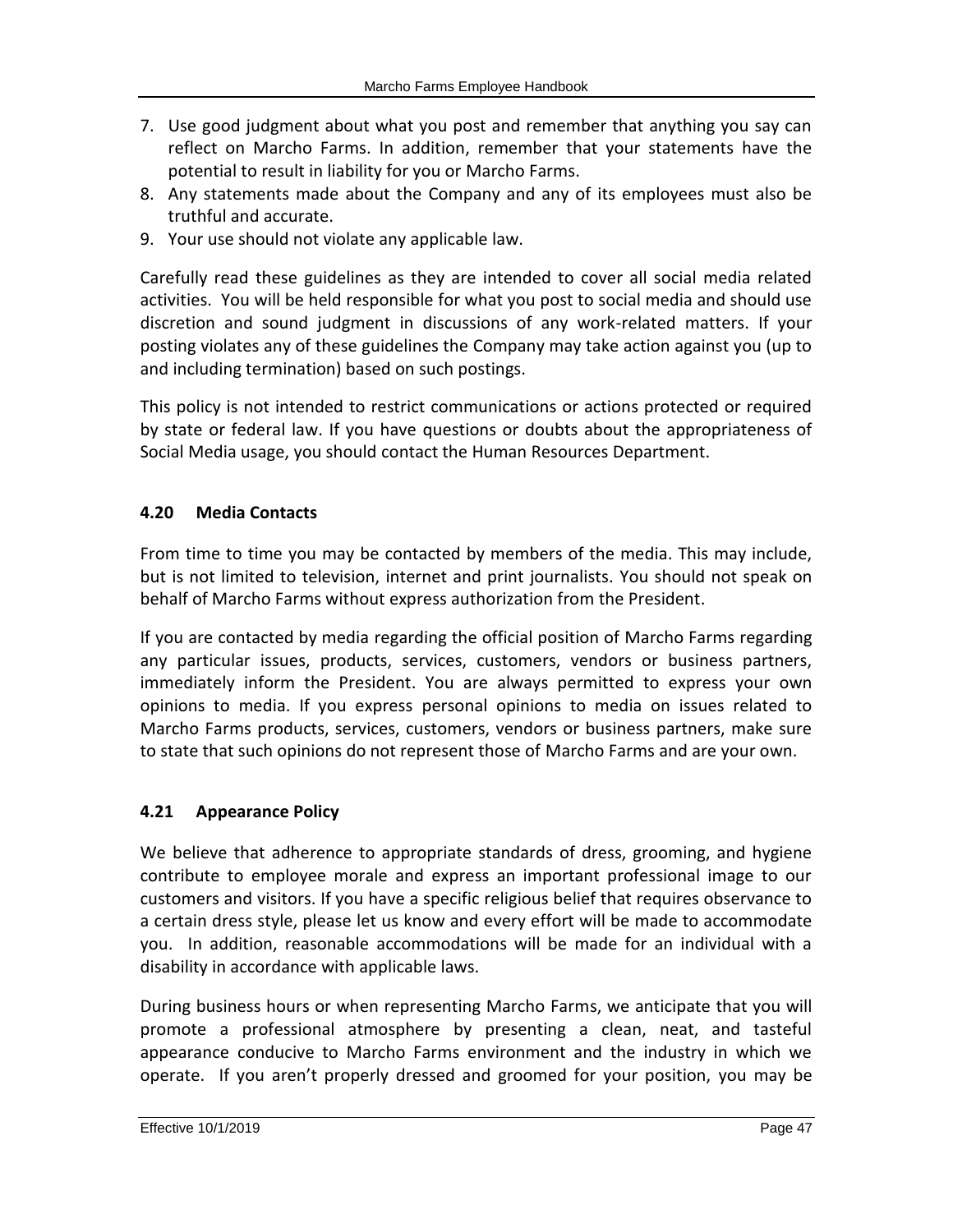asked to leave so that you can take care of the issue. In such circumstances, you will not be entitled to compensation for this time away from work. Please note that nothing in this policy will be interpreted to violate your rights under applicable laws.

Some guidelines and examples regarding our general appearance expectations follow. This list is not all inclusive; if you have any questions please contact your supervisor or the Human Resources Department.

Marcho Farms Office Staff: While "casual business attire" may be worn on most days, your supervisor will advise you of the appearance requirements for your position. Appropriate business casual attire includes:

- Neat, clean and combed hair, with a suitable hairstyle
- Neat, clean and trimmed mustaches and beards
- Non-slip shoes
- Cosmetics, cologne, jewelry, and accessories suitable for the workplace and used in moderation
- Slacks or khaki-style pants
- Jeans or denim clothing in good condition with no rips, tears or holes (jeans are not permitted in the corporate office)
- Collared shirts or golf shirts
- Casual sweaters, dresses, skirts, shirts or blouses

Marcho Farms Production Staff: Appropriate attire for Marcho Farms production staff includes:

- Frock or coveralls
- Steel-toed shoes
- Hair net
- Protective Hat
- Beard Net (if applicable)

## General Guidelines for All Employees

The following are inappropriate in any position at Marcho Farms:

- Colored hair (other than hair in natural shades) and radical hairstyles (including spiked hair, shaved designs, etc.)
- Poor hygiene or offensive body odor
- Jewelry that is restrictive or could cause safety issues (jewelry is not permitted in production areas)
- Visible tattoos or body piercings that management deems to be offensive or distracting. You must cover such tattoos or remove such body piercings while at work.
- Jeans or denim clothing in poor condition
- Sweat pants or sweat shirts (except for production employees)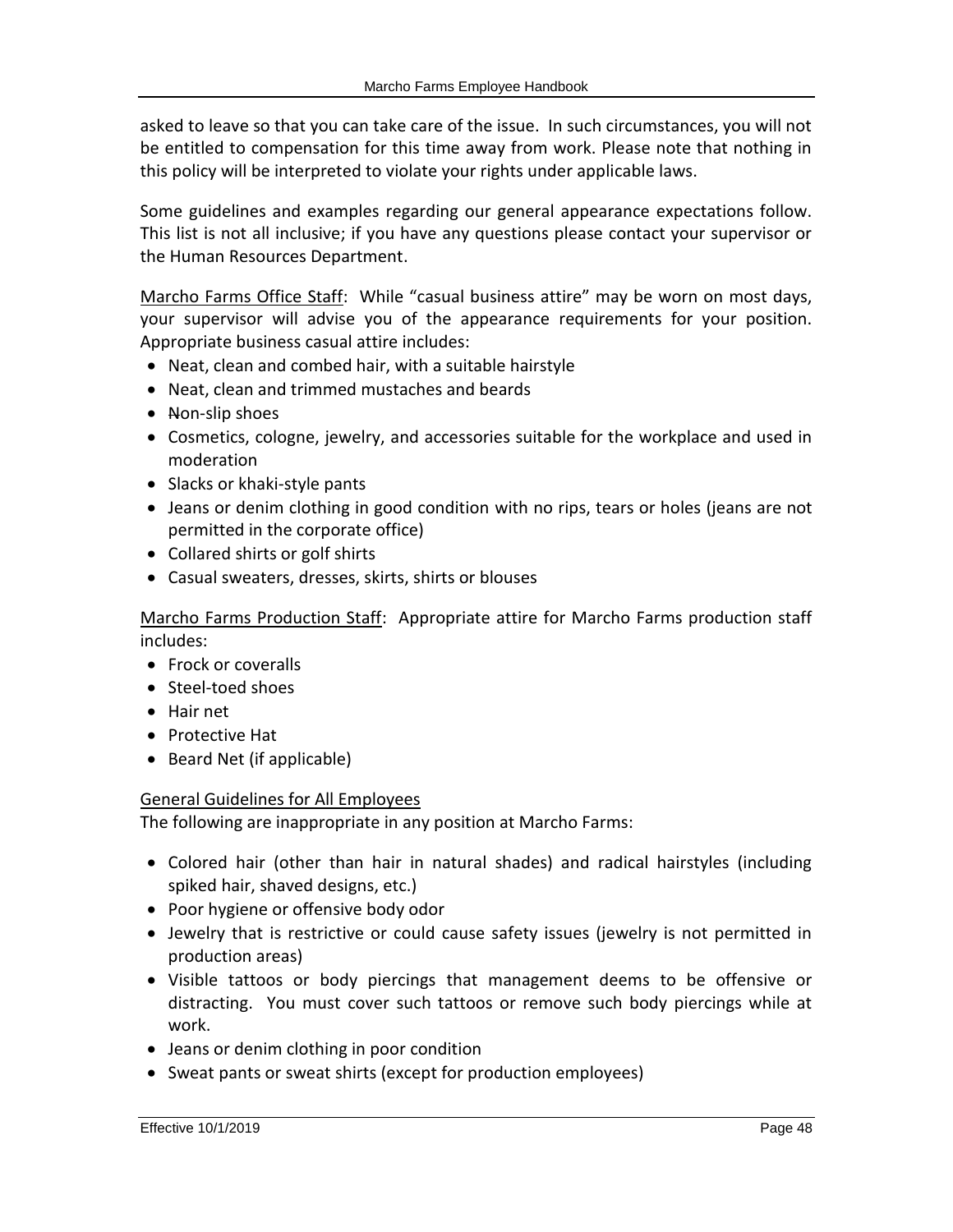- Warm up or jogging suits and pants (except for production employees)
- Midriff tops, halters, tank tops, or tube tops
- Shorts
- Flip-flops
- Spandex or other tight clothing
- Mini-skirts
- Spaghetti strap or other dresses or shirts that do not cover the shoulders unless worn under a blouse or jacket
- T-shirts (except for production employees)
- Flannel shirts (except for production employees)
- Clothing with offensive messages or images
- <span id="page-48-0"></span>Visible undergarments

## **4.22 Solicitation and Distributions**

Employees may not directly solicit other employees, customers or family members for charitable contributions, membership in organizations, or other matters during work hours. Work hours do not include breaks or meal periods. While individual efforts and support in various worthwhile charities, sports teams, churches and other similar organizations are recognized, we believe it is inappropriate to directly solicit during working time, and appreciate your cooperation. This prohibition includes solicitation for membership or contributions, posting notices, distribution of literature and selling of related items. In addition, individuals that are not employees of Marcho Farms are not allowed on company premises at any time to solicit employees, distribute literature, etc.

This Section does not restrict or impede, in any way, and shall not be interpreted or understood as restricting or impeding, you from discussing the terms and conditions of your employment with co-workers or union representatives or otherwise exercising your rights under Section 7 of the National Labor Relations Act (NLRA).

## <span id="page-48-1"></span>**4.23 Personnel Records and Administration**

Active employees may review, but not remove documents from their own personnel files upon written request to the Human Resources Department. You are allowed to take notes but under no circumstance are you entitled to remove the contents from the premises, or make copies of the material.

Marcho Farms is committed to protecting the privacy of its current and former employees. Only an authorized representative of Marcho Farms will respond to requests for earnings information, work history, and other confidential information, upon receipt of your written authorization. Requests for employment verification should be referred to the Human Resources Department.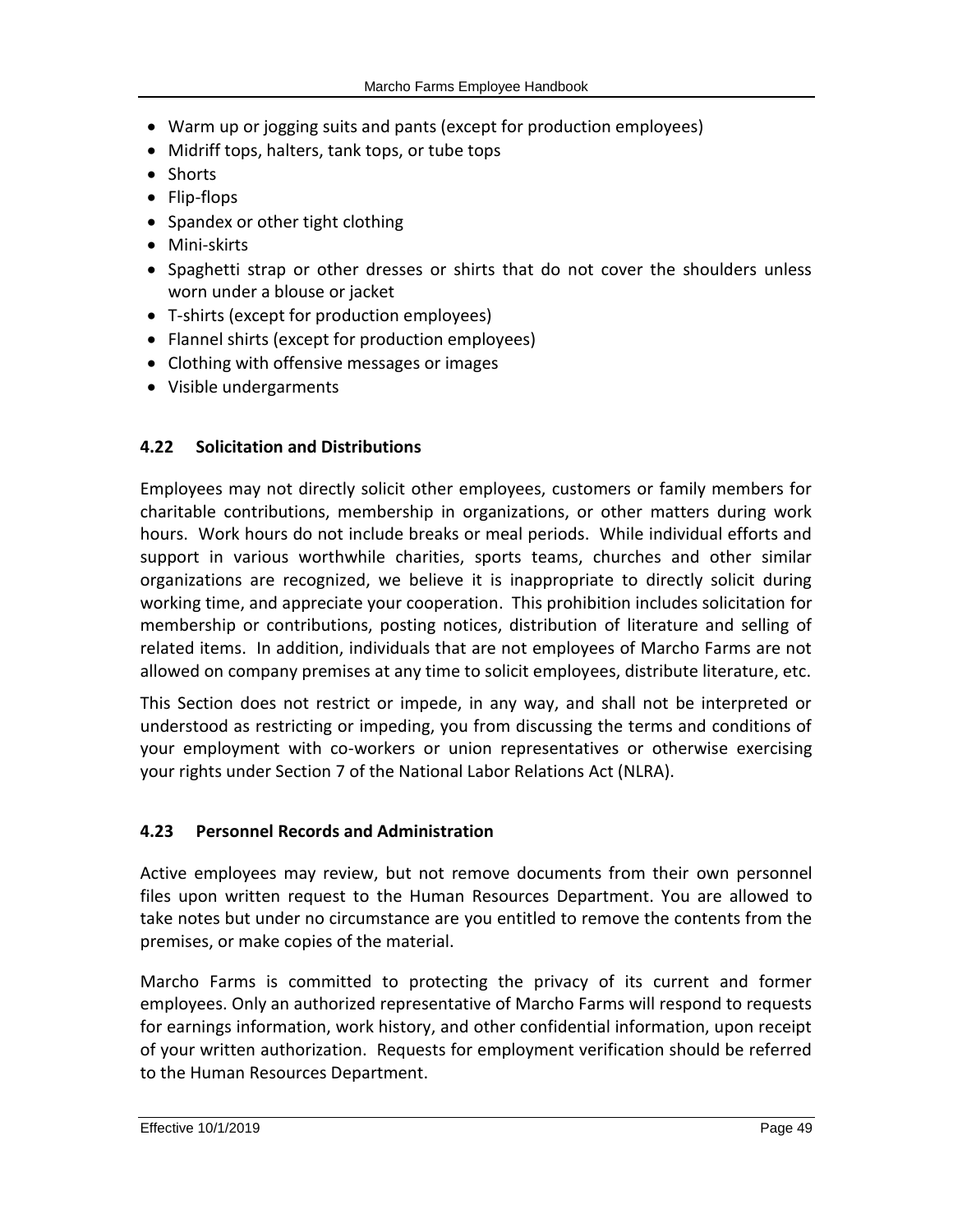## <span id="page-49-0"></span>**4.24 Suggestions**

Marcho Farms encourages you to bring forward your suggestions and good ideas about making the Company a better place to work and enhancing service to our customers. If you see an opportunity for improvement, you are encouraged to talk it over with management. Management can help bring ideas to the attention of the people in the organization that will be responsible for possibly implementing them. All suggestions are valued.

# <span id="page-49-1"></span>**4.25 Bulletin Boards**

Marcho Farms will post official notices and information on our company bulletin board, located in the lunchroom. Other information regarding the company's activities may also be posted after review and approval by your supervisor or the Human Resources Department. It is important to periodically review the bulletin board for important notices and current events.

## <span id="page-49-2"></span>**4.26 Parking**

Employees must comply with the parking guidelines of our worksite. You are expected to follow posted speed limits while in our parking lot. Parking and speeding violations are the responsibility of the individual. Your supervisor will provide you with more information on Marcho Farms' parking guidelines and designated employee parking spots.

## <span id="page-49-3"></span>**4.27 Employee Access Cards**

You will be issued an electronic access card that will provide you access to Marcho Farms locations. This access card should only be used to gain access for authorized reasons.

You must immediately notify your supervisor or the Human Resources Department regarding any lost or stolen access card. You must return your access card by your last working day or when requested by your supervisor. If you fail to do so, you may be charged for the cost of replacement.

## <span id="page-49-4"></span>**4.28 Housekeeping**

Good work habits and a neat place to work are essential for job safety and efficiency.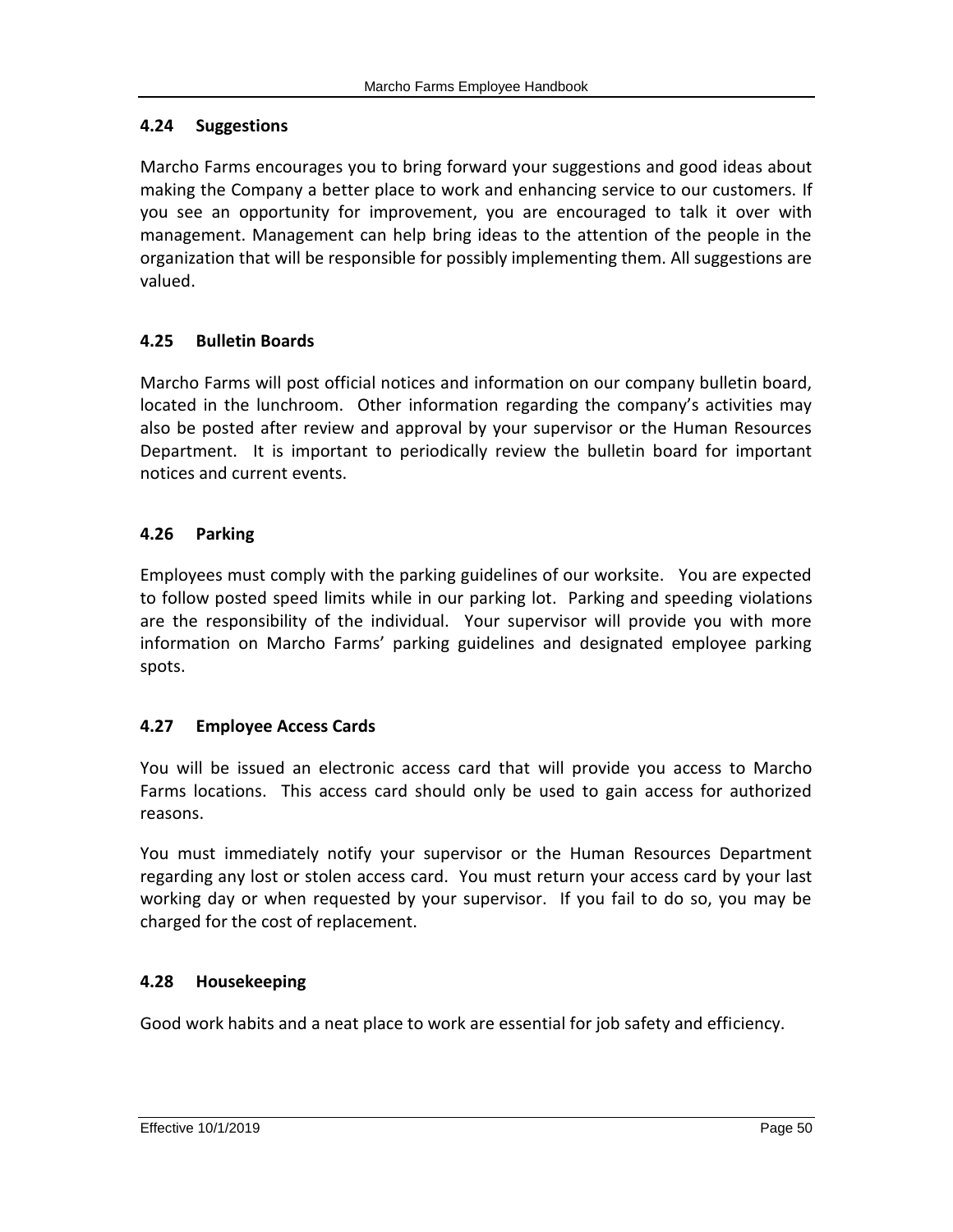Frequently, customers and potential employees visit our facilities, and we must be neat and orderly at all times. This presents a professional image that will continue to earn the confidence and trust of others.

Better organization enhances customer service. Employees are expected to keep their work space organized, and maintain their work materials in good order at all times. You should also clean up any common areas after you use them, such as the bathrooms, locker rooms, break room and reception area. Please report anything that needs repair or replacement to your supervisor as soon as possible.

# <span id="page-50-0"></span>**4.29 Termination and Resignation**

If you decide to resign from employment with Marcho Farms, we request that you submit written notice to your supervisor at least two weeks in advance for hourly roles and four weeks in advance for exempt roles. This gives the Company time to select and train your replacement. You should be prepared to work the entire notice period. Vacation and personal time cannot be used during your notice period. Marcho Farms reserves the right to accept voluntary resignations immediately and waive the requirement of working out a notice period.

Return of Company Property: All Marcho Farms property, including access cards, company information, credit cards, pagers, phones, protective equipment, tools, vehicles, and computer equipment must be returned on or before your last day worked. Marcho Farms may need to initiate legal proceedings to be fairly reimbursed in situations where employees have not returned Company equipment or have returned damaged items.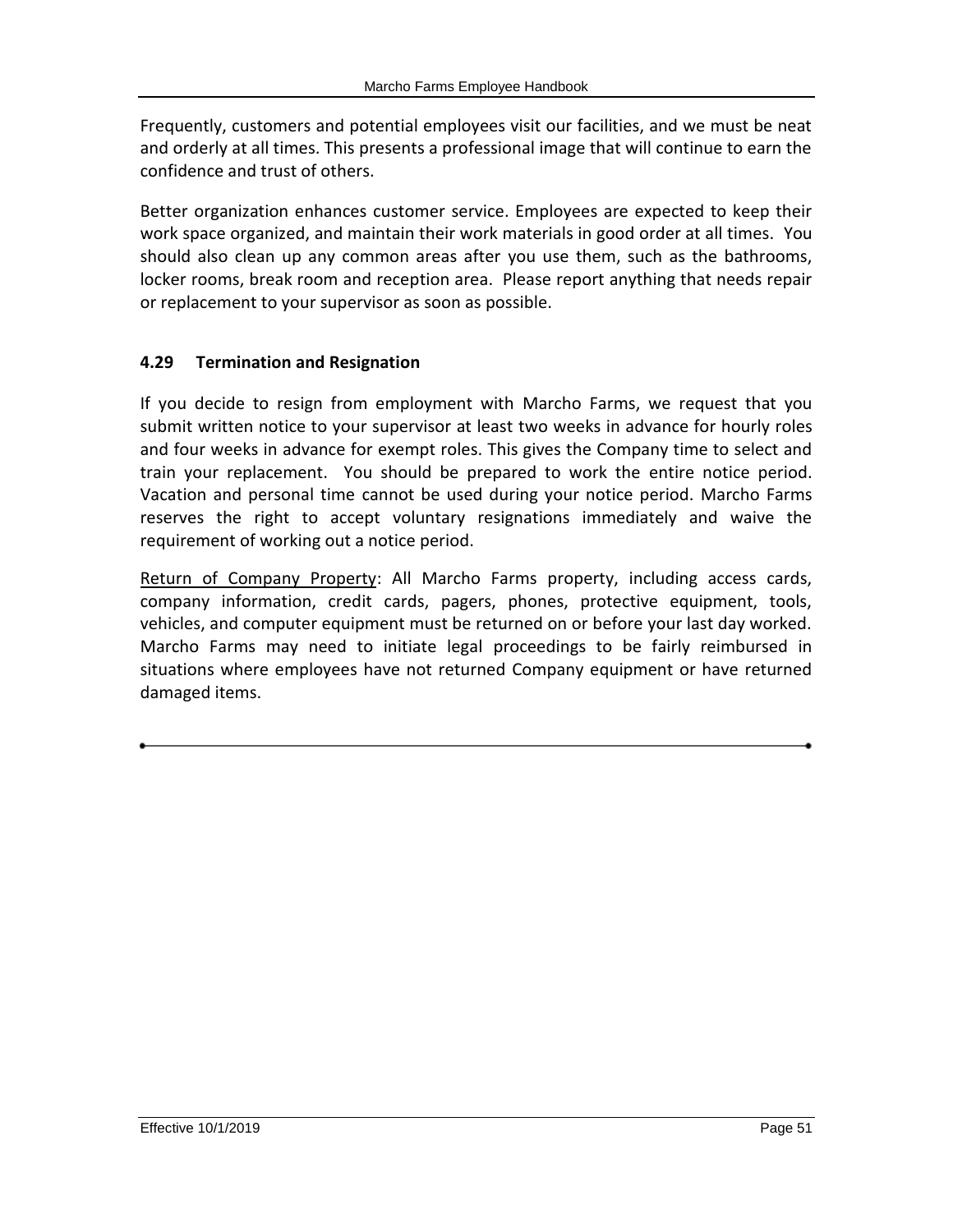# <span id="page-51-0"></span>**5 SAFETY IN THE WORKPLACE**

*The safety and health of employees is top priority. Marcho Farms strives to provide a clean, hazard-free, and safe environment in accordance with the Occupational Safety and Health Act of 1970. This section includes general safety policies.*

# <span id="page-51-1"></span>**5.1 Health and Safety in the Workplace**

As an employee, you are expected to take part in maintaining a safe environment. You must comply with all of the Company's safety rules and guidelines and adhere to all written safety instructions provided by the Company, and use safety equipment when required. In addition, you must comply with any applicable federal, state and local laws regarding workplace safety. It is your responsibility to:

- Learn the location of all safety and emergency equipment, as well as the safety and/or emergency phone numbers.
- Keep your work area free of any potential hazards.
- Report any problems with Company-provided safety equipment to your immediate supervisor.
- Report any unsafe conditions or potential hazards to the supervisor immediately. If your direct supervisor is unavailable, then report it to Human Resources.
- Report all workplace injuries, accidents or illness immediately (within 24 hours), regardless of severity, to your supervisor in your department and the Human Resources Department, followed by the completion of an incident report.

Failure to follow the Company's safety rules, guidelines or any applicable workplace safety law may result in discipline, up to and including termination of employment.

You have the right to report work-related injuries and illnesses. Marcho Farms prohibits any form of discipline, discrimination or retaliation for reporting a health or safety concern, a workplace injury, a violation of this policy or for cooperating in related investigations.

Marcho Farms has established a safety committee consisting of a Company management representative, and several employees from various departments. The safety committee regularly evaluates Company safety policies and procedures in order to make Marcho Farms a safer place to work. If you have any questions or suggestions regarding safety, please contact a committee member.

## <span id="page-51-2"></span>**5.2 Safety Equipment**

Employees that are responsible for handling product of any kind have been supplied with appropriate garments. These garments include frocks, coveralls or uniforms.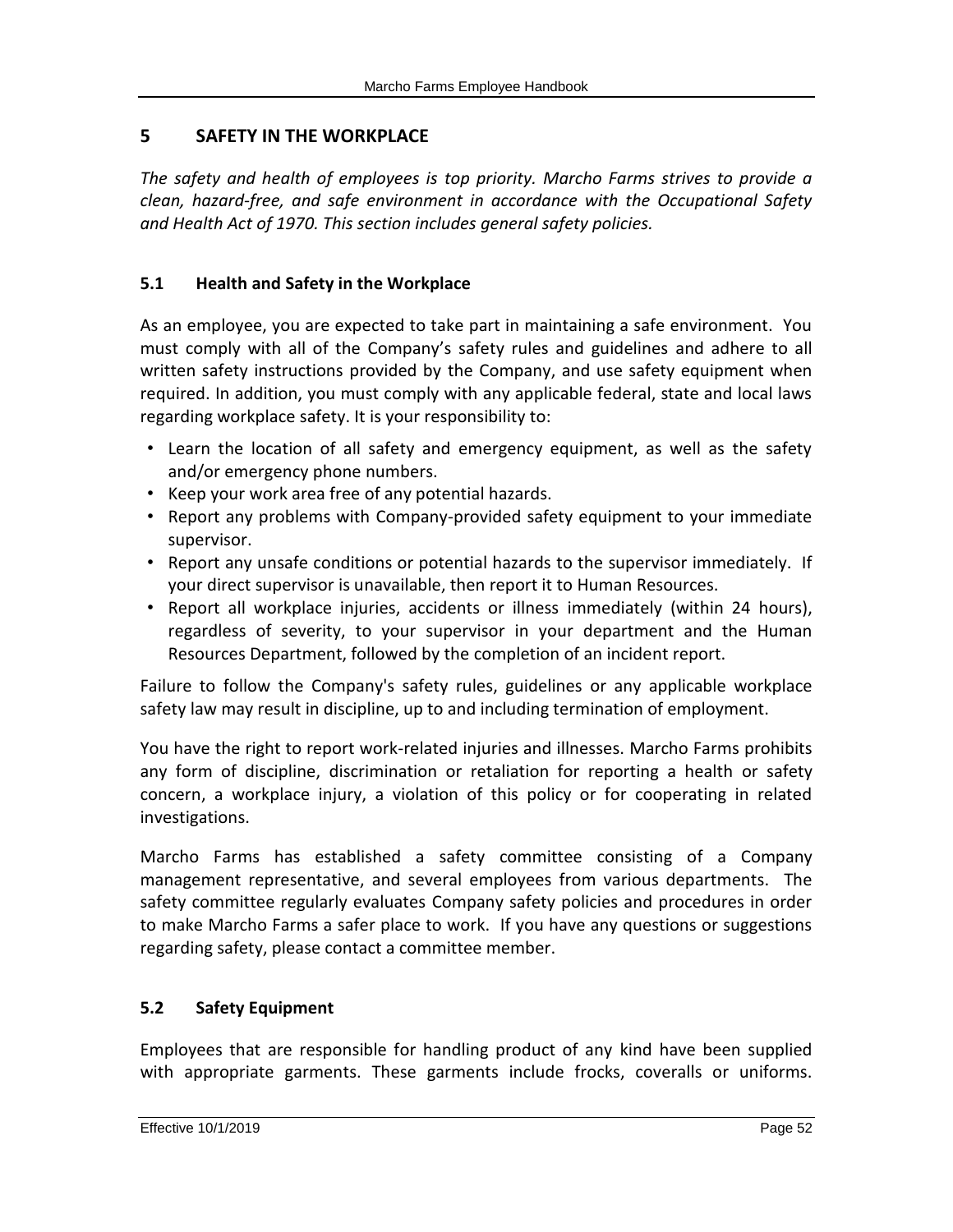Employees must wear a clean garment each day. Street clothes are not permitted to touch product at any time. Employees in certain roles are also required to use safety equipment including steel-toed shoes, hair nets, ear protection, steel mesh gloves and protective hats where indicated. Please refer to the *Appearance Policy* for more information.

## <span id="page-52-0"></span>**5.3 Hair Covering**

Employees must wear hair coverings wherever the danger of hair falling into product and packing materials exists or there is the danger of hair being caught in a piece of machinery. Hair coverings, other than those supplied by Marcho Farms, must be approved by your supervisor. Your supervisor will let you know the type of hair covering required for your position or department (bump hat, hair net, beard net, hard hat, etc.).

# <span id="page-52-1"></span>**5.4 Sanitary Rules**

Employees working in production areas and handling product must observe the following sanitary policies and procedures. Many of these rules are also required and enforced by the United States Department of Agriculture.

Unsanitary Practices: When handling edible products; scratching the head, placing the fingers in or around the nose or mouth, sneezing or coughing on product is prohibited.

Rest Room Visit: All employees shall remove their frocks, aprons, scabbards, steels, knives, guards, etc., before entering toilet areas. Hands must be washed with hot soapy water after use of the facilities.

Finger Nails: Persons handling exposed product shall keep their finger nails clean and neatly trimmed. Exposed finger nail polish is not permitted in production areas.

Food Consumption: All food is to be consumed in the lunch room. No food is to be consumed in any area where product is processed or stored. In addition, no food is to be transported through any processing or storage areas. If food is transported, it must be done through hallways. Disposable food and beverage containers must be discarded in waste containers. Please help keep the lunch room clean at all times.

Hand Washing: Every employee is required to wash their hands with hot soapy water before beginning work and after use of the toilet facilities.

Please contact your supervisor or the Human Resources Department with any questions.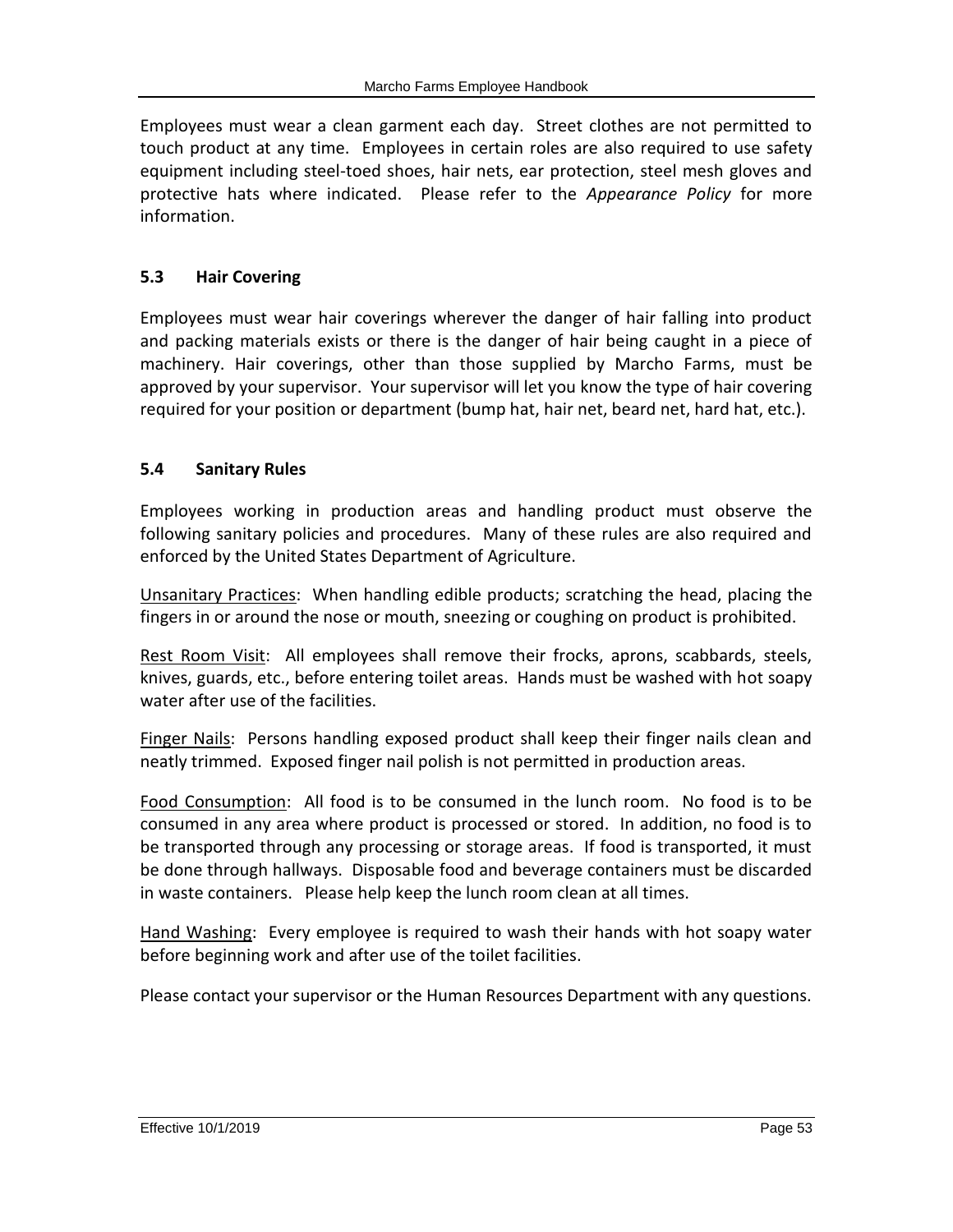#### <span id="page-53-0"></span>**5.5 Hazard Communication Information**

A hazard communication program has been established for the following purposes:

- To teach employees about the hazards of chemicals;
- To protect employees from hazardous chemicals;
- To reduce the risk of exposure; and
- To inform employees about the chemicals they work with.

Safety Data Sheets (SDS) are basic communication tools that provide detailed information on chemical products and how to use the products safely. They are available near each workspace*.* Please be sure to familiarize yourself with this information and let us know if you have any questions or concerns.

## <span id="page-53-1"></span>**5.6 Zero Tolerance for Violence**

The Company strictly prohibits and will not tolerate any form of workplace violence. Workplace violence is any act or threat of physical violence, harassment, intimidation, or other threatening disruptive behavior. It ranges from threats and verbal abuse to physical assaults and even homicide. The Company strictly prohibits any workplace violence including, but not limited to, the following:

- Aggressive or hostile acts such as throwing objects at another person, fighting or intentionally damaging property;
- Injuring another person physically;
- Oral or written threats to injure an individual or to damage property;
- Engaging in behavior that creates a reasonable fear of injury to another person;
- Engaging in behavior that subjects another individual to extreme emotional distress;
- Bullying, intimidating or harassing another person (For example, making obscene phone calls or using threatening body language or gestures such as standing close to someone or shaking your fists at them).

This list is illustrative only and not exhaustive. No form of workplace violence will be tolerated. If you feel that you are a victim of workplace violence or suspect or witness an act of violence, you must report it immediately to your supervisor or any member of management. The Company prohibits any form of discipline, reprisal, intimidation or retaliation for reporting incidents of workplace violence of any kind, pursuing a workplace violence complaint or cooperating in related investigations.

Weapons: The Company prohibits all employees from possessing any weapons of any kind, concealed or otherwise, including at the workplace, on Company premises, while engaged in activities for the Company and at Company-sponsored events. Weapons include but are not limited to:

• Guns (including those used for hunting and target practice)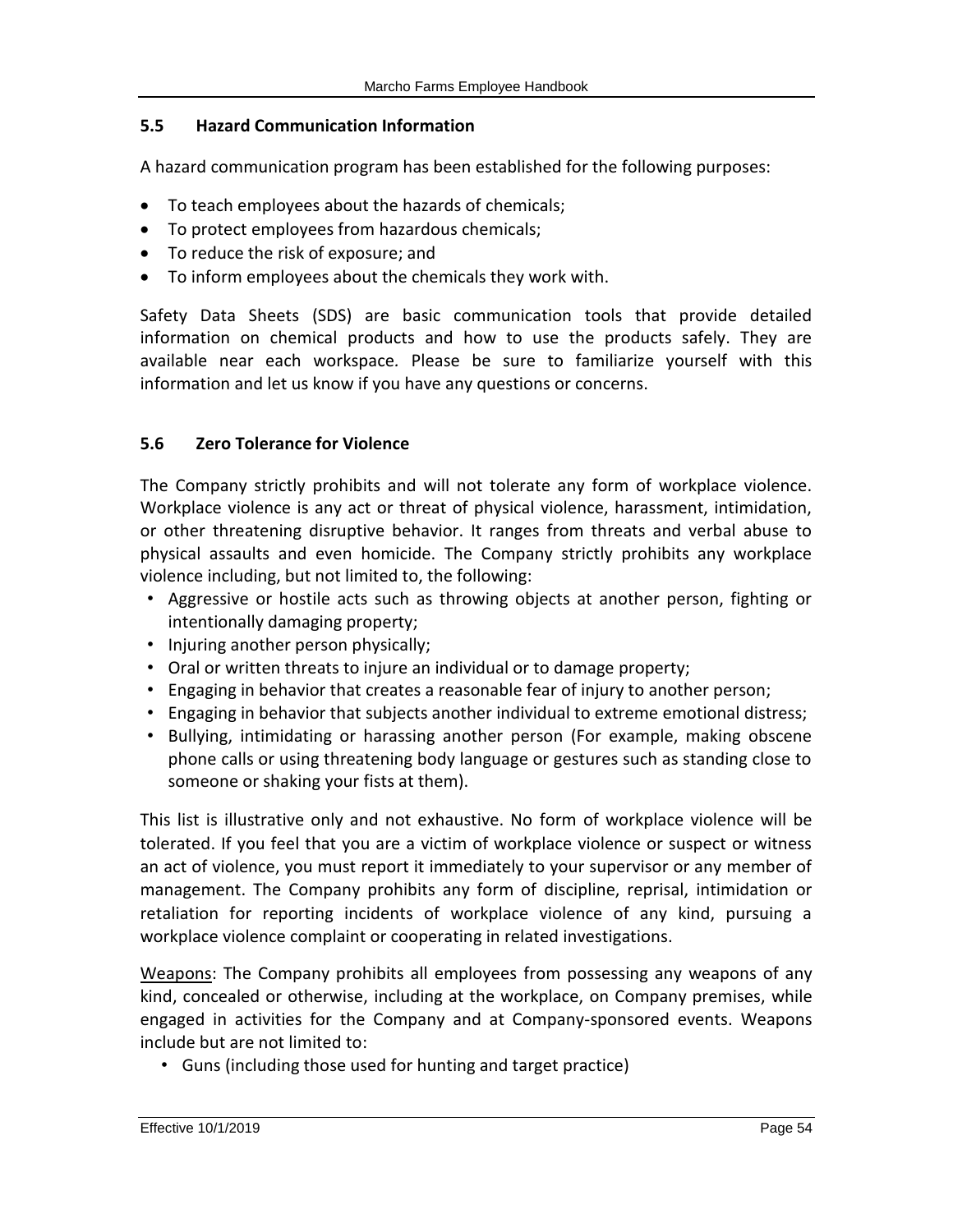- Knives with fixed blades or blades longer than 4 inches
- Mace
- Explosives
- Any item with the potential to inflict harm that has no common purpose

If you ever observe a weapon on the premises, you must report it to the Human Resources Department or the President immediately. Employees who violate this policy will be subject to disciplinary action, up to and including termination.

#### <span id="page-54-0"></span>**5.7 Domestic Violence**

If you apply for or obtain a Protection from Abuse (PFA) or restraining order which lists Marcho Farms property as being a protected area, you must provide a copy of such to the Human Resources Department. In addition, where you do not have a PFA or restraining order, but you are in a situation involving domestic violence or have or were in a relationship with someone you fear, we encourage you to report that to your supervisor so that any necessary safety precautions can be considered and taken. We understand the sensitivity of such information and will follow confidentiality procedures which recognize and respect the privacy of the reporting employee(s).

#### <span id="page-54-1"></span>**5.8 Inspection of Property**

As part of a Company investigation of possible violations of a policy, it may be necessary for work areas, lockers, desks or cabinets to be searched on occasion. These are the property of the Company and, as such, we reserve the right to search them with or without advance notice. You should have no expectation of privacy.

You are discouraged from bringing large or valuable personal items to work. The Company is not responsible for any loss or theft of personal items.

## <span id="page-54-2"></span>**5.9 Visitors in the Workplace**

In order to protect the safety and security of our employees and facilities, only authorized visitors are permitted in the workplace. All visitors must check in at the reception area. Authorized visitors will receive directions or be escorted to their destination. You are responsible for the conduct and safety of your visitors. Employees' family and friends should be discouraged from visiting the workplace.

If you observe an unauthorized visitor on Company property, contact your supervisor immediately. If you believe there is a threat to employee safety, call 911.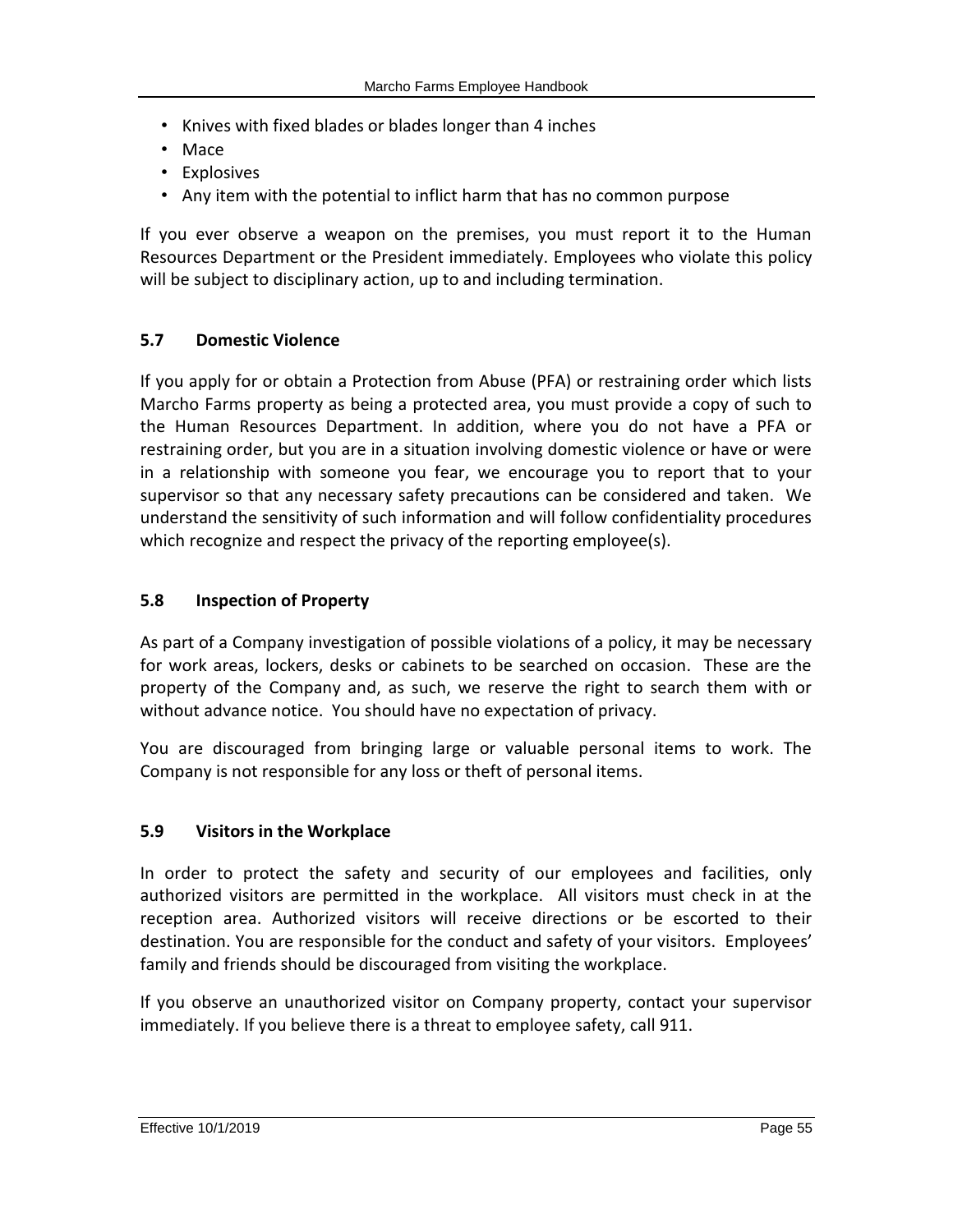## <span id="page-55-0"></span>**5.10 Use of Vehicles**

The following guidelines must be followed at all times by all employees operating Company-provided or personal vehicles on Company business. Failure to abide by any of the following requirements will lead to disciplinary action up to and including termination:

#### *Driver Guidelines and Reporting Requirements*

- You may not drive Company-provided vehicles without the express permission of management. Additionally, you are not permitted to use the vehicle for personal use.
- You must have a valid and current driver's license to operate a Company-provided or a personal vehicle with current auto insurance used on Company business. If you operate a Company vehicle or a personal vehicle on Company business, you shall notify your supervisor or Human Resources immediately if your driver's license has been suspended or revoked, and must **immediately discontinue operating the vehicle.** You must also report all ticket violations received during the operation of a Company-provided vehicle, or while driving a personal vehicle on Company business.
- Motor Vehicle Records: If you drive for work purposes, the Company may review your motor vehicle record periodically to ensure that you are maintaining a good driving record. Failure to maintain a good driving record (e.g., a pattern of repeated traffic violations, a preventable accident, etc.) may result in the loss of the privilege of driving for work purposes. If driving is an essential function of your job and you have not maintained a good driving record, your employment may be terminated. In addition, where driving is an essential function of your job, your employment may also be terminated if you operate Company-provided vehicles and our insurance company excludes you as a driver and/or if your driver's license is suspended or revoked.
- Damages to a Company-provided vehicle by theft, breakdown, or mechanical problem must be reported to the Company mechanic.
- You must report **any** accident involving a Company vehicle to your supervisor immediately. This includes all accidents whether or not another vehicle was involved and regardless of the extent of damage or lack of injuries. Accidents in personal vehicles while on Company business must follow these same accident procedures. A Vehicle Accident Report must be completed immediately (from the scene, during the same day, or as soon as practicable if immediate or same-day reporting is not possible). The completed Form should be given to your supervisor within 24 hours of the accident. You are expected to cooperate fully with authorities in the event of an accident without making any statements other than replying to the questions of investigating officers. Accidents involving your personal injury must be reported to your supervisor for workers' compensation purposes.
- You will be responsible for fines resulting from moving or parking violations incurred while operating a vehicle on Company business.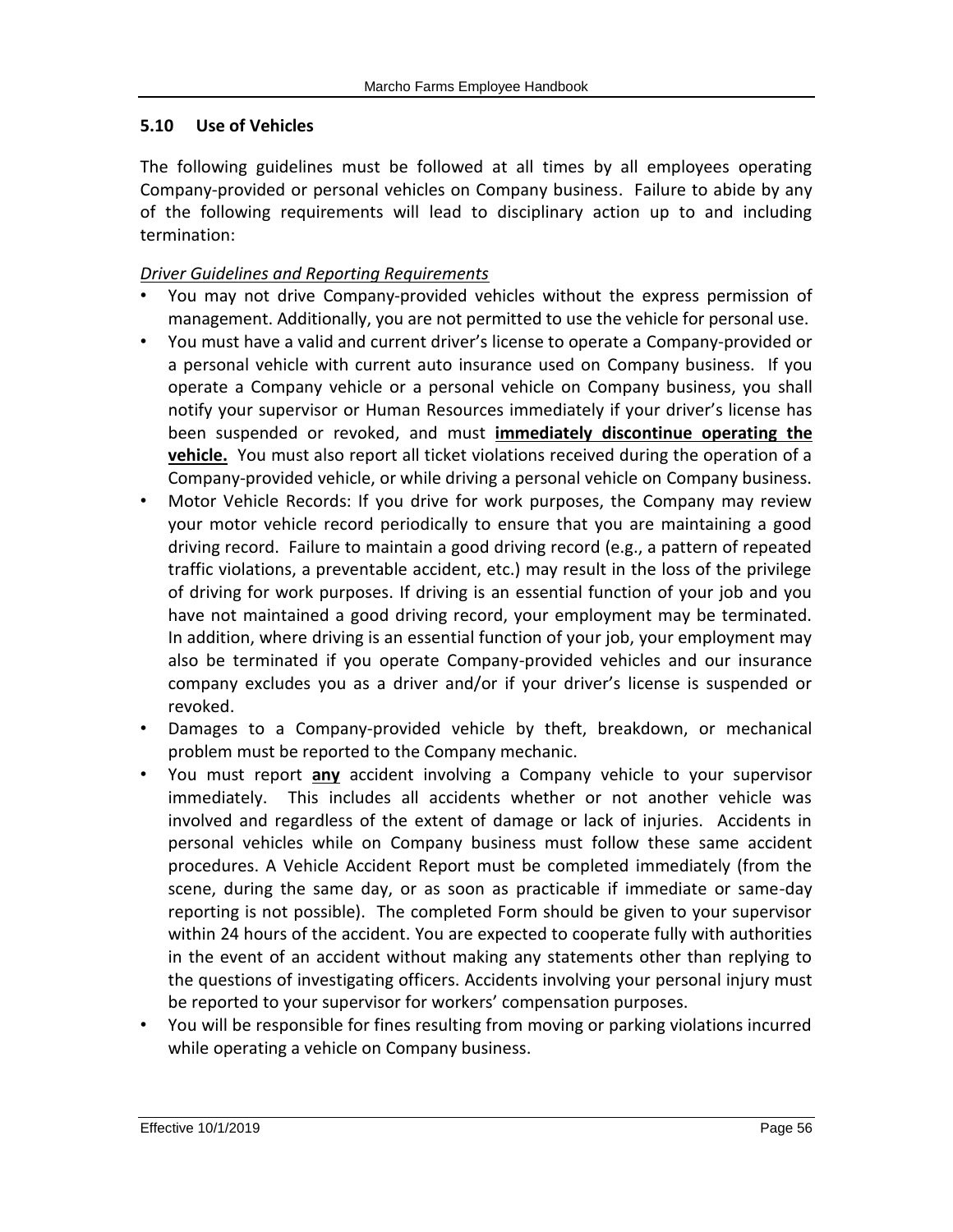*Driver Safety Rules*

- The use of vehicle for Company business while under the influence of alcohol, intoxicants or other drugs (which could impair driving ability) is forbidden and is sufficient cause for discipline, up to and including termination of employment.
- If you make or take work-related calls while driving, you are required to use a handsfree cell phone. Such calls should be kept short and, where possible, you should locate a lawfully designated area to park to continue the call. If hands-free devices are not available, you are strictly prohibited from (i) making or receiving personal calls, or (ii) sending or receiving text messages, emails, instant messages, or any other form of electronic communication while operating a Company-provided or personal vehicle while on Company business.
- Because motor vehicle accidents represent one of the largest groups of occupational fatalities, while on Company business you must exercise due diligence to drive safely by: a) following all traffic laws, and b) avoiding distractions while driving (such as eating or drinking; adjusting radio or temperature controls; focusing attention towards passengers or objects, persons or events outside the vehicle; personal grooming; etc.).
- You are not permitted under any circumstances to operate any vehicle while on Company business when a physical or mental impairment may cause you to drive unsafely. This prohibition includes circumstances in which you are temporarily unable to operate a vehicle safely or legally because of illness or injury, medication, fatigue, intoxication, or while under the influence of drugs.
- Seat belts must be worn at all times, even if air bags are available.
- Drivers are responsible for the security of Company vehicles assigned to them. The vehicle engine must be shut off, ignition keys removed, and vehicle doors locked whenever the vehicle is left unattended.
- If you become drowsy while driving, you should stop driving immediately.
- Applicable federal, state and local laws, including speed limits, must be obeyed at all times.

Please remember that your primary responsibility is to focus on the road and drive safely.

Employees are held responsible to have appropriate levels of personal auto insurance on their private vehicles when used for Company business. Marcho Farms is not responsible for any damage to your personal car while on Company business.

# <span id="page-56-0"></span>**5.11 Smoking Policy**

In order to maintain a healthy and comfortable working environment and to ensure compliance with applicable laws, smoking or vaping in Company facilities and Company vehicles is strictly prohibited. Employees smoking in any part of the Company's building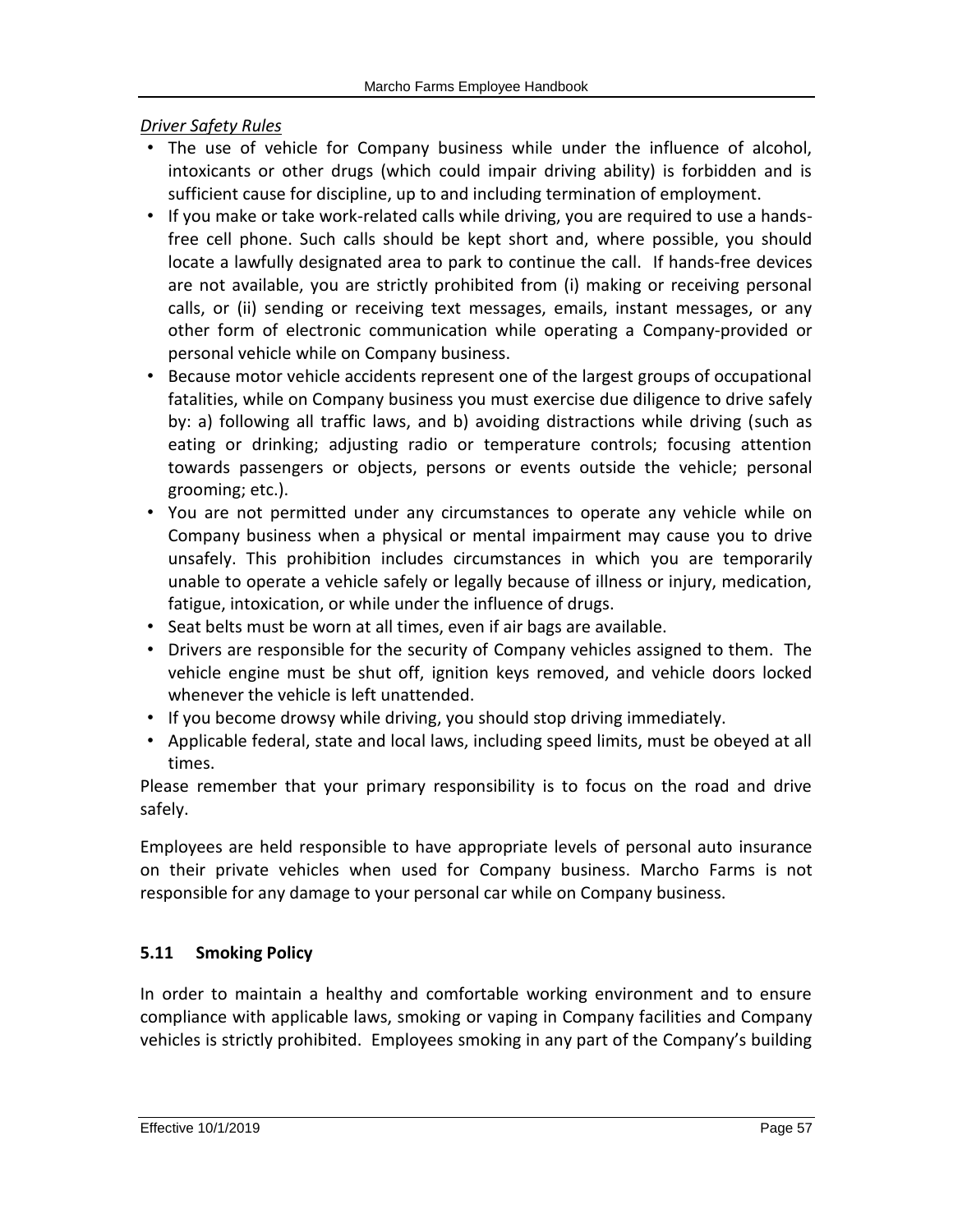may be subject to disciplinary action. You may leave your work assignment to smoke only during scheduled break times and in designated smoking areas.

# <span id="page-57-0"></span>**5.12 Fire Prevention**

It is important to be prepared for fire or other emergencies. Our offices are equipped with fire extinguishers and there are alternate escape routes to use in case of fire or other emergency. Also, our offices maintain alarm systems. The location of fire-fighting equipment and the stairwells will be posted on our bulletin board. In order to prepare for an emergency, you should take an opportunity to review the location of exits and emergency equipment before an emergency happens.

# <span id="page-57-1"></span>**5.13 Emergency Evacuation**

In the event that the emergency fire alarm system is activated, all employees will be alerted to evacuate the building. In the event of an emergency, you should keep the following common sense precautions in mind:

- Treat any alarm or drill as if it is a real emergency, and do not quit your emergency response unless instructed to do so by a building official or emergency responder;
- Do not attempt to collect work or personal items before leaving the building;
- Use the stairs and not the elevator in the event of an emergency;
- Close any windows or interior doors, if time permits; and
- After evacuating the building, leave the immediate area; do not stand immediately in front or nearby the building. Meet at the designated spot so that management can verify that all employees have safely exited the building.

If the emergency alarm was not sounded for a fire, but for another type of threat (biological, chemical, etc.), determine if you should stay put, "shelter-in-place" or get away. Under any and all circumstances, please remember that safety should always come first.

# <span id="page-57-2"></span>**5.14 Emergency Closings**

At times, emergencies such as severe weather, fires, or power failures can disrupt Company operations. In such instances, management will decide if a closure or schedule change is necessary and notify you. If Marcho Farms is open and you do not report to work due to inclement weather, you must use a personal or vacation day for your excused absence.